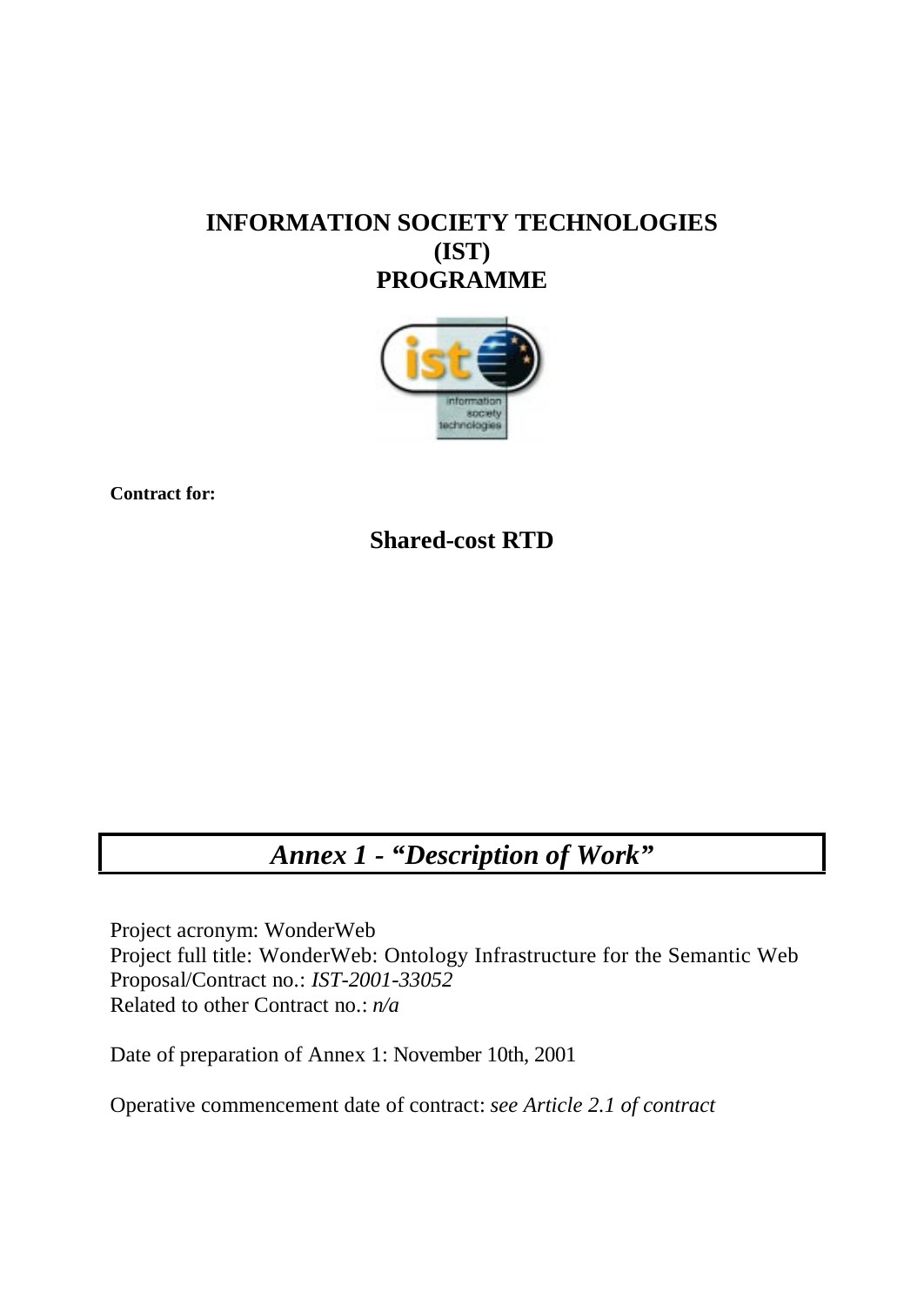# WonderWeb**: Ontology Infrastructure for the Semantic Web**

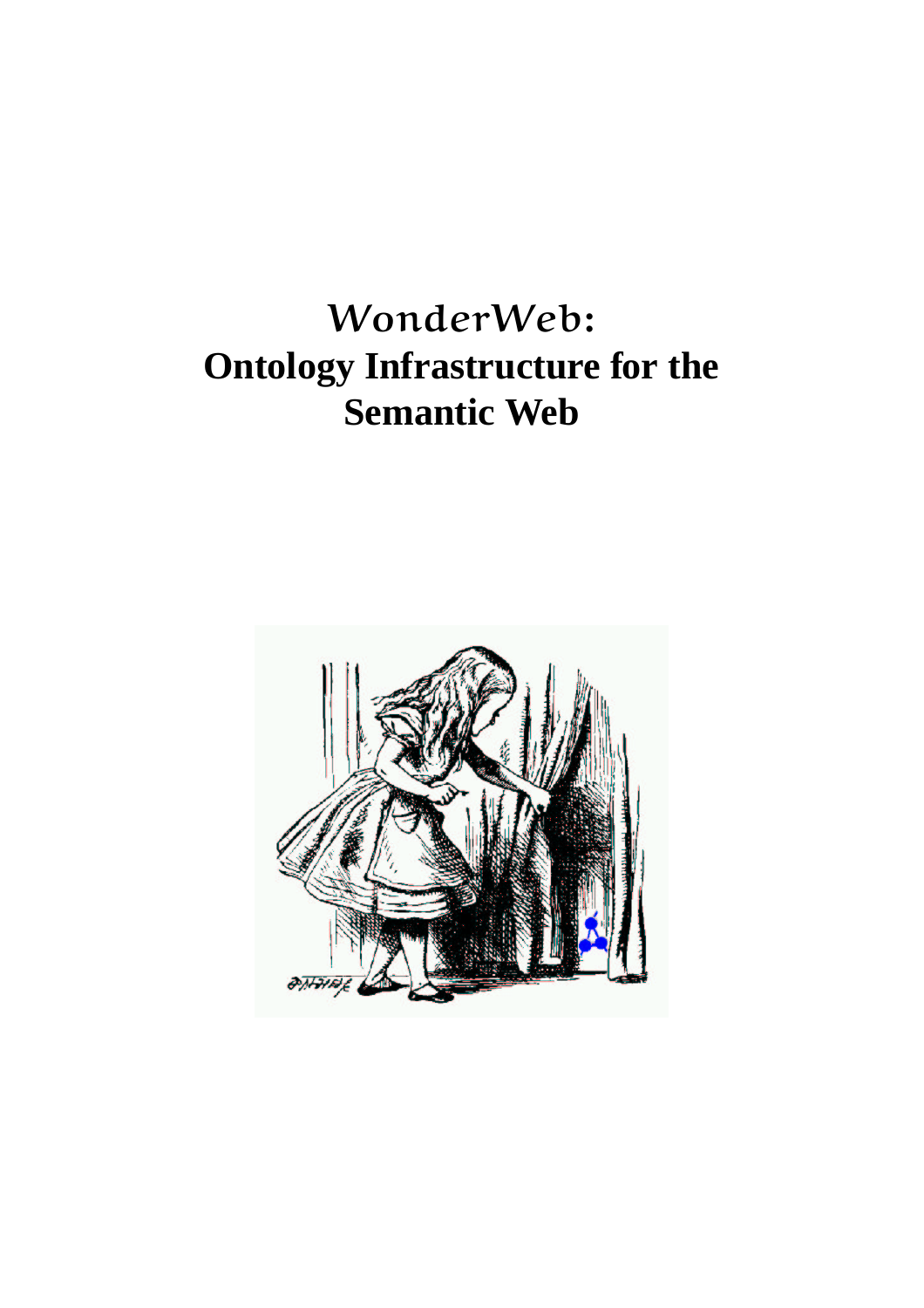# **Contents**

| 1              |                                                                                                                              |                |
|----------------|------------------------------------------------------------------------------------------------------------------------------|----------------|
| $\mathbf 2$    |                                                                                                                              | $\overline{2}$ |
| 3              |                                                                                                                              | $\overline{4}$ |
| 4              | <b>Contribution to programme/key action objectives Administration of the Contribution to programme/key action objectives</b> | 5              |
| 5              |                                                                                                                              |                |
| 6              | Community added value and contribution to EU policies 10                                                                     |                |
| $\overline{7}$ | <b>Contribution to Community social objectives</b> 12                                                                        |                |
| 8              | <b>Economic development and S&amp;T prospects</b> 14                                                                         |                |
| 9              |                                                                                                                              |                |
|                |                                                                                                                              |                |
|                |                                                                                                                              |                |
|                |                                                                                                                              |                |
|                |                                                                                                                              |                |
|                |                                                                                                                              |                |
|                |                                                                                                                              |                |
|                |                                                                                                                              |                |
| 10             |                                                                                                                              |                |
| 11             |                                                                                                                              |                |
|                |                                                                                                                              |                |
|                |                                                                                                                              |                |
|                |                                                                                                                              | 42             |
|                |                                                                                                                              |                |
|                |                                                                                                                              |                |
|                |                                                                                                                              |                |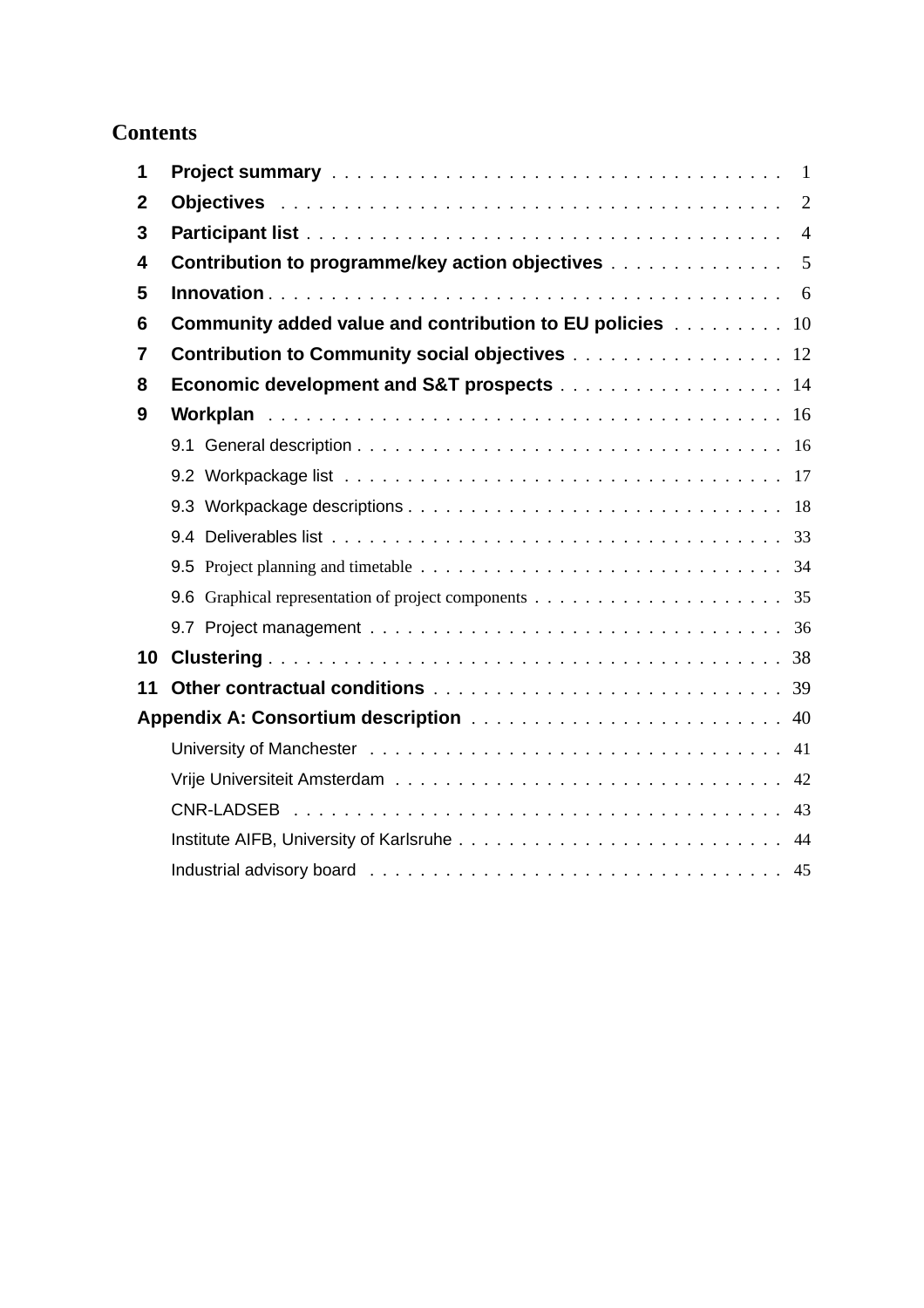| <b>GENERAL</b><br><b>SHARED COST</b><br>***<br><b>RTD CPF FORMS</b> | FOR COMMISSION USE ONLY              |                                    |  |
|---------------------------------------------------------------------|--------------------------------------|------------------------------------|--|
| <b>EUROPEAN COMMISSION</b><br>r# e<br><b>RESEARCH DIRECTORATES</b>  | FN<br>$\mathbf{C}$<br>$\overline{1}$ | FP5RTD                             |  |
|                                                                     |                                      | Shared Cost RTD CPF Form - Form A2 |  |

**Project Acronym (2) Project No (3) IST-2001-33052**

# **A2. Project Summary (20)**

#### **Objectives (maximum 1000 characters)**

The main objectives of the project are: the development of a family of ontology languages that extend existing Web standards while maintaining maximum backwards compatibility; the development of the comprehensive technical infrastructure and tool support that will be required for the development and deployment of ontologies; the development of a set of foundational ontologies covering a wide range of application domains, each providing a carefully crafted taxonomic backbone with a sound high level structure that can be used as the basis for the development of more detailed domain ontologies; the development of a framework of techniques and methodologies that will provide an engineering approach to the building and use of ontologies, dealing in particular with integration, migration, reconciliation and sharing.

#### **Description of work (maximum 2000 characters)**

The project objectives will be realised in the following work packages:

1. Language Architecture: A layered architecture of ontology languages will be developed based on existing Web standards. Members of the project consortium are already active in this area, and will cultivate existing contacts with non-European initiatives and the W3C, with a view to agreeing new Web standards.

2. Tools and Services: A technical infrastructure will be developed, with a component-based, extensible plug-in architecture providing persistent storage, reasoning services, versioning and APIs for ontology engineering and applications. To this will be added a suite of client tools supporting tasks such as ontology design and maintenance, extraction from legacy resources and integration.

3. Foundational Ontologies: The toolkit will be supplemented with a set of foundational ontologies, covering a wide range of application domains, that can be used as a basis both for constructing more detailed domain ontologies and for integrating existing ontologies.

4. Ontology Engineering: A framework of techniques and methodologies will be developed that provide an engineering approach to the building and use of ontologies, addressing such issues as modularisation, versioning, adaptation and reuse. Particular emphasis will be given to solving the problems associated with the integration, migration, reconciliation and sharing of ontologies.

5. Requirements Analysis and Assessment: Close links will be maintained with companies involved in the development of real life Semantic Web applications, both in order to inform the design and development process and to assess results.

#### **Milestones and expected results (maximum 500 characters)**

A requirements analysis and technology assessment. The development of a family of ontology languages. Contributions to the development of new Web standards and participation in standardisation efforts. Technical infrastructure, tools, and methodologies to support ontological engineering. A library of foundational ontologies. An evaluation and market report.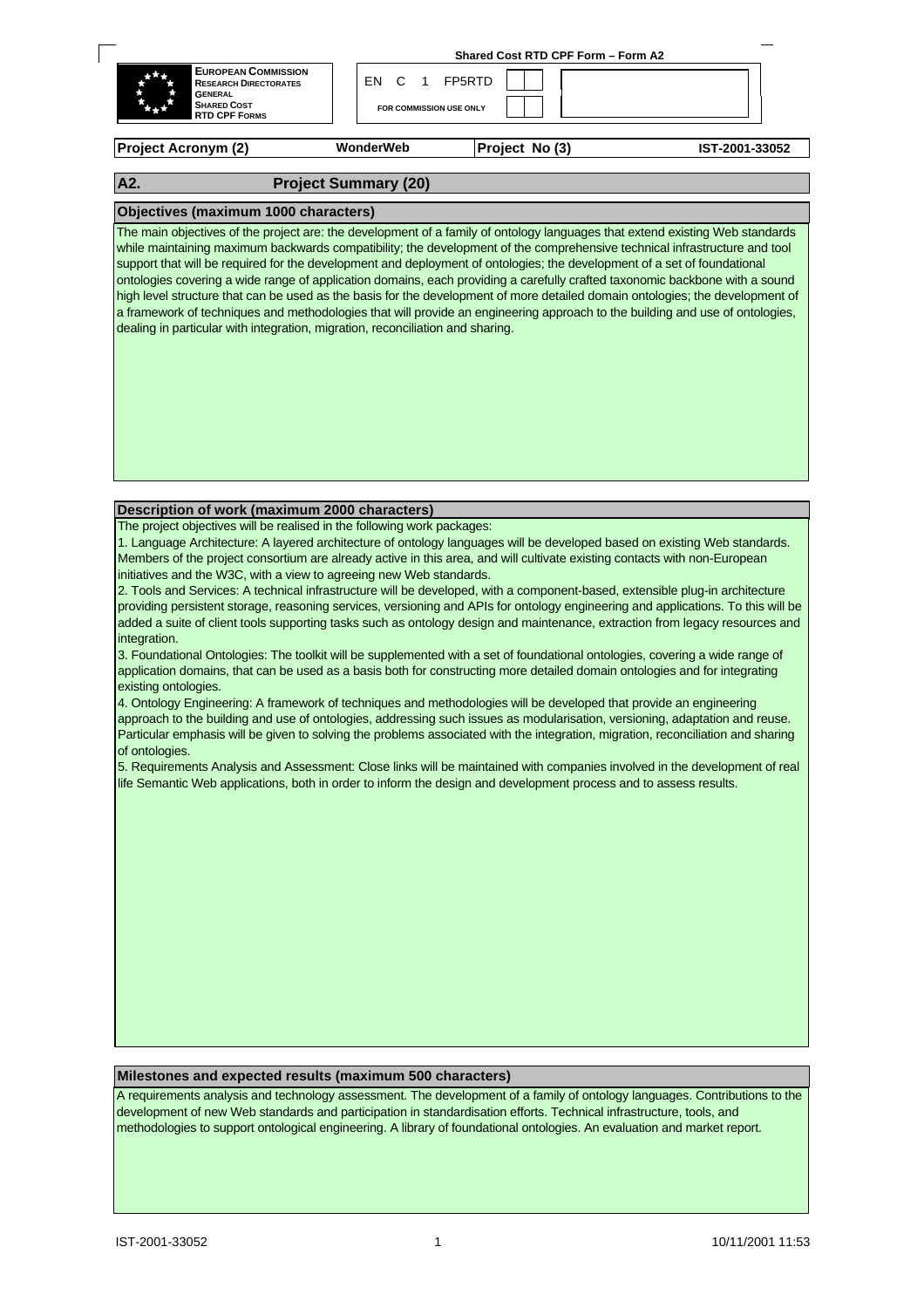# **2 Objectives**

#### **The Context**

We are on the brink of a new generation of World Wide Web (WWW) which, in his recent book *Weaving the Web*, Tim Berners-Lee calls the *Semantic Web*. Unlike the existing WWW, where data content is primarily intended for human consumption, the Semantic Web will provide data whose content is also machine processable. This will enable a wide range of intelligent services such as information brokers, search agents, information filters etc., a process that Berners-Lee describes as "Bringing the Web to its full potential". The importance of research in this area is indicated by the recently announced DAML initiative in the USA, under whose aegis projects aimed at developing the Semantic Web will receive DARPA funding totalling \$70 million.<sup>1</sup>

*The development of ontologies will be central to this effort*. Ontologies are metadata schemas, providing a controlled vocabulary of terms, each with an explicitly defined and machine processable semantics. By defining shared and common domain theories, ontologies help both people and machines to communicate more effectively. They will therefore have a crucial rôle in enabling content-based access, interoperability and communication across the Web, providing it with a qualitatively new level of service: the Semantic Web. Examples of the use of ontologies to support content-based access and interoperability can already be seen in e.g., the American SHOE project<sup>2</sup> (in which HTML is being extended with ontology based semantic markup codes), the ONTOBROKER project<sup>3</sup> (in which ontologies are used to annotate and wrap Web documents and provides a query answering service) and the European IST-project ON-TO-KNOWLEDGE<sup>4</sup> (in which ontologies are being used to facilitate access to large intranets).

The Semantic Web will also be crucial to the development of Web applications such as e-commerce, providing users with much more sophisticated searching and browsing capabilities as well as support from intelligent agents such as shopbots (shopping "robots" that access vendor Web sites, compare prices etc.). Examples of the use of ontologies/taxonomies to support searching and browsing can already be seen at e.g., Yahoo Shopping (http://shopping.yahoo.com/) and amazon.com (http://www.amazon.com). Ontologies will also be important in B2B scenarios, for example in helping to solve the interoperability problem between companies wishing to exchange products.

# **The Aim**

The importance of ontologies to the Semantic Web has prompted the development of *schema* extensions to existing Web standard languages: XML has been extended to give XML-Schema (XMLS), while RDF has been extended to give RDF-Schema (RDFS).<sup>5</sup> However, the language primitives provided by these standards are extremely basic when compared with those typically provided by ontology languages developed within the Knowledge Representation (KR) community, and efforts are already underway to develop *ontology* extensions of these standards. *The aim of the proposed project is to develop the infrastructure required for the large-scale deployment of ontologies as the foundation for the Semantic Web.* This will involve not only the establishment of Web standard ontology languages, but also the parallel development of the ontological engineering technology that will be required in order to "bring the web to its full potential".

 ${}^{1}$ http://www.daml.org/

 ${}^{2}$ http://www.cs.umd.edu/projects/plus/SHOE/

<sup>3</sup>http://ontobroker.aifb.uni-karlsruhe.de

<sup>4</sup>http://www.ontoknowledge.org

 $5$ http://www.w3.org/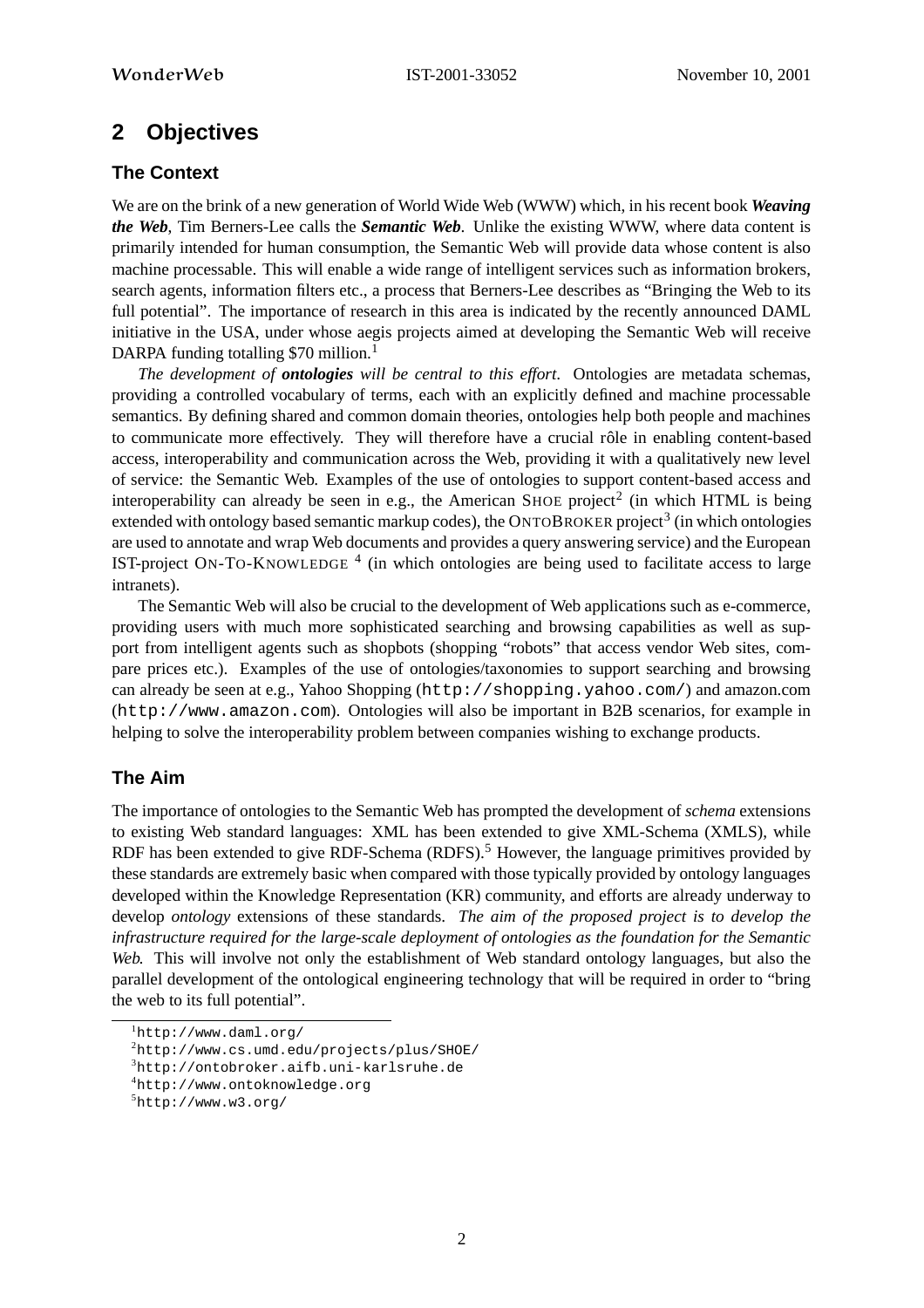# **The Consortium**

It is *essential to the future competitiveness of the EU* in the emerging Web economy that European interests are represented in the development of new Web standards and technologies. Members of the project consortium are ideally placed to provide this representation: *they are already leading the effort to develop Web standard ontology languages, working in cooperation with the USA DAML initiative*<sup>6</sup> *and the W3C consortium*, 7 they are also leading developers of Web tools and technologies and they have been leading the development of the OIL Ontology Inference Layer,<sup>8</sup> an XML- and RDF-based ontology representation layer, developed in the IST-project ON-TO-KNOWLEDGE, which is already having a major impact on the American DAML programme. They are also leading contributors to the recently established IEEE "Standard Upper Ontology" initiative.<sup>9</sup> Given the importance of continuing these efforts, the proposed project should be considered as a very *high priority*.

The consortium is further strengthened by an industrial advisory board whose membership includes some of the World's leading providers and users of Web technology, ranging from large multi-nationals to small and medium enterprises specialising in leading edge Web technologies. *The importance of this* project is reflected in the list of organisations that have agreed to serve on the industrial advisory board.

# **Main Objectives**

The main objectives of the project are:

- The development of a *family of ontology languages* that extend existing Web standards while maintaining maximum backwards compatibility. The resulting layered architecture will provide the necessary flexibility (standardising on a single language is unrealistic in the Web environment) while maximising interoperability. This work has already begun with the development of OIL and DAML+OIL,<sup>10</sup> Web based ontology languages that extend and enrich RDFS. It is anticipated that a W3C standardisation working group will soon be established in order to develop a W3C ontology language recommendation based on DAML+OIL.
- The development of the *comprehensive technical infrastructure and tool support* that will be required both within the project and by real world applications in the Semantic Web. In particular, an ontology server architecture will be developed in order to link new and existing components in an integrated and extensible tool suite. This will include tools for editing, integrating and extracting ontologies as well as services such as persistent storage and reasoning support. The provision of reasoning support will be crucial to the development and deployment of ontologies, and has been a key consideration in the design of OIL and DAML+OIL.
- The development of a *set of foundational ontologies* covering a wide range of application domains. Each of these ontologies will provide a carefully crafted taxonomic backbone with a sound high level structure that can be used as the basis for the development of more detailed domain ontologies. The integration of existing ontologies with foundational ontologies will also provide a principled mechanism for the semantic integration of ontologies.
- The development of a *framework of techniques and methodologies* that will provide an engineering approach to the building and use of ontologies. In particular, techniques will be developed for the integration, migration, reconciliation and sharing of ontologies, issues that will be particularly important in the development of the Semantic Web.

Taken together, these components will constitute a *complete methodology and toolkit* supporting Web based ontological engineering.

 $6$ http://www.daml.org

 $7$ http://www.w3.org/2001/sw/

<sup>8</sup>http://www.ontoknowledge.org/oil/

<sup>9</sup>http://ltsc.ieee.org/suo/refs.html

<sup>10</sup>http://www.daml.org/2000/12/daml+oil-index.html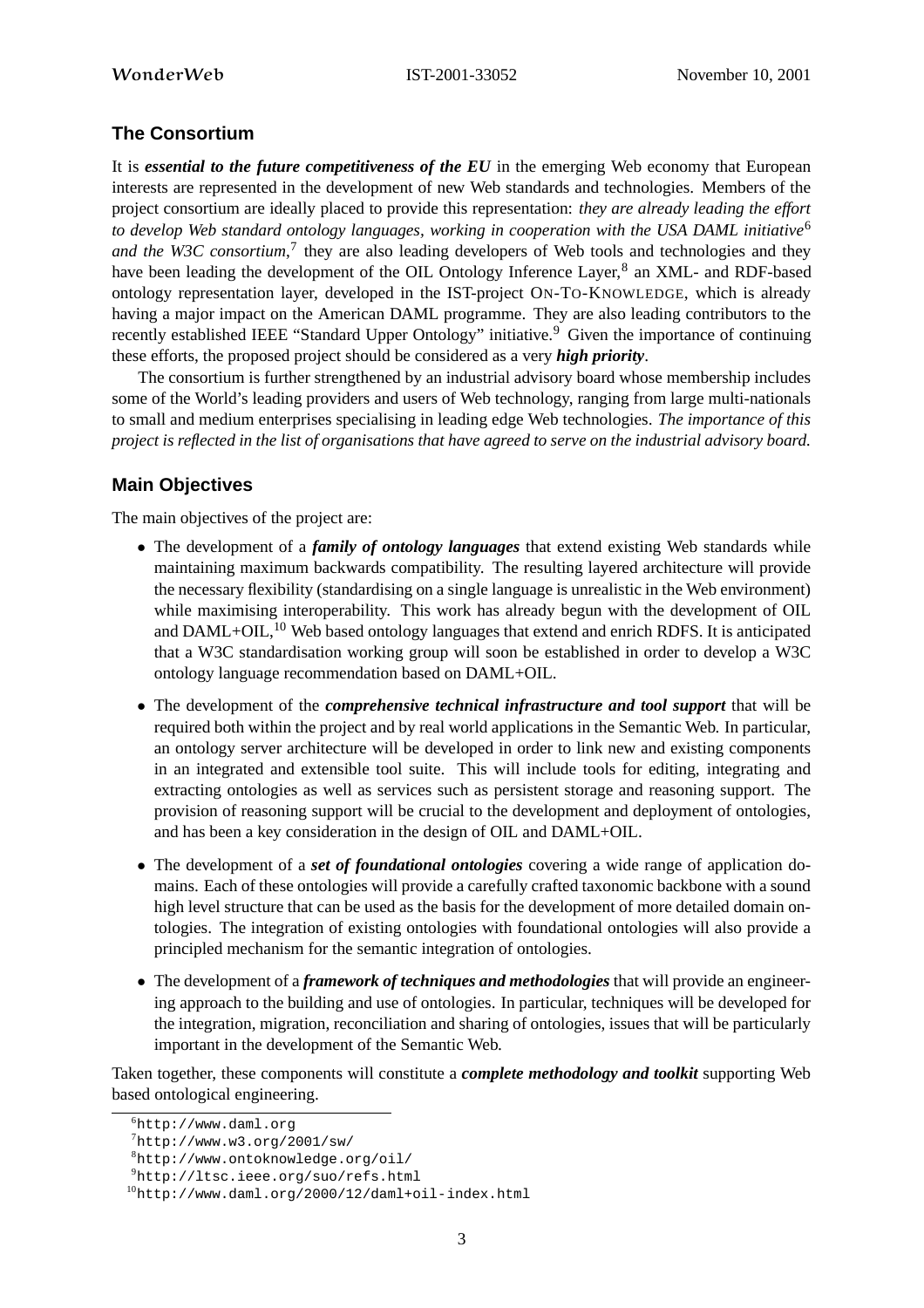# **3 Participant list**

|          | WonderWeb participants |                              |               |         |            |           |  |  |  |  |
|----------|------------------------|------------------------------|---------------|---------|------------|-----------|--|--|--|--|
|          |                        |                              |               |         |            |           |  |  |  |  |
| Partic.  | Partic.                | Participant name             | Participant   | Country | Date enter | Date exit |  |  |  |  |
| $Role^*$ | no.                    |                              | short name    |         | project    | project   |  |  |  |  |
| C        | P <sub>1</sub>         | University of Manchester     | VUM           | UK      |            | 30        |  |  |  |  |
| P        | P <sub>2</sub>         | Vrije Universiteit Amsterdam | VUA           | NL      |            | 30        |  |  |  |  |
| P        | P <sub>3</sub>         | <b>CNR-LADSEB</b>            | <b>LADSEB</b> |         |            | 30        |  |  |  |  |
| P        | <b>P4</b>              | University of Karlsruhe      | <b>AIFB</b>   |         |            | 30        |  |  |  |  |

<sup>∗</sup> C = Coordinator

 $P = Principal contractor$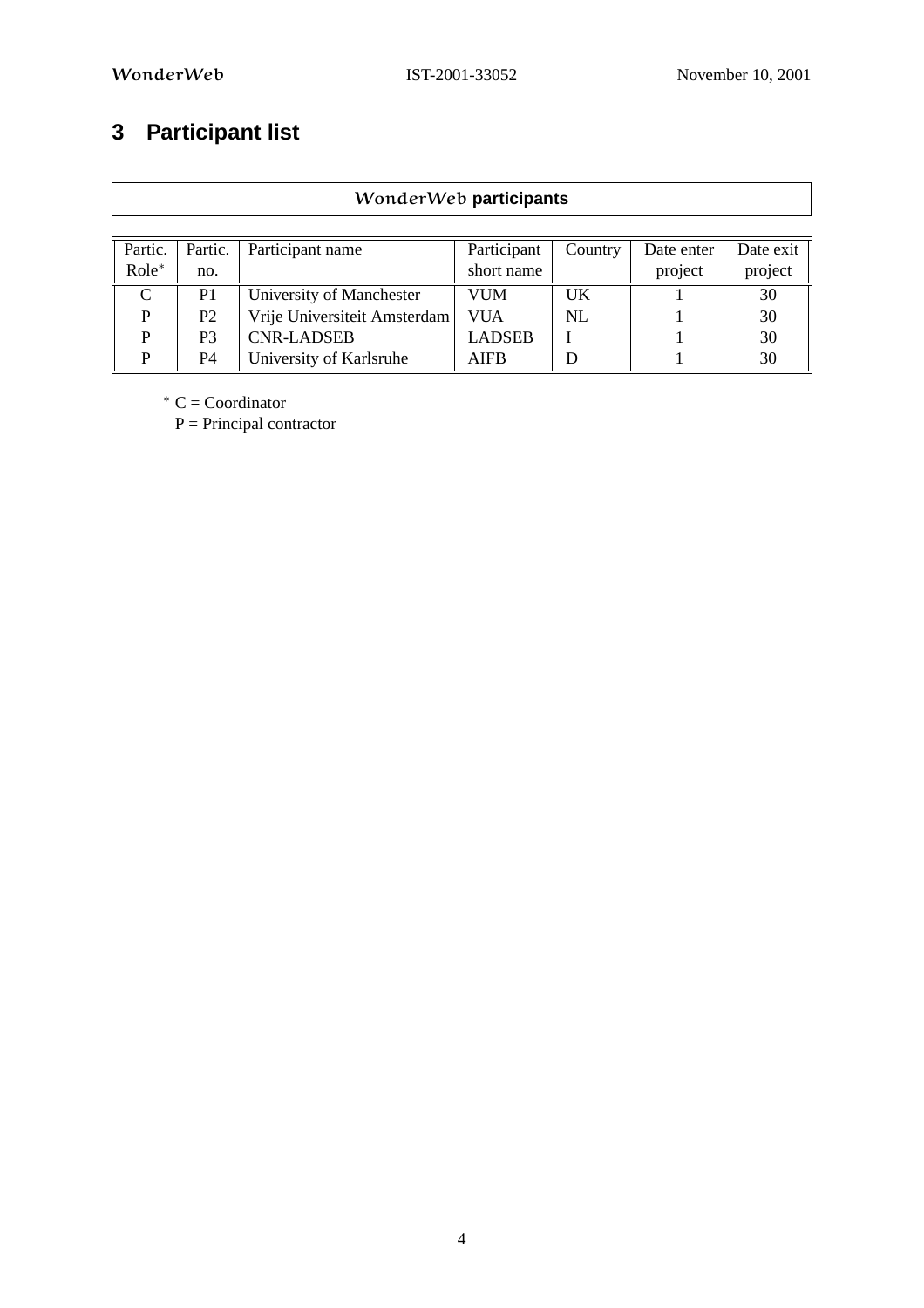# **4 Contribution to programme/key action objectives**

The Information Society builds on the convergence of information, communication and networking technologies, and takes advantage of infrastructures like the Internet and the Web. The aim of the IST Programme is "to realise the benefits of the information society for Europe both by accelerating its emergence and by ensuring that the needs of individuals and enterprises are met".

WonderWeb is concerned with one of the key issues in building the technical infrastructure for the information society: the next generation *Semantic Web*. Semantic Web technology will be crucial to the information society for Europe, and ontologies are expected to be a key factor in this technology. This point is supported by the already high levels of activity by the World Wide Web Consortium (Semantic Web Activity) and the US Research community (DAML programme). It is *essential to the future competitiveness of the EU* in the emerging web economy that European interests are represented in the development of new Web standards and technologies.

The simple technology of the current web has contributed to its success, but it could also hamper further development: it already causes bottlenecks that hinder searching, extracting, maintaining, and generating information. Currently, computers are only used to post and render information; they do not have access to the actual content, and thus can only offer limited support in accessing and processing this information. Therefore, the main burden not only of accessing and processing information, but also of extracting and interpreting it, is placed on the human user. The Semantic Web technologies developed in WonderWeb will significantly improve this situation and therefore will help to achieve the goals of the IST program.

WonderWeb is a long-term research proposal with highly visionary elements, aiming for a Web based on machine-processable semantics. Therefore, we have submitted our proposal to *Key Action VI.1.1 Future and Emerging Technologies* (FET): "This specific activity on future and emerging technologies covers research that is of a longer term nature or involves particularly high risks—compensated by the promise of major advances and the potential for industrial and societal impact." (*Workprogramme 2001, page 70.*)

- The research on machine-processable semantics for data, enabling a new level of service for the web, is of longer term nature and is therefore relatively high risk;
- The new level of service in terms of information access and information processing promises major advances and the potential for industrial and societal impact in areas such as knowledge management and electronic commerce.

In this context, our proposal also significantly relates to Key Action II.1.4, "Exploratory high risk/long term research".

#### **Other related key actions**

Application areas of our technology are knowledge management and Electronic Commerce. Here, our project relates to issues raised by Key Actions II "New Methods of Work and Electronic Commerce".

Our project relates strongly to topics which will form part of the 2001 Action Line *Semantic Web Technologies* proposed under Area 4 (Information Access, Filtering, Analysis and Handling) of Key Action III (Multimedia Content and Tools) of the European Union's IST Programme.

In our context is also Key Action IV.3., asking for methods and tools for intelligence and knowledge sharing relying on sharable and reusable knowledge ontologies.

Our work on web language standardization also relates to Key action line VIII.1.3, "Channelling of Standardisation and Interoperability initiatives".

Finally, the thematic network OntoWeb,  $11$  (funded by Key action III), in which members of the consortium already run a SIG on Web language standardization, will provide a dissemination and awareness channel for WonderWeb.

<sup>11</sup>http://www.ontoweb.org/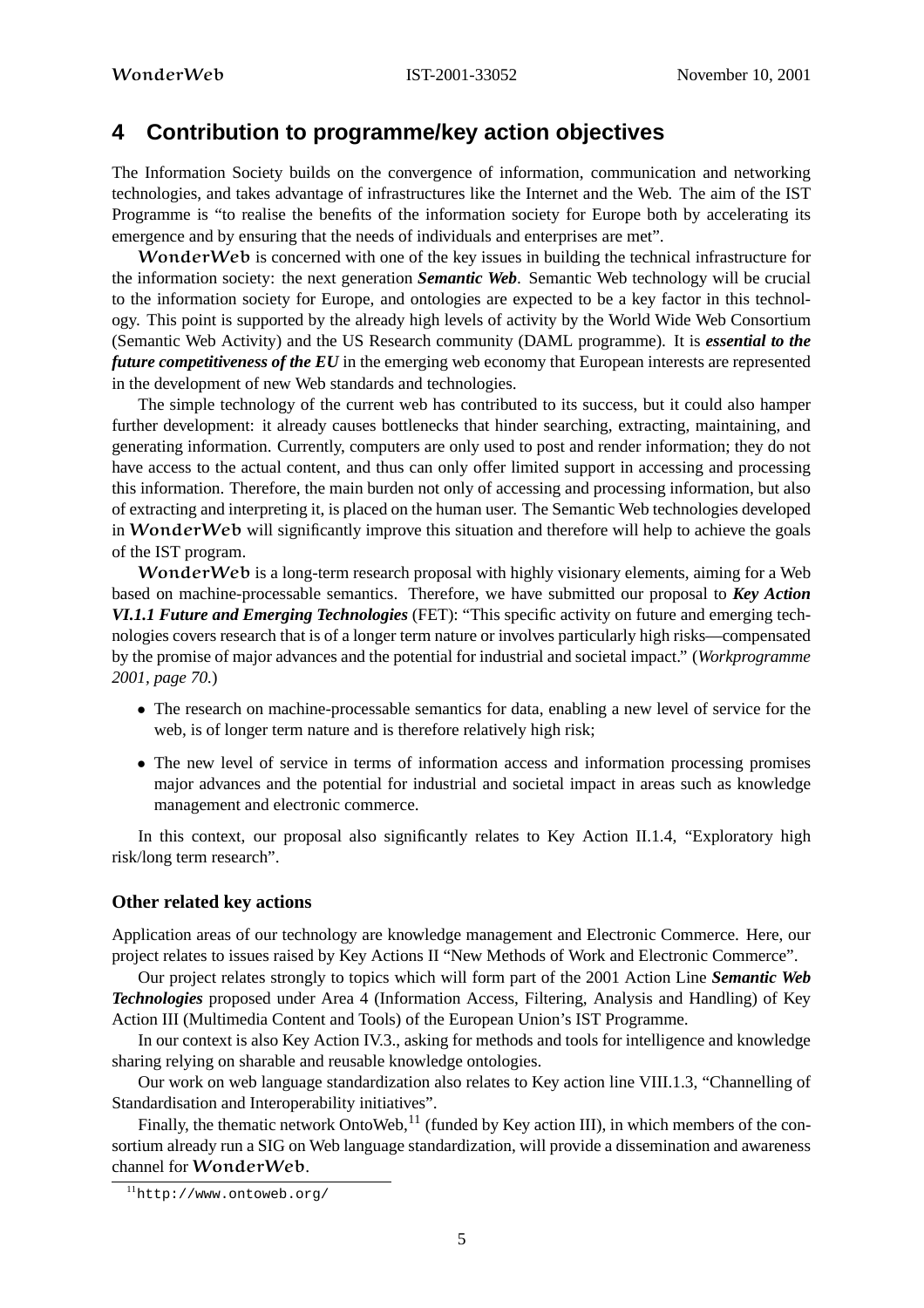# **5 Innovation**

The large-scale deployment of ontologies will be fundamental to the development of the Semantic Web. WonderWeb will develop and demonstrate a range of innovative technologies that will provide the infrastructure necessary to support such a deployment. These technologies will encompass language architecture, tools and services, foundational ontologies and engineering methodologies.

# **Language Architecture**

In order for ontologies to fulfil their rôle in the semantic integration of the Web, there will need to be some standardisation of Web ontology languages. As we have seen, the W3C is already moving in this direction with languages such as RDFS. However, in order to achieve the widest possible acceptability, these languages have deliberately been kept very simple and have relatively weak semantics. Much richer ontology specification languages will be needed in order support the design, sharing and integration of the complex ontologies that will be required in order to exploit the full potential of the Semantic Web. However, given the heterogeneity of the Web, it is unrealistic to suppose that a single language could satisfy all requirements or be accepted as a standard—efforts in this direction have largely been a failure even in the KR community (e.g., Ontolingua<sup>12</sup>) as it has proved impossible to persuade a sufficiently wide range of applications to commit to a single language standard.

A key idea behind WonderWeb is the development of a layered architecture of ontology languages that build on existing Web standards, extending them in a variety of directions while still maximising backwards compatibility. The bottom layer of this architecture will be RDFS. However, it should be possible to define an ontology specification layer on top of RDFS that provides the additional primitives used in most ontologies while still being general enough to be common to all extensions.

This approach has many advantages:

- Expressiveness is not limited a priori: the ontology layer can be extended in a number of directions (e.g., full first order logic expressiveness as provided by  $KIF^{13}$ ) in order to satisfy the requirements of different domains and applications.
- Ontologies can be shared by a wide range of applications with varying degrees of commitment to the language architecture: an application can use just that part of the ontology that is expressed within the language layer to which it is committed, and even applications that make no commitment beyond the RDFS standard can still make direct use of the class taxonomy information.
- The well defined semantics can be exploited by intelligent tools to provide reasoning support for ontological engineering (e.g., consistency checking, automatic taxonomy construction) and by web applications to leverage metadata using the rich content of deployed ontologies (e.g., by recognising instances of classes).

With this in mind, members of the consortium have already designed the OIL language (http: //www.ontoknowledge.org), which extends RDFS with the basic ontological primitives found in typical frame languages, while at the same time endowing it with a well defined semantics. This language has now been adopted by the DAML programme (http://www.daml.org/), a USA DARPA funded research programme aiming at Semantic Web technology. The DAML programme has an \$70M budget and runs for 3 years starting autumn 2000. Members of the WonderWeb consortium have been closely collaborating with the DAML programme to develop the DAML+OIL web-ontology language (http://www.daml.org/2000/12/daml+oil-index.html) which has now been adopted as the basis for the entire DAML programme. A joint EU/US committee on agent markup languages has also been established in order to coordinate research efforts in Europe and the USA (in particular, the DAML programme).<sup>14</sup> Several members of the **WonderWeb** consortium serve on this

<sup>12</sup>http://ontolingua.stanford.edu/

<sup>13</sup>Knowledge Interchange Format. See http://meta2.stanford.edu/kif/kif.html

<sup>14</sup>http://www.daml.org/committee/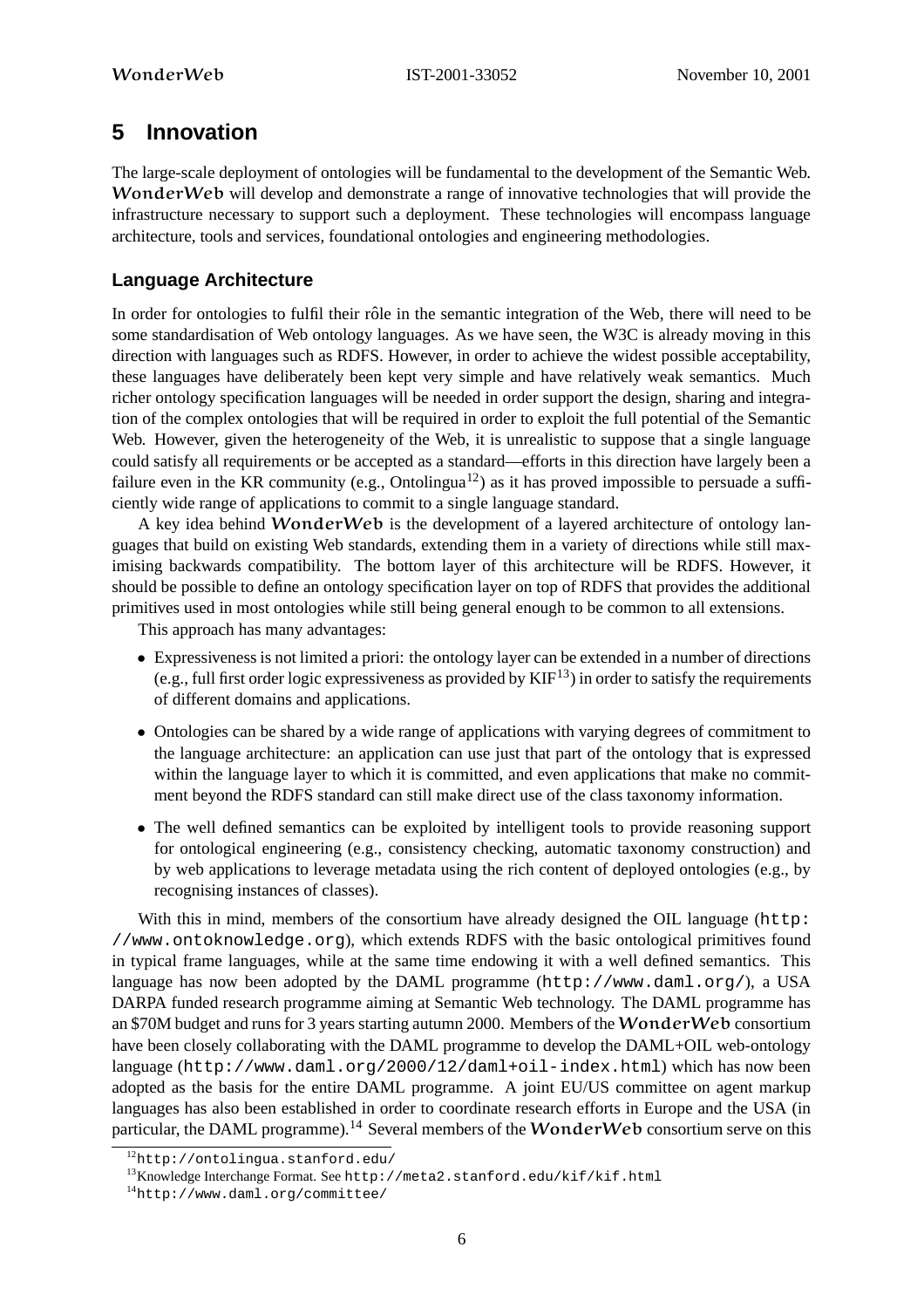committee. A key component of WonderWeb will be the continued development of the DAML+OIL ontology language layer, and members of the consortium will work closely with the OntoWeb thematic network to coordinate participation in the anticipated W3C ontology language standardisation working group.

# **Tools and Services**

Realizing the Next-Generation-Web will require the development of a comprehensive technical infrastructure and extensive tool support. This infrastructure will be required both to support research activities in the WonderWeb project and to enable real world applications in the Semantic Web. Wonder Web will will satisfy these requirements by:

- Developing ONTOSERVER, a component-based, extensible plug-in architecture that will serve as the main organisational unit and infrastructure kernel.
- Connecting and adapting existing clients and developing new clients that hook up to ON-TOSERVER to provide a range of services including support for ontology development and maintenance, migration, sharing and integration.

The design of ONTOSERVER will be based on our experiences with different semantic portals, our experiences of ontology-based knowledge management and our experiences of ontology structures for ontology learning. The design will also take into account language development efforts (WP1), ontological engineering methodologies (WP4), experiences gained when connecting clients (WP2), and input from members of the industrial advisory board (WP5).

ONTOSERVER will be tightly connected to several core components: an ontology and instance repository for persistent storage based on RDF as a foundation for the other services, inference engines for offering reasoning services, and application programmer interfaces (API's) for ontology engineering (e.g., versioning, maintenance, migration and integration) and Semantic Web applications. The challenge of this task is the provision of capable, but open interfaces that allow the welding together of components that already exist (e.g. Guha's RDFDB, Melnik's RDF-API, etc.), are to be developed in WonderWeb, or will be provided by the wider World Wide Web community. The aim is to be able to integrate ONTOSERVER into the OntoWeb portal<sup>15</sup> such that other members of OntoWeb will be able to provide their tools for use by the Semantic Web community.

The utility of ONTOSERVER's component-based architecture will be demonstrated by connecting and adapting several existing client-based services. These will include an RDF triple engine, one or more ontology development environments (e.g., OntoEdit<sup>16</sup> and OilEd<sup>17</sup>), the SiLRi inference engine, <sup>18</sup> and the FaCT inference engine.<sup>19</sup>

As well as adapting and connecting existing components, **WonderWeb** will also extend the range of available services by developing innovative new ONTOSERVER clients. These will include:

- A client that extracts ontologies from legacy resources. This client will help to address the emerging question of how the current web is to be transformed into the Semantic Web. A huge effort has already been invested in the development of schema structures, such as XML-DTDs, XML-Schema, and relational database schemata. The new client will ease the transition to the Semantic Web by semi-automatically extracting light ontologies from such legacy resources.
- An inference engine that will provide full reasoning support for the ontology language layer. Existing inference engines will not provide complete reasoning support for the ontology language layer. In particular, they do not support reasoning with XML Schema datatypes<sup>20</sup> (e.g., integers,

<sup>15</sup>http://www.ontoweb.org

 $16$ http://ontoserver.aifb.uni-karlsruhe.de/ontoedit/

<sup>17</sup>http://ontoserver.aifb.uni-karlsruhe.de/ontoedit/

<sup>18</sup>http://www.aifb.uni-karlsruhe.de/˜sde/rdf/

<sup>19</sup>http://www.cs.man.ac.uk/˜horrocks/FaCT/

 $^{20}$ http://www.w3.org/2000/10/XMLSchema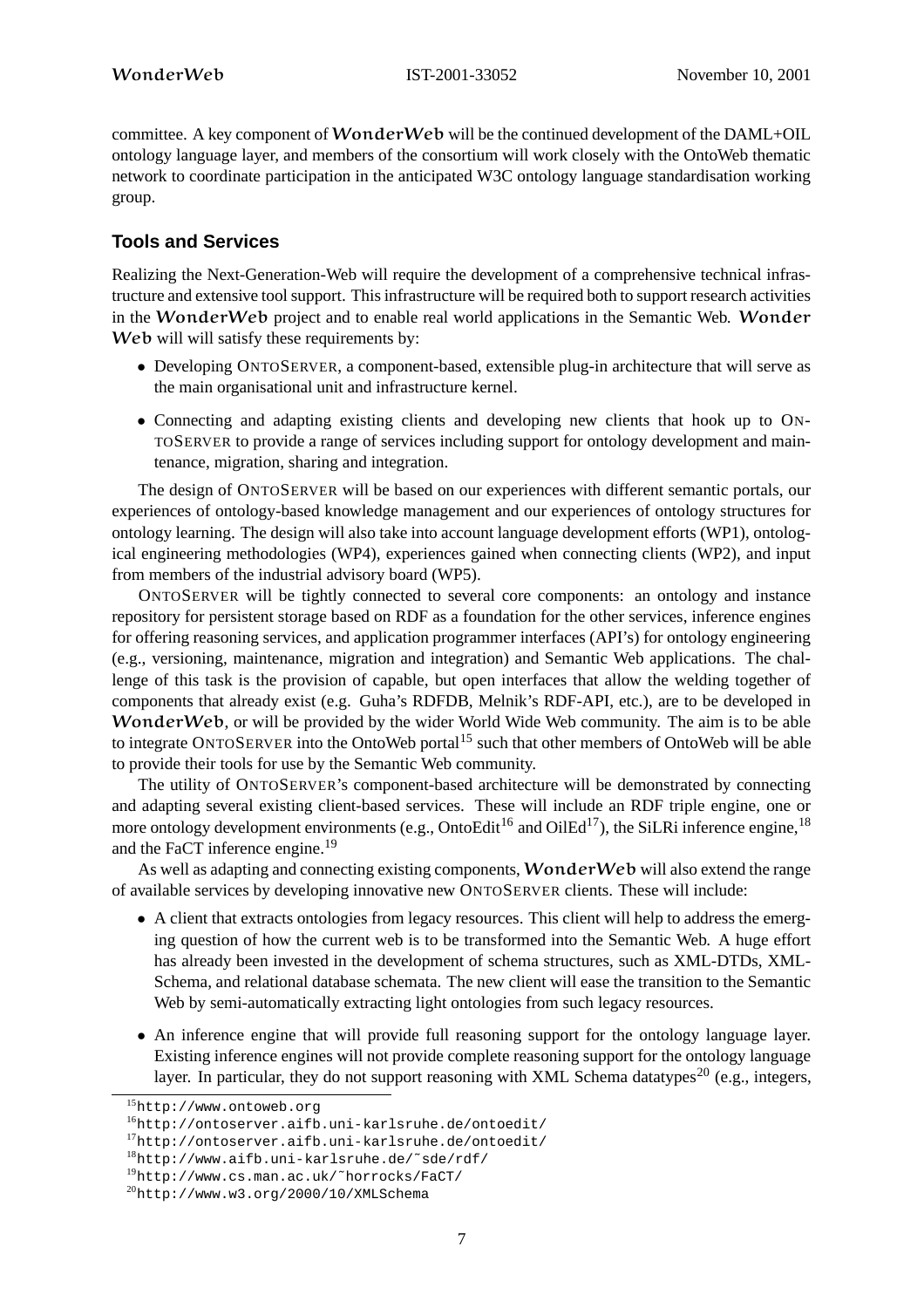and strings) and with extensionally defined classes (e.g., the class of primary colours defined as the set {red, orange, yellow, green, blue, indigo, violet}). Theoretical work has already been completed that shows how reasoning with datatypes and existential classes can be integrated with existing inference engines. We will use these results to develop a new inference engine based on FaCT that will support reasoning with all of the language primitives in the ontology layer.

# **Foundational Ontologies**

Experience in software and database engineering tells us that the refinement and extension of existing designs is likely to be much more rapid and less error prone than the development of wholly new designs. The same will surely be true for the development of ontologies. Moreover, the sharing and integration of ontologies will be facilitated if they conform to a coherent high level design.

The ONTOSERVER client toolkit will therefore be supplemented with a set of "minimal foundational ontologies" (roughly of the size of a few hundred concepts) covering a wide range of application domains. Each of these ontologies will provide a carefully crafted taxonomic backbone with a sound high level structure that can be used as the basis for:

- the development of more detailed domain ontologies;
- the semantic integration and harmonisation of existing ontologies and metadata standards.

The integration of existing ontologies with foundational ontologies will also provide a principled mechanism for the semantic integration work in WP4.

Formal links and mappings will be maintained between the various foundational ontologies, in order to guarantee a coherent framework. Altogether, these foundational ontologies will constitute the core of an upper-level reference library intended to influence (and exploit) existing standardization initiatives in the field. The need of a standardized upper level ontology is well recognized by the scientific and industrial community, as testified by the recent IEEE Standard Upper Ontology initiative,  $21$  and by other initiatives aiming at content harmonisation of metadata standards.<sup>22</sup> These efforts build on a number of existing large ontological/linguistic resources, like WordNet, CYC, and others.<sup>23</sup> Rather than duplicating these approaches, which attempt at establishing a monolithic upper-level ontology, we shall leverage on them, carefully isolating the fundamental ontological options and their formal relationships and making them available to the users in a modular way, keeping our own ontological commitment to the very minimum.

A document addressing the methodological guidelines for the design of well-founded general ontologies will also be produced. This document will focus on the ontological choices to be made, independently of the representation language adopted, and will inform the engineering methodologies developed in WP4 as well as the development/acquisition of industrial ontologies in WP5.2. Together with the description of a selected set of foundational ontologies, such a document will hopefully result in a publication on ontology design that would complement existing books on knowledge engineering methodology, such as CommonKads. The urgent need of such a publication is widely recognized by the ontology community.

The foundational ontologies will be formulated in the formal language(s) developed in WP1.

#### **Sharing and Integration of Ontologies**

Developing ontologies is a costly and time-consuming activity, and this may prove a major barrier to the development of the Semantic Web. WonderWeb will address this problem by developing a framework of techniques and methodologies that provide an engineering approach to the building and

<sup>21</sup>http://ltsc.ieee.org/suo/

 $22$ http://www.indecs.org/, http://www.mdcinfo.org/, www.ilrt.bris.ac.uk/discovery/ harmony, http://www.iso18876.org/

<sup>23</sup>See http://ltsc.ieee.org/suo/refs.html for a partial list.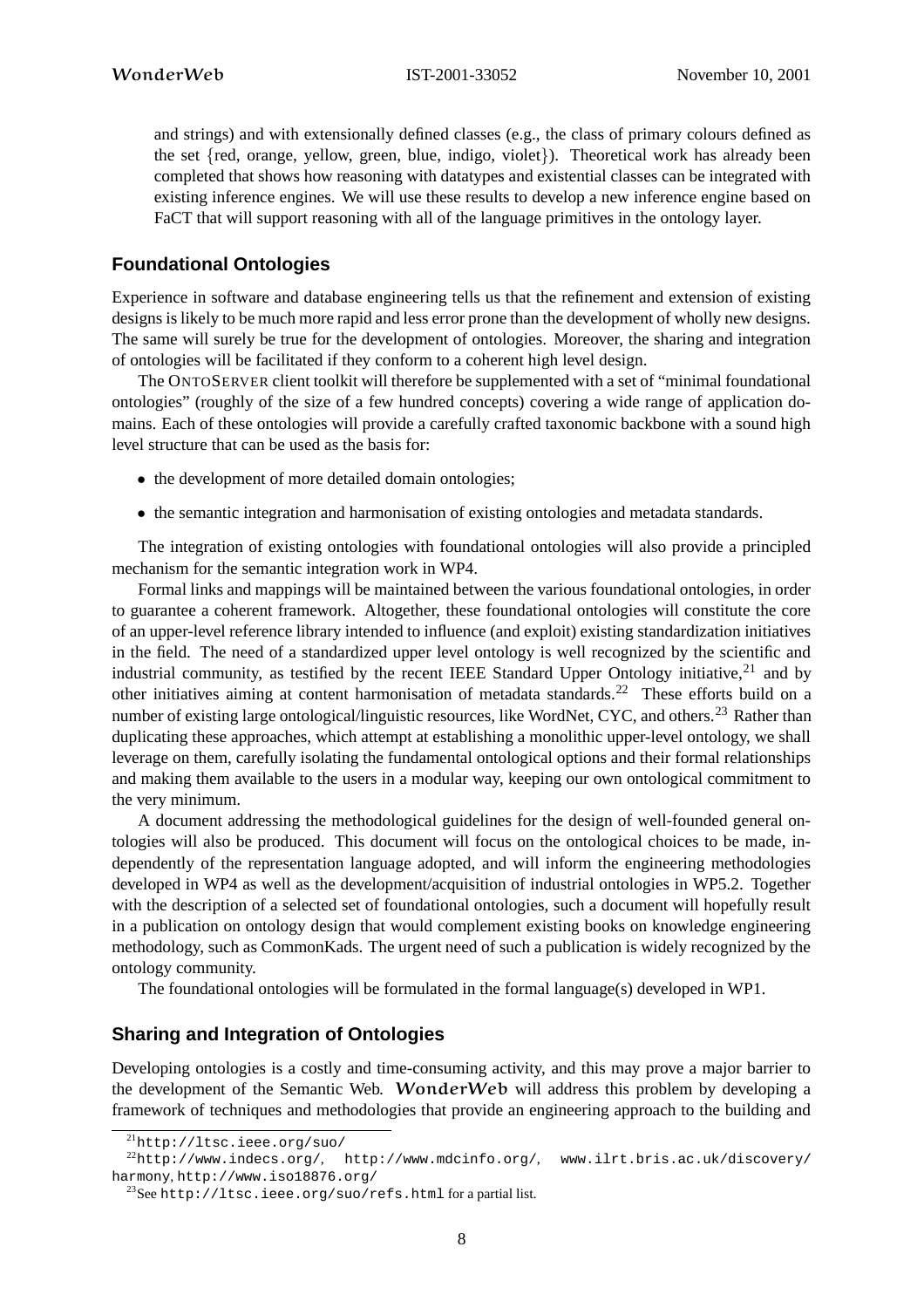use of ontologies. This framework will feed into the design of ONTOSERVER and the client toolkit, and when combined with the foundational ontologies will facilitate the rapid development of high quality Web based ontologies.

The sharing, integration, reconciliation and maintenance of ontologies are important issues in the development of such a framework. Problems associated with these tasks include:

- ontologies that use different representation languages (languages may differ in expressiveness, semantics, representational constructs and syntax);
- ontologies that use different paradigms or modelling styles;
- ontologies that encode (possibly conflicting) knowledge about overlapping domains;
- ontologies that represent the same knowledge at different levels of granularity;
- ontologies that need to be refined and extended for new tasks and domains; and
- ontologies that evolve over time;

Experience in software engineering shows that large programs can only be produced based on versioning, modularization, adaptation and reuse support. WonderWeb will address the above issues by developing these methodologies for use in ontology development, and will demonstrate their utility in the WonderWeb ontology engineering environment.

**Versioning and cooperative development** Large ontologies are often developed by several persons and continue to evolve over time. Both the development and the maintenance of ontologies require advanced versioning methods and guidelines for cooperative development. WonderWeb will develop a versioning and development framework for ontologies that will be supported by the ONTOSERVER tools and services. The framework will provide methods to disambiguate the interpretation of concepts for users of ontology revisions, and it will make explicit the compatibility of various revisions and their impact on conforming data.

**Modularization** Ontological modules provide a mechanism for packaging coherent sets of concepts, relations and axioms, and a means for reusing these sets in new environments. To enable the reuse of such modules, a description of the competence of their components is necessary, e.g., language choices and commitments to paradigms and modelling styles. Modularization also requires the specification of mechanisms to construct new ontologies from modules, e.g., inclusion mechanisms, mapping rules and redefinition methods. As an ontology may be built up from other ontologies written in different representation languages, the characterization of modelling primitives in languages may also be necessary. In WonderWeb we will develop mechanisms to *define* and to *describe* ontology modules and to *construct* new ontologies from such modules. Criteria for effective modularization will also be provided.

**Adaption and reuse** Building large ontologies from scratch is ineffective and costly. WonderWeb will therefore develop mechanisms for reusing existing ontologies and deriving new ontologies by refinement and modification. In particular, we will develop techniques for constructing domain and taskspecific ontologies by refining generic ontologies (such as the foundational ontologies developed in WP3), and by restructuring ontologies (such as those acquired from WP5). Integration mechanisms for ontologies that describe the same domain to a different level of detail will also be developed. This work will start with a detailed requirements analysis undertaken in cooperation with members of the industrial advisory board, and will build on the methodological guidelines developed in WP3.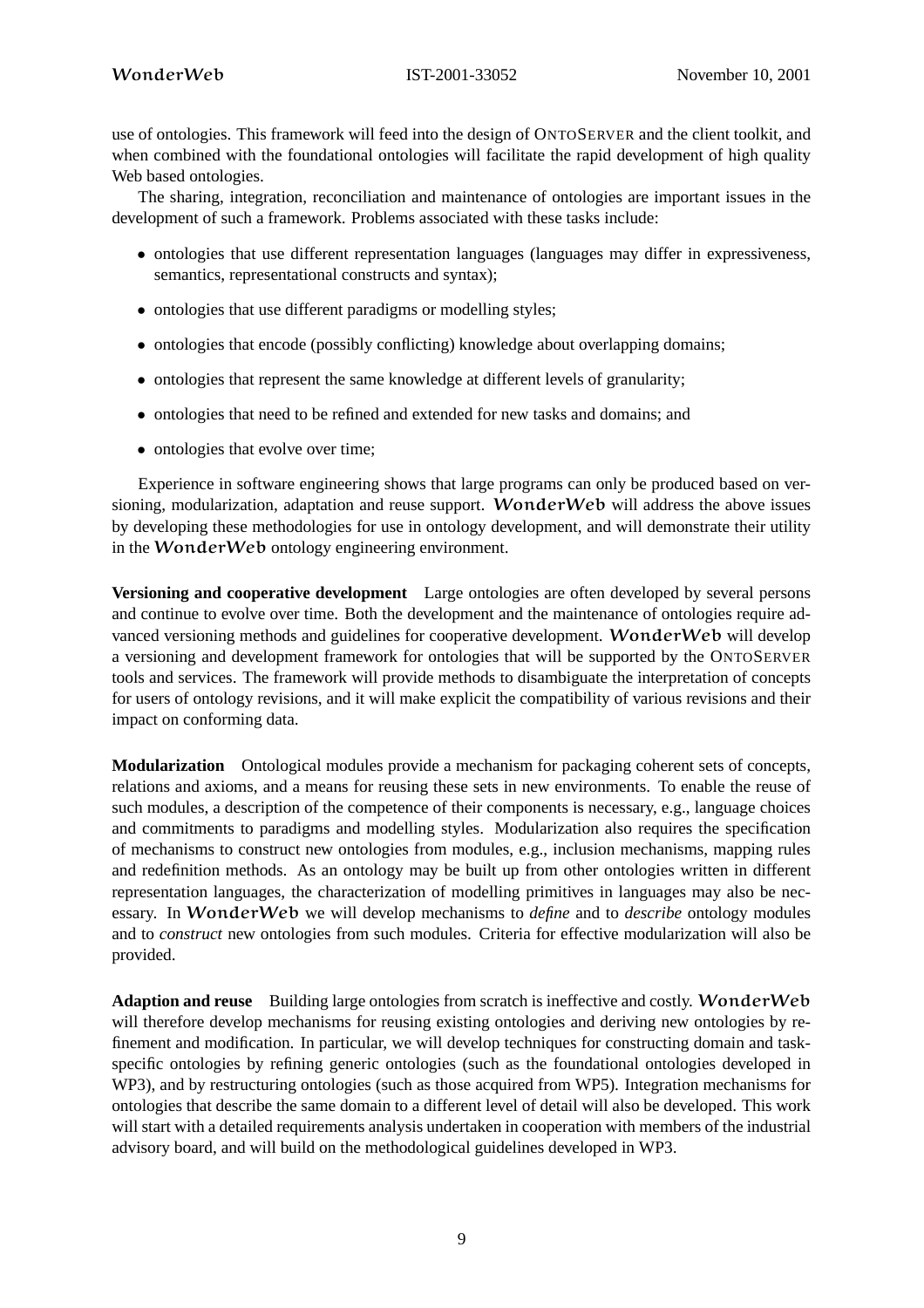# **6 Community added value and contribution to EU policies**

The Semantic Web is the next generation Web—the next generation ubiquitous distributed information environment. It will support a vast pool of machine-processable metadata, an extensive range of automated services dependent on these metadata, and intelligent agents able to exploit these metadata. Examples of services and agents include electronic commerce, digital libraries and knowledge management, both within enterprises (e.g., corporate memory) and community wide (e.g. e-science).

The increasing importance of the emerging Web economy makes it essential to the future competitiveness of the EU that European interests are represented in the development of new Web standards and technologies. The Semantic Web crucially depends on ontologies and ontology infrastructure to provide the semantics that it carries.

One of the objectives of EU policies is to strengthen the competitiveness of European industry in the global economy (e.g., Council Decision of 25 June, 1996). WonderWeb significantly contributes to this objective generally by improving business effectiveness through harnessing corporate knowledge assets, and specifically by increasing EU competitiveness in e-commerce and enterprise integration. It does this by fundamental research into ontology technologies, methodologies and tools, and practical demonstration of that research in the deployment of the Semantic Web.

Europe has a unique opportunity to exploit ontology-based technology, which would play a leading role in the emerging area of e-commerce and knowledge-management. WonderWeb brings together the leading European research institutions and companies that are developing services exploiting the emerging technologies of the Semantic Web, especially ontologies. This is an area in which Europe in general, and this project consortium in particular, is currently preeminent. Up until recently, proposals and recommendations of the World Wide Web Consortium (W3C) that push the Semantic Web idea have been dominated by US companies and institutions. However, the European institutions' leading edge in providing formal underpinning and inference services for emerging ontology specification languages has seen them take centre stage in the development of the practical yet theoretically sound languages needed by both W3C and the DARPA Agent Markup Language program. Thus, European technology and know-how has been recognised as essential to W3C standards. WonderWeb is an essential initiative to capitalise on this moment and further strengthen the European position in world wide activities.

**Leveraging the Data Grid for e-Science** The Grid has received 9.8 million Euro of funds from the IST programme in January 2001. Researchers working on the Grid hope to produce a system, "which is able to cope better with the increasing flow of information in cyberspace. The high speed network would link people with collaborative tools and supercomputers, processor farms, disks, major databases and informatics." However, this is the data and computational grid alone—on top of this layer are the information grid (the management and exchange of information rather than the streaming of data) and the knowledge grid. These upper layers can be thought of as e-science knowledge assets in the same sense as corporate knowledge assets (knowledge about people, processes, past experiences, memos, reports etc.). The technologies to be developed by WonderWeb will be directly applicable to the upper layers of the Grid, and will intersect with Grid activities by delivering the required technologies just when the scientific community will recognise their value.

**Increasing EU competitiveness in E-Commerce** At the same time, competitiveness of European companies will not only depend on how they access their knowledge, but also on the products and services they offer. The growth of a wide range of e-commerce services, both to individuals and between businesses, and the demands of users of these services, are contributing to the increasing international reality of information access and trading of products and services. Suppliers and information providers want to reach as many different customers as possible, independently of their nationality, whilst many end users prefer to be offered a huge range of products and services at lower cost of time and in their own language. The ability to find, interrogate and exchange knowledge is fundamental for B2B and B2C e-commerce. In COM(97)0157 the Commission recognises the importance of e-commerce and set as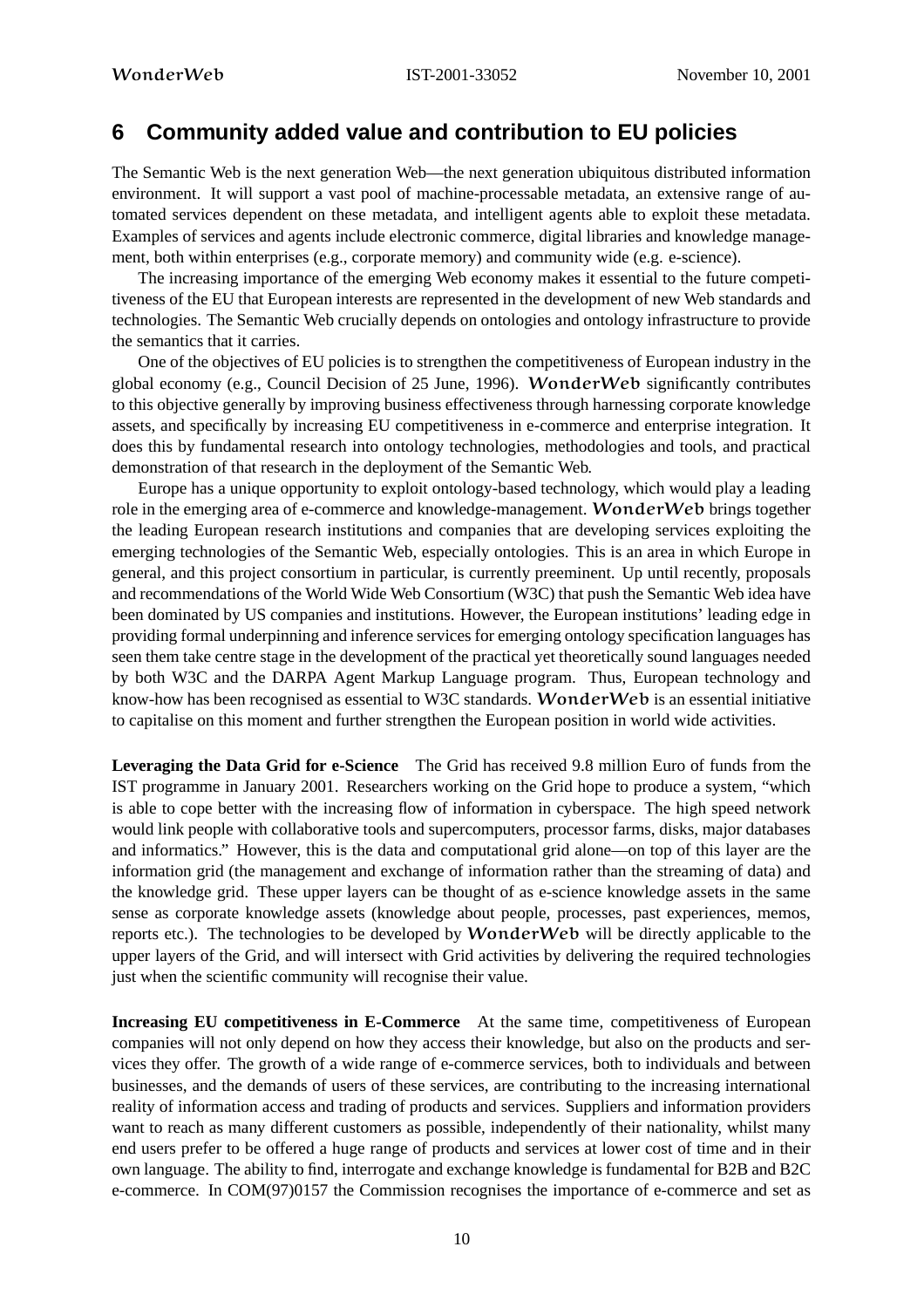an objective was "to promote the technology and infrastructure needed to put in place". The advertisement, discovery and negotiation of services requires a shared understanding and exchange of metadata, explicitly represented in a machine processable way. WonderWeb will provide the technologies required for the promotion of e-commerce in Europe. Ontologies will play a crucial role in enabling content-based access, interoperability, multilinguality, integration information and communication.

**Establishing critical mass in human and financial terms** WonderWeb includes a high profile partner (Stanford) and major industrial collaborators (e.g., Boeing, GlaxoSmithKline, Lucent, Sun) in the USA, giving Europe the opportunity to influence standardisation activities and industrial take-up in ontology content and languages. Moreover, it gives the European community the framework by which to influence the strategic direction of the W3C vision of a Semantic Web, and to propose the appropriate technologies and their deployment to realise the vision. Europe has a lead in the combination of theory and practice of ontology-based solutions and WonderWeb will capitalise on and consolidate that lead.

The participants range across European countries, combining skills in ontology theory, tool development, knowledge representation systems, information integration, information retrieval, knowledge acquisition, and theorem proving. The industrialists on the industrial advisory board are from a range of application domains including drug discovery, bio-medicine, e-commerce, and manufacturing. This brings together a critical mass in technical and financial terms that will enable the successful realisation of the project. The mix of industrial and academic participants gives the project an appropriate balance of theory and practice.

#### WonderWeb **directly responds to the following EC policy challenges**

- Helping in the aim of creating a user-friendly information society by providing non-discriminatory access to services by individuals and businesses. It will help in the finding and extraction of information from an exponentially growing Semantic Web.
- Stimulating the dissemination of results and applications in all areas, with special emphasis in Web based applications, e-commerce, knowledge management and information integration.
- The scientific community and companies will clearly benefit from this globalisation of services, as having a better access to ongoing research, resources and available technology.
- The work envisaged by **WonderWeb** must be undertaken at a European level, as the skills in ontological engineering, knowledge management, tool development and e-commerce are widely dispersed in European laboratories and companies.
- WonderWeb also provides significant contributions to EU policies towards SMEs. European SMEs will be able to exploit emerging ontology-based technologies for automated services from the very beginning, and will therefore gain competitive advantage in these very fast developing markets. New business opportunities can be generated by exploiting these techniques and new products and services can be created, developed and brought to the market place ahead of other competitors.
- WonderWeb will provide the technical know-how for and a demonstration of a real Semantic Web.

In summary, WonderWeb will be the European focal point for building an example of the Semantic Web using innovative ontology-based methods and tools. This area is considered as one of the most promising business areas for the future. WonderWeb will significantly enhance the competitive position of Europe in this emerging business field and will thus contribute to the overall further development of the information society.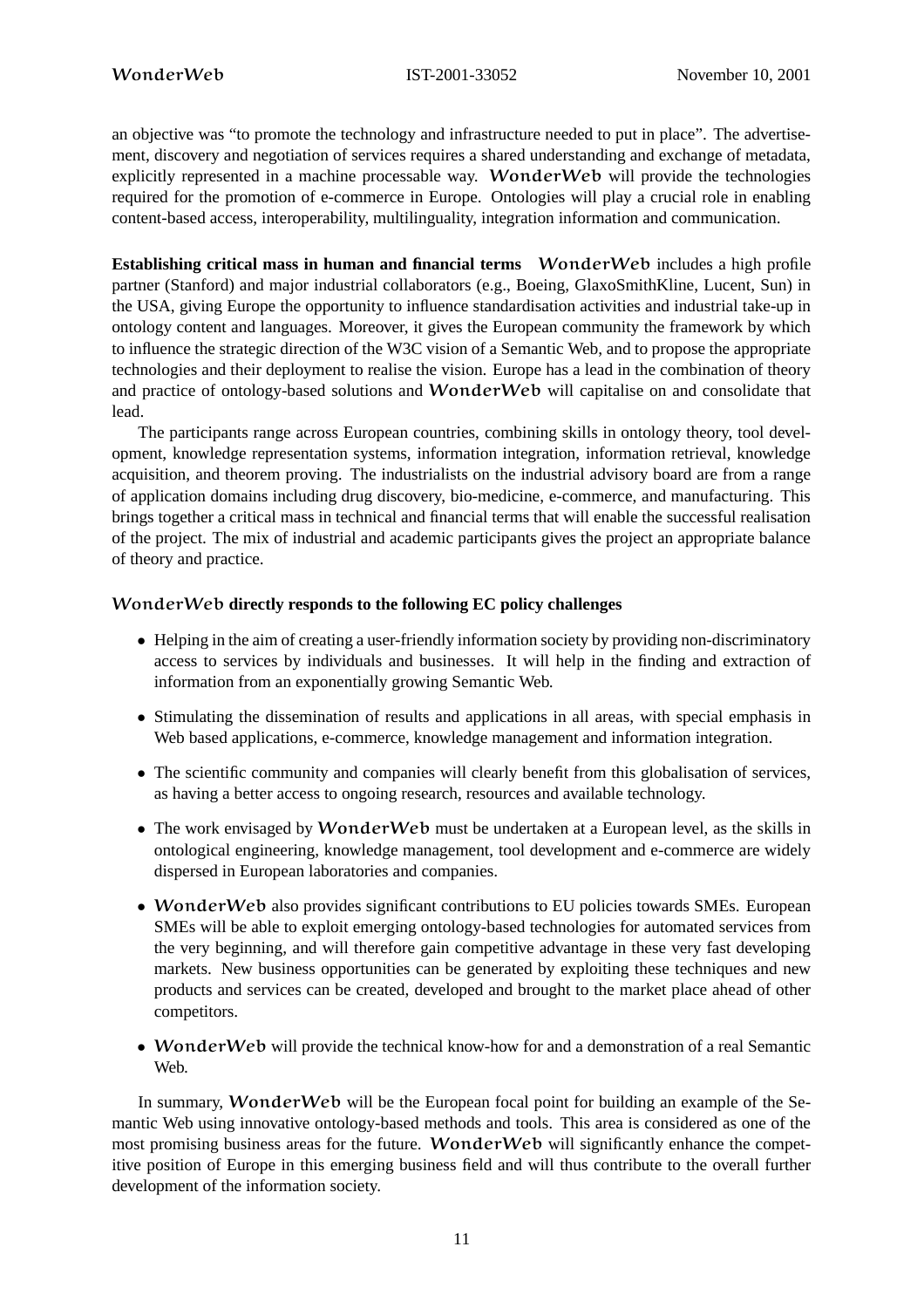# **7 Contribution to Community social objectives**

WonderWeb contributes in a number of different ways to the Community social objectives, and will be a key element in achieving the "democratisation" of the Web.

1. Making online information services accessible for all.

The increasing importance of the Web in all aspects of business and social life make it vital that it is accessible to all members of society. It is estimated that 30 million households will have internet-connected PCs in the EU, while IDC 1998 forecasts 40 million TV sets connected to the Internet by 2002. This represents a population of consumers of services that are not just commercial but also cultural and entertainment. Moreover, many services will become only accessible online as e-commerce becomes prevalent. Unless we lower the threshold of complexity for accessing these services, we are in danger of disenfranchising communities of people. The Semantic Web specifically tries to address a variety of users, ranging from skilled IT workers to the computer layperson (who is likely to be an expert in some other domain). The Semantic Web will help to hide as much as possible complex, technological issues from information users, thus widening the range of users who will be able to configure semantic information services for particular communities, schools, businesses, non-IT academic communities, etc. Thus the objectives of WonderWeb are a concrete example of the wider goal to raise the level of support on the global information infrastructure, by hiding the technological complexity of the underlying system. For example, ontologies enable searching and ranking of web documents based on content rather than the current error-prone approach of formulating complex keyword-based queries.

2. Lowering the costs for information access.

Unless a consumer knows exactly what to buy and where in an e-commerce site, the purchasing of a product can take an unnecessarily long time. Given that Forrester Research predicts e-commerce sites of 17,000+ pages, this problem is likely to escalate. The key to improved precision when seeking appropriate information is improved understanding of the information held on the site. This requires that the information migrates from being merely readable to being readily interpretable by automated software services such as intelligent search engines, agents and filters. WonderWeb's purpose is to build and demonstrate technologies that will make accurate information seeking possible.

3. Lowering the cost of information provision.

We will help to lower the costs for providing information that is timely, consistent and adaptable to the specific needs of different user groups. More generally, Europe's international position will highly depend on its ability to develop and use the new information infrastructure based on online information services. This area of technology development (i.e., improving services in electronic networks) is currently one of the most competitive areas, and the position of Europe in domains such as web commerce, electronic business, and knowledge management will significantly influence its labour market, social affairs, its wealth and international influence.

4. Conservation of scarce resources

E-commerce is seen as an effective mechanism to reduce paper resources and travel congestion, and thus conserve natural resources, reduce global warming and other side effects such as improved transport safety. E-commerce is predicated on the provision and unambiguous understanding of information as provided by a Semantic Web of the kind implemented by WonderWeb.

5. Quality of life, health and safety of the citizens

The information management technologies developed and implemented by WonderWeb are not restricted to e-commerce. They are equally relevant to e-education, e-government, e-science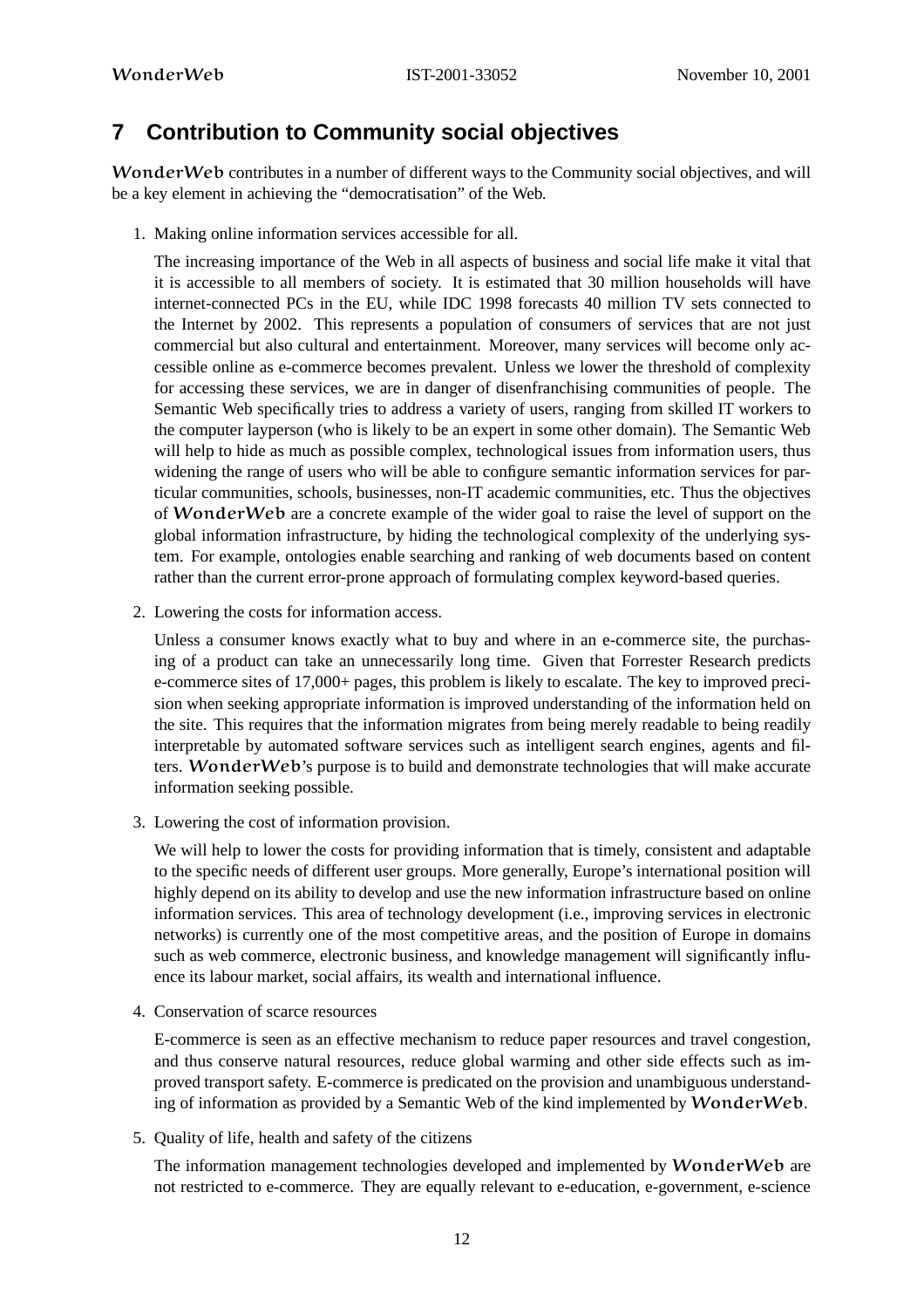and e-culture; in fact any endeavour based on the publication of information by an information provider and the seeking of that information by a consumer. Thus WonderWeb will be a key concrete exemplar to the development of standards of information exchange in genomics, medicine and digital libraries and illustrated by our participants. By improving the mechanisms for describing web content through ontologies, greater gains can be made in the protection of citizens from erroneous, untrustworthy, malicious or damaging information—for example the protection of minors from pornography.

6. Supporting the livelihoods of European citizens

The Web will exert a strong influence over the jobs and livelihoods of increasing numbers of European citizens. Europe's economic future will significantly depend on staying at the leading edge of research into and the application of intelligent solutions in the area of electronic information access. WonderWeb will make an important contribution to European technological expertise, which will be vital to jobs and to the future health of the European economy in general.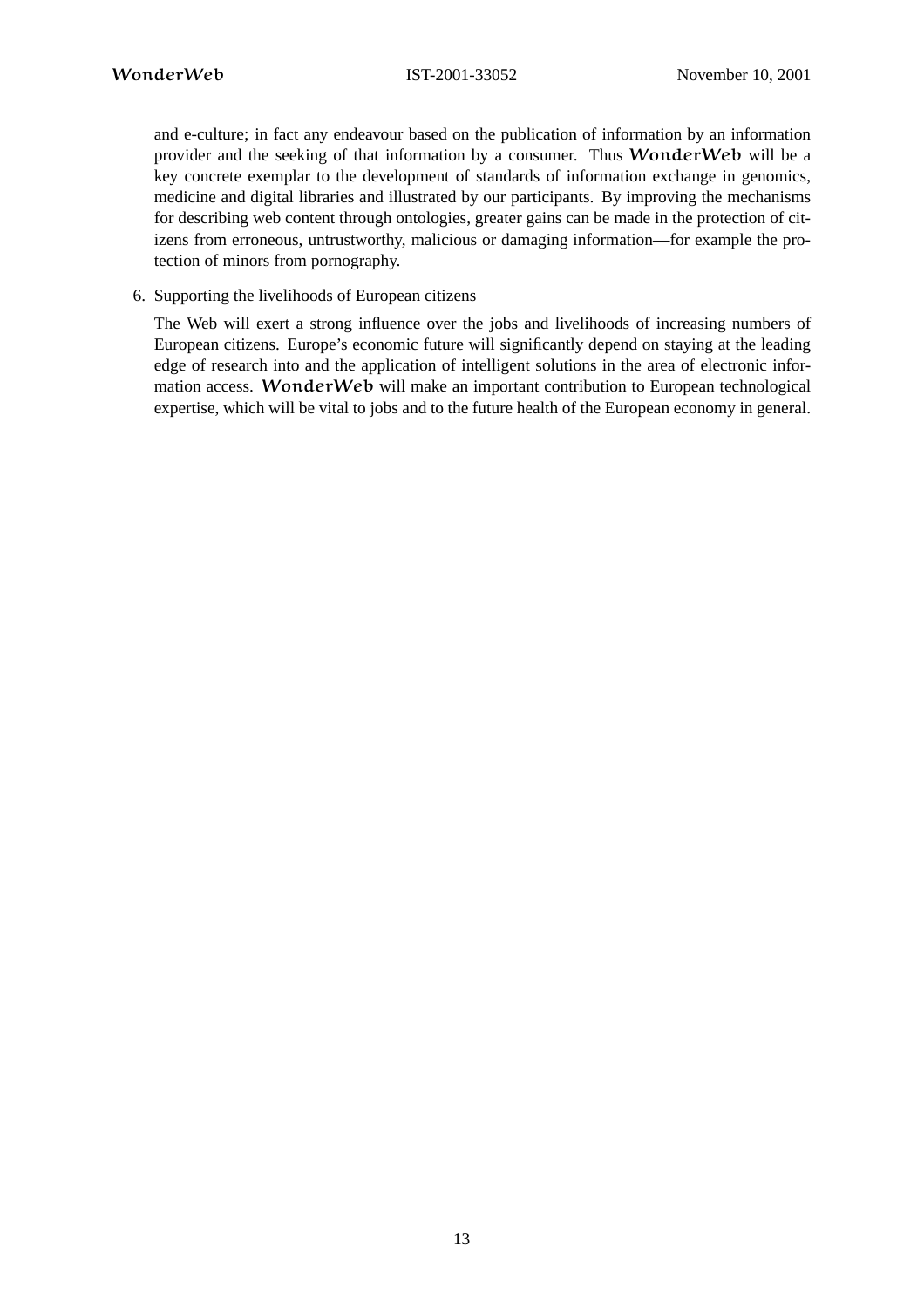# **8 Economic development and S&T prospects**

As well as providing an important influence over the development of new Web standards and technologies, WonderWeb will also develop valuable infrastructure, tool support and related methodologies for the development of large-scale ontologies. In order to ensure effective exploitation, the Wonder Web consortium includes Interprice Technologies, GmbH, a leading supplier of technology support for e-business and e-commerce. They will assume the main responsibility for the exploitation task, assisting the other partners in identifying relevant market segments and potential customers. This will include the provision of a report describing the requirements for industry-standard ontology engineering environments and reviewing state-of-the-art ontology editors and environments (D23), and a report on the evaluation of WonderWeb technologies, with an assessment of the potential market (D25).

Furthermore, the project's industrial advisory board includes some of Europe's leading providers and users of Web technology. As well as keeping the consortium informed about current industrial practice and requirements, they will provide test sites, case studies and additional exploitation pathways.

The emergence of the Internet and the "World Wide Web" (WWW) as a universal medium for the access to and processing of information, and increasingly for the conducting of business transactions, is providing tremendous opportunities to businesses. However, as is clear from the Semantic Web initiative, the exploitation of the internet as a means of conducting business will only reach its full potential when the representation of information to be exchanged between business partners becomes formalised and standardised. The development and adoption of large scale, domain specialised ontologies is a means to this end.

According to Forrester Research, online business trade will soar from \$43 billion in 1998 to \$1.3 trillion in 2003. According to another study by Ovum Corp. of the UK, the world market in the related areas of Knowledge Management (KM) software will undergo a similar rapid growth from \$285 million in 1998 to \$1.6 billion in 2002. KM services on the other hand will grow from \$1.5 billion to more than \$5 billion. Looking at the information industry itself—providers of information and content—the market is expected to balloon to more than \$1 billion a year according to a Gartner Group estimate.

The trend in the future development of both knowledge management and online business trade is towards more knowledge driven (semantic) approaches. Thus, for example, whereas Web Portals were up to relatively recently considered central elements of the WWW, they are already being challenged by "Vortals" (Vertical pORTALS), their knowledge-enhanced descendants that address a specific sector (vertical domain) such as the chemical industry, and allow more focused retrieval of relevant information. A specific type of Vortal is an internet marketplace, where typically goods from multiple vendors within a particular market niche are made accessible to a consumer. The proliferation of Vortals and niche on-line marketplaces is expected to reach 10,000 worldwide sometime in 2002.

More information-enabled knowledge management and online business, as mentioned above, relies on the development and adaptation of ontologies. In such B2C and B2B systems, as indeed in areas such as agent based systems, there is an underlying need and trend towards increased specialisation and knowledge content and an ability to structure and process information in context specific ways. Ontologies are a central underlying technology especially as the need for electronic resources to interact and exchange information increases. In short, ontologies aid communication through the provision of a standard and agreed upon set of concepts for information exchange between communicating parties, such as business partners in an online marketplace. However, despite the growing significance of ontologies, the currently available technology for ontology development, maintenance and deployment is widely regarded as being deficient in such areas as: automated ontology construction, modularisation and reuse of ontologies, versioning of ontologies, support for multiple views of an ontology, support for multi-user ontology development, etc. It can therefore be seen that WonderWeb plays a key role in driving the development of those technologies required to fulfil the imminent demand for industrial strength ontology development environments.

Technology alone is, however, only part of the solution story. The ability to generate large scale ontologies that will be widely adopted requires the development of industry-focussed, academically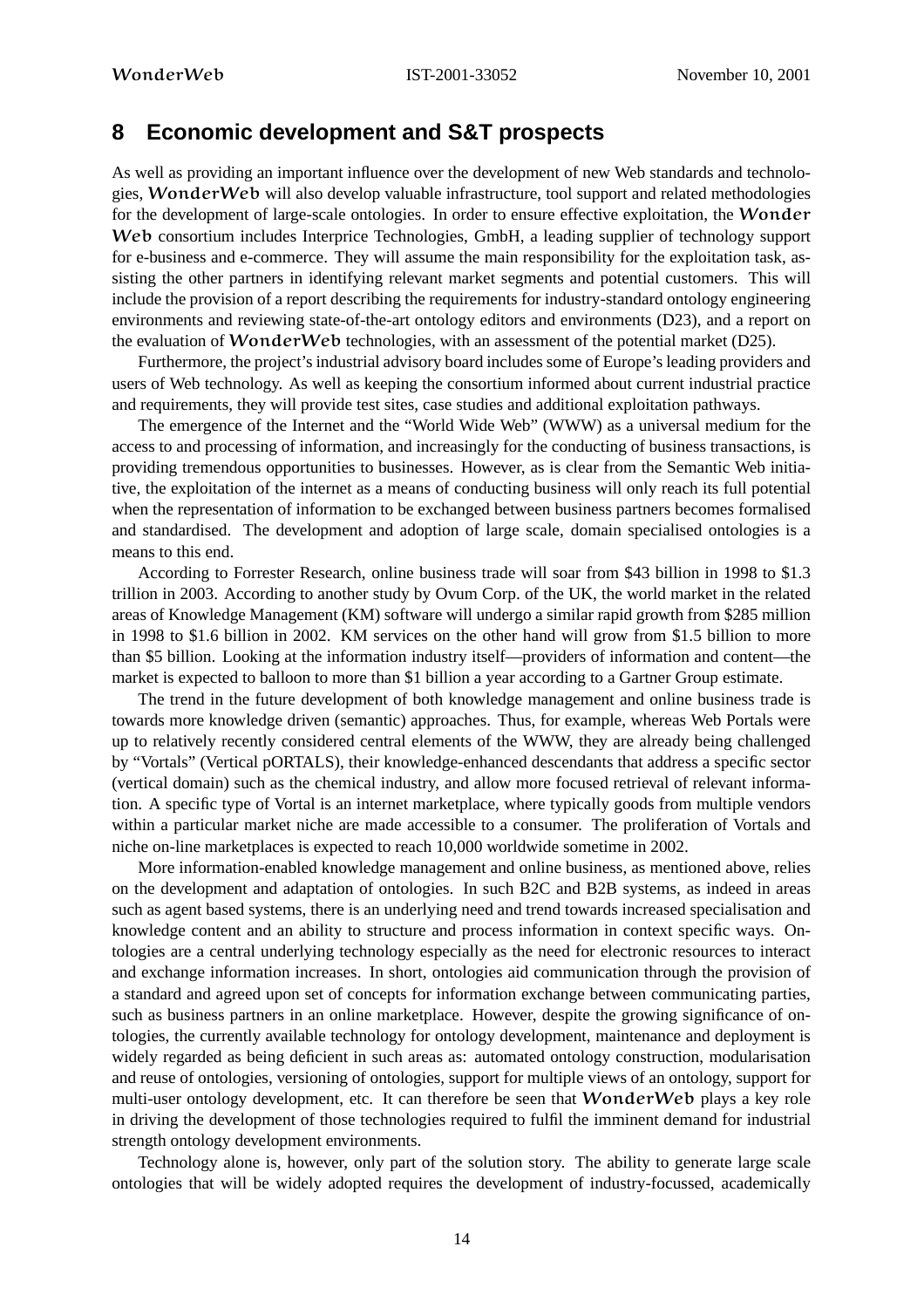developed and industry tested ontology engineering methodologies, based on the technology tools. This is also part of the scope of WonderWeb and will help enable the growth of a new service industry in using and developing ontologies.

Work on ontologies also seems to offer significant potential in terms of scientific and technological prospects. At a first level of application, ontologies are increasingly being used not only as the basis for more accurate information structuring and retrieval, but also to support new approaches to natural language (NL) understanding that are based not so much on statistical methods as in the past, but on an understanding of NL texts on a semantic level. Ontologies also offer solutions in areas where large amounts of data (sometimes only loosely structured) must be integrated and queried by users who may be domain experts, but may not understand the structure of the data resources, e.g., in bioinformatics, medical informatics etc. In this context, ontologies can be used to describe resources and to assist in query formulation.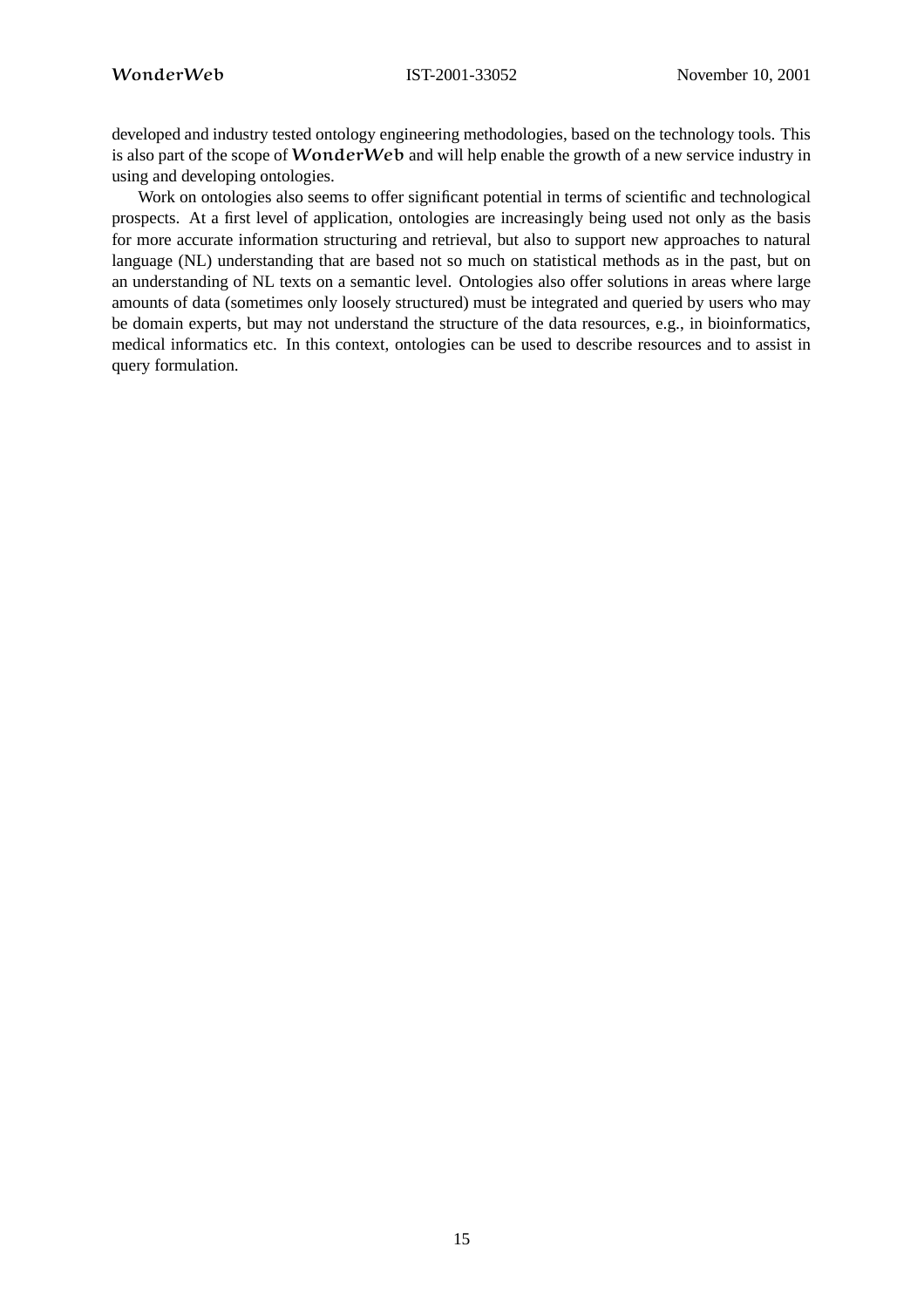# **9 Workplan**

# **9.1 General description**

The aim of the **WonderWeb** project is to develop and demonstrate the infrastructure required for the large-scale deployment of ontologies as the foundation for the Semantic Web. This will be achieved by developing:

- 1. A layered architecture of ontology languages that extend existing Web standards.
- 2. Infrastructure and tools to support Web based ontological engineering.
- 3. A set of foundational ontologies providing a carefully crafted taxonomic backbone that will facilitate extension and integration.
- 4. Ontological engineering methodologies supporting versioning, modularization, adaptation and reuse.

Taken together, these components will constitute a complete methodology and toolkit supporting Web based ontological engineering and demonstrating its practical application.

The above components will be developed in five technical workpackages, each of which will be described in detail below (a sixth workpackage deals with project management).

The five workpackages have significant interdependencies, yet are sufficiently independent that their individual success is not wholly reliant on the results of other workpackages. Moreover, the workplan has been designed so that preliminary versions of important components will be delivered early in the project, e.g., the ontology language (month 9), the ONTOSERVER architecture (month 6) and prototype (month 12), the preliminary ontology library (month 6) and the versioning framework (month 8). This will allow progress to be monitored, problems to be detected early, and contingency plans to be implemented if required.

Early delivery of the above components is made possible by the fact that members of the consortium are already leading developers of Web technologies. Each of the partners is an acknowledged world leader in their field, and the complementary areas of expertise within the group cover all relevant areas of Web technology including automated reasoning, (Web) ontology languages, Web applications, formal ontologies, knowledge engineering, conceptual modelling, ontology engineering, Web tools and systems, databases, data management, digital libraries, semi-structured data, e-business and e-commerce.

As well as generating a critical mass for research in a new and highly interdisciplinary area, the consortium will also have the necessary international standing to exert a significant influence over the development of the Semantic Web. Important cooperations have already been established between the partners and these links will be further extended in the project workpackages, facilitating the development of larger clusters, for example with projects in the IST Key Action II and III programmes.

The consortium is further strengthened by an industrial advisory board whose membership includes some of the World's leading providers and users of Web technology, ranging from large multi-nationals to small and medium enterprises specialising in Web technologies. These links with industry will ensure that the consortium is well informed about current industrial practice and requirements and will facilitate ongoing assessment and evaluation of results based on real life applications. They will also provide important dissemination and exploitation pathways for the new tools and technologies developed in the project.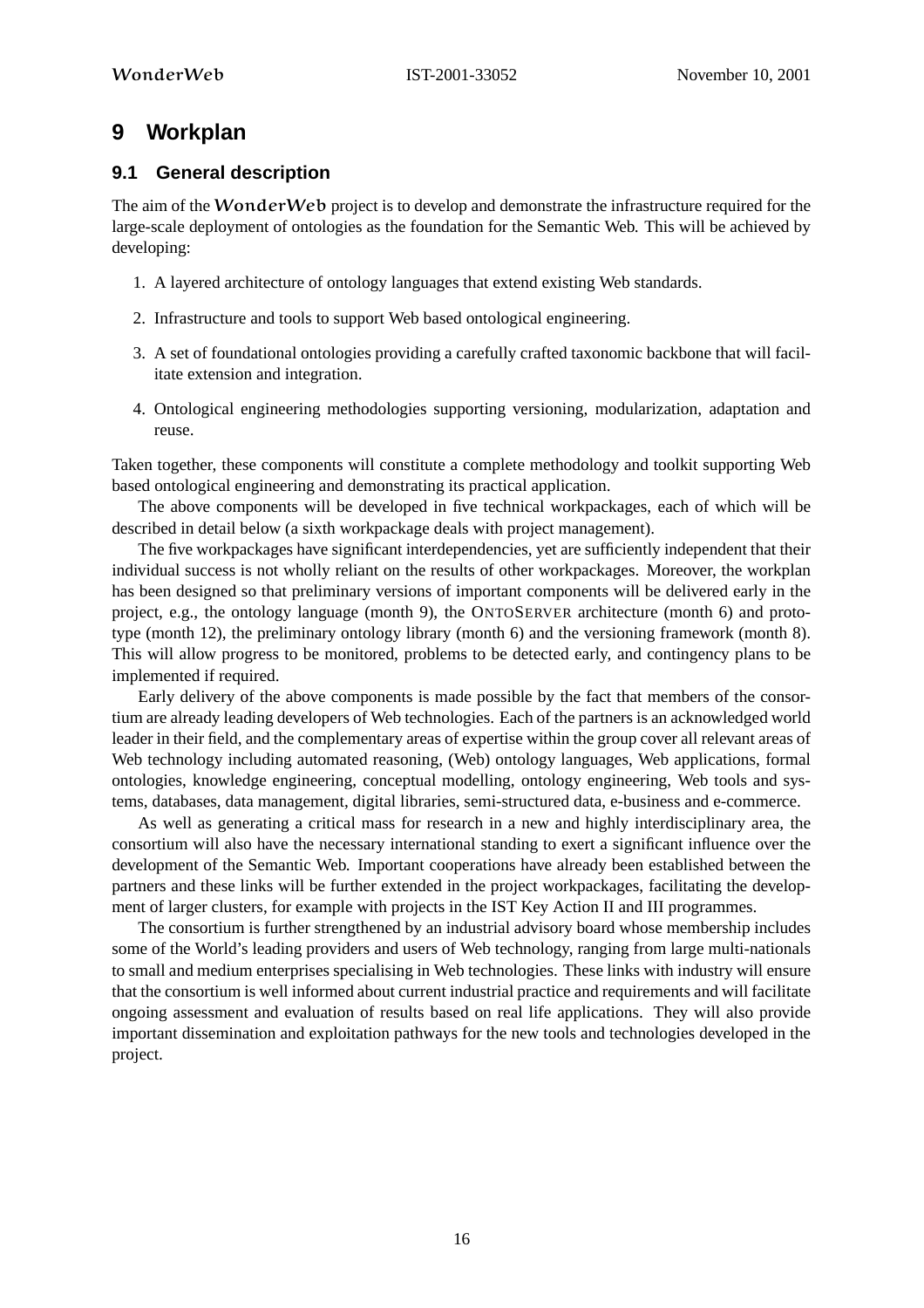# **9.2 Workpackage list**

| WonderWeb Workpackage list |                                 |                |         |                  |       |                |  |  |  |  |  |
|----------------------------|---------------------------------|----------------|---------|------------------|-------|----------------|--|--|--|--|--|
|                            |                                 |                |         |                  |       |                |  |  |  |  |  |
| Work-                      | Workpackage title               | Lead           | Person- | <b>Start</b>     | End   | Deliv-         |  |  |  |  |  |
| package                    |                                 | contractor     | months  | month            | month | erable         |  |  |  |  |  |
| No                         |                                 | No             |         |                  |       | No             |  |  |  |  |  |
| 1.1                        | <b>Ontology Language</b>        | P1             | 9.0     | $\Omega$         | 9     |                |  |  |  |  |  |
| 1.2                        | Language Extensions             | P <sub>1</sub> | 18.0    | 6                | 30    | 2, 3           |  |  |  |  |  |
| 1.3                        | Language Standardisation        | P <sub>1</sub> | 1.0     | $\theta$         | 30    |                |  |  |  |  |  |
| 2.1                        | <b>Ontology Server</b>          | <b>P4</b>      | 12.0    | $\theta$         | 24    | 5, 6, 7        |  |  |  |  |  |
| 2.2                        | <b>Connecting Clients</b>       | P <sub>4</sub> | 29.0    | 6                | 24    | 8, 9, 10       |  |  |  |  |  |
| 2.3                        | <b>LiFT</b> Client              | <b>P4</b>      | 7.0     | 6                | 30    | 11, 12         |  |  |  |  |  |
| 2.4                        | Reasoning Engine                | P <sub>1</sub> | 18.0    | 12               | 30    | 13, 14         |  |  |  |  |  |
| 3.1                        | <b>Ontology Roadmap</b>         | P <sub>3</sub> | 13.0    | $\Omega$         | 27    | 15, 16         |  |  |  |  |  |
| 3.2                        | <b>Foundational Ontologies</b>  | P <sub>3</sub> | 20.0    | 3                | 24    | 17, 18         |  |  |  |  |  |
| 3.3                        | <b>Content Standardisation</b>  | P <sub>3</sub> | 1.0     | $\theta$         | 30    | 19             |  |  |  |  |  |
| 4.1                        | <b>Ontology Versioning</b>      | P <sub>2</sub> | 7.0     | $\Omega$         | 8     | 20             |  |  |  |  |  |
| 4.2                        | <b>Ontology Modularisation</b>  | P <sub>2</sub> | 10.0    | 6                | 18    | 21             |  |  |  |  |  |
| 4.3                        | <b>Ontology Integration</b>     | P <sub>2</sub> | 10.0    | 12               | 30    | 22             |  |  |  |  |  |
| 5.1                        | Requirements and Assessment     | P <sub>1</sub> | 7.0     | $\Omega$         | 30    | 23             |  |  |  |  |  |
| 5.2                        | <b>International Conference</b> | P <sub>1</sub> | 4.0     | 12               | 24    | 24             |  |  |  |  |  |
| 5.3                        | <b>Technology Evaluation</b>    | P <sub>1</sub> | 4.0     | 18               | 30    | 25             |  |  |  |  |  |
| 6.1                        | Project Management              | P1             | 19.0    | $\boldsymbol{0}$ | 30    | 26, 27, 28, 29 |  |  |  |  |  |
|                            | <b>TOTAL</b>                    |                | 189.0   |                  |       |                |  |  |  |  |  |

In addition to the above resources, partners P1 (VUM), P2 (VUA) and P4 (AIFB) will contribute a total of 21 person months of permanent staff time to the project. This will mostly be in a managerial and supervisory capacity, directing the research being carried out in the workpackages. The following table shows how this effort will be distributed amongst the workpackages.

| Work-                | Workpackage title                        | Person months per participant |            |                       |  |
|----------------------|------------------------------------------|-------------------------------|------------|-----------------------|--|
| package <sup>1</sup> |                                          | P1 (VUM)                      | $P2$ (VUA) | P <sub>4</sub> (AIFB) |  |
|                      | Language Architecture                    | 2.0                           | 1.0        | 1.0                   |  |
| 2                    | <b>Tools and Services</b>                | 2.0                           |            | 3.0                   |  |
| 3                    | <b>Foundational Ontologies</b>           |                               |            |                       |  |
| 4                    | <b>Ontology Engineering</b>              |                               | 3.0        |                       |  |
| 5                    | Assessment, Dissemination and Evaluation | 2.0                           | 1.0        | 1.0                   |  |
| 6                    | Project Management                       | 3.0                           |            | 1.0                   |  |
|                      | <b>TOTALS</b>                            | 9.0                           | 6.0        | 6.0                   |  |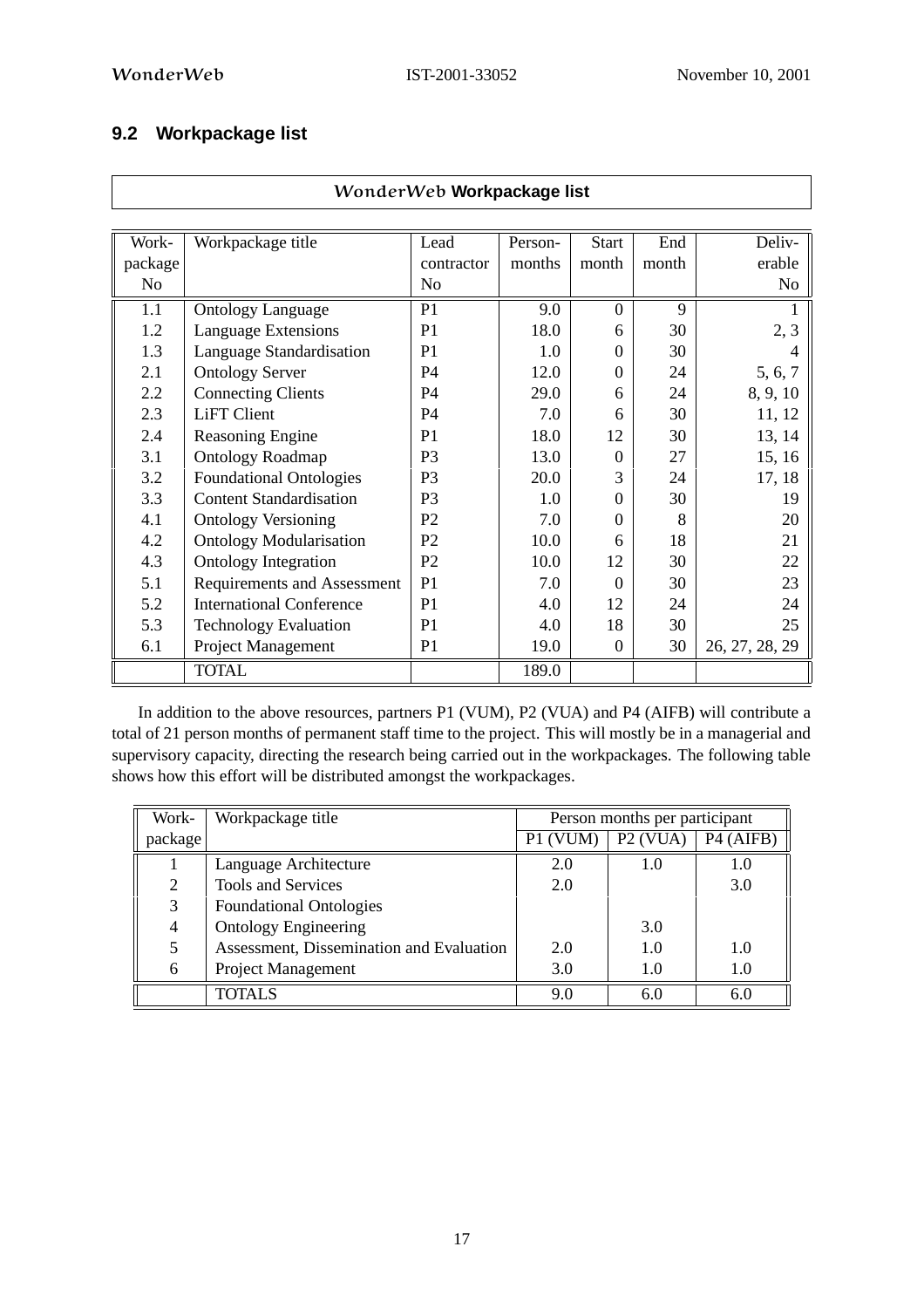# **9.3 Workpackage descriptions**

# **WP1: Language Architecture**

In this workpackage we will develop the layered language architecture described in Section 5. This will involve continued close cooperation with the DAML programme (e.g., via the joint EU/US committee on agent markup languages<sup>24</sup>) and with the W3C (e.g., via participation in the anticipated W3C standardisation process).

By providing resources for ongoing research and development, this workpackage will complement the activities of the OntoWeb thematic network.<sup>25</sup> The OntoWeb network will coordinate standardisation efforts and will be used to forge additional links with other projects and with industry so as to further inform the language design process and to disseminate results as widely as possible.

This workpackage will consist of 3 main parts: the design of the ontology language layer; the design of layered language extensions; participation in language standardisation efforts. These parts will now be described in detail.

# **WP1.1: Design of Ontology Language Layer**

The objective of this part of the workpackage is to complete the design of the ontology language layer. This layer will extend existing standards (in particular RDFS), providing the basic ontological primitives that are common to most knowledge representation paradigms.

Tasks:

• Design and development of the ontology language layer. This language will support common ontological paradigms and provide a common base layer for additional language extensions. The work will be carried out in cooperation with the Joint EU/US committee on agent markup languages, which has been established to coordinate research efforts in Europe and the USA (in particular, the DAML programme).

# Deliverables:

D1 *Ontology Language*: a technical report and tutorial describing the ontology language layer in detail, including syntax, semantics and ontology examples, both didactic and realistic, the latter being derived from WP3, WP4 and WP5.

# **WP1.2: Language Extensions**

The ontology layer will be sufficient for many applications, but language extensions will be required by other applications. The requirement for an extension of the ontology layer to include some form of rules language has already been identified,  $^{26}$  and even this may not be adequate for all applications and/or application domains: in some cases expressive power up to and perhaps exceeding that of first order logic may be required. The objective of this part of the workpackage is to:

- design a rule language extension, cooperating with the relevant W3C interest group which, it is anticipated, will be set up alongside the ontology layer standardisation working group;
- identify relevant extensions and develop designs that exploit the potential of the ontology and rules layers.

Tasks:

<sup>24</sup>http://www.daml.org/committee/

<sup>25</sup>http://www.ontoweb.org/

<sup>26</sup>See for example http://www.dfki.uni-kl.de/ruleml/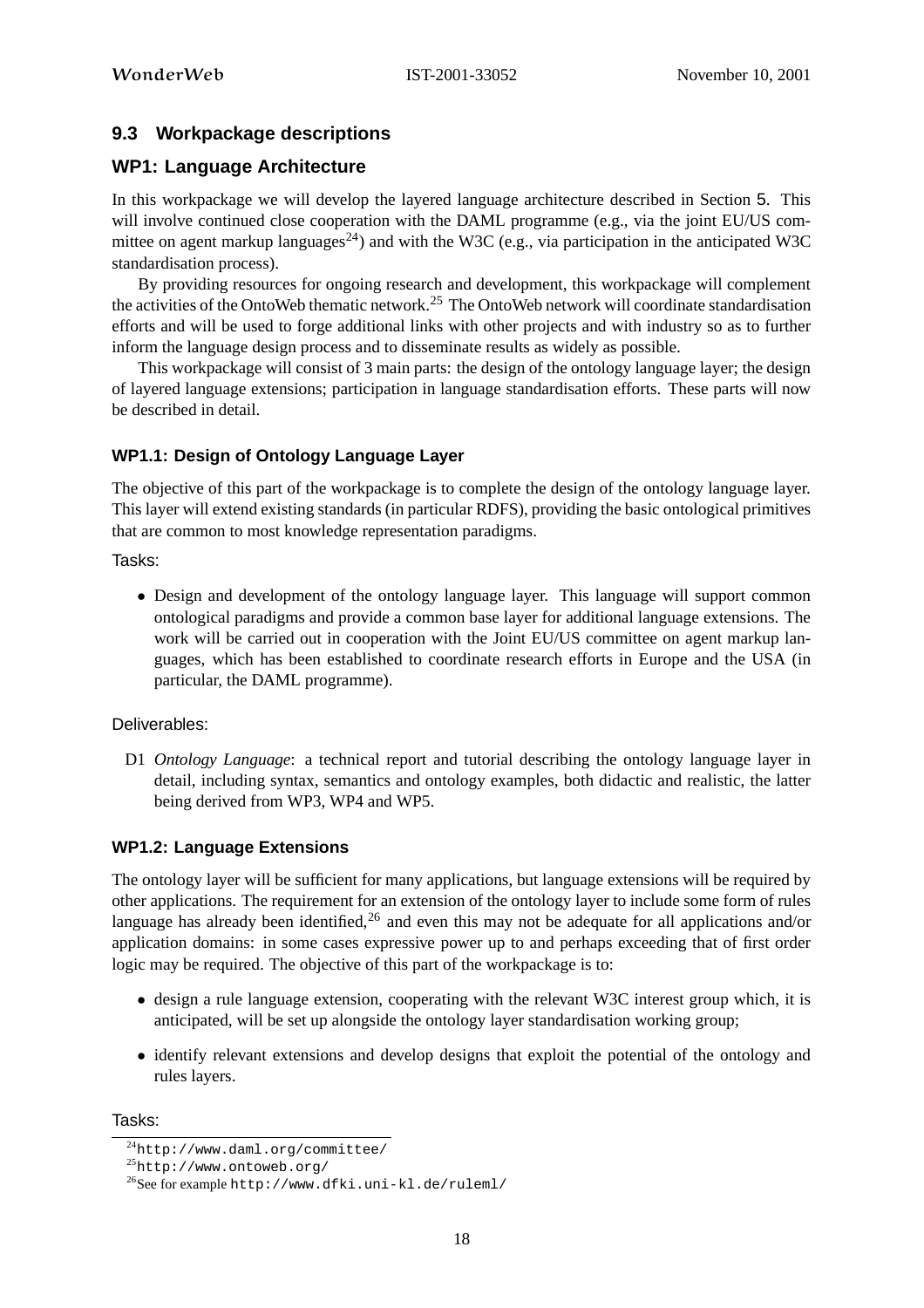- Design and development of the rule language layer in cooperation with the anticipated W3C interest group.
- Work with users (including members of the industrial advisory board and of the OntoWeb network) to identify important language extensions on the basis of application/domain requirements, and design suitable language extensions layered on top of the ontology and/or rule languages.

#### Deliverables:

- D2 *Rule Language*: a technical report and tutorial describing the rule language layer in detail, including syntax, semantics and ontology examples, both didactic and realistic, the latter being partly derived from WP3, WP4 and WP5.
- D3 *Language Extensions*: a requirements report and designs for additional language extensions.

#### **WP1.3: Language Standardisation**

The objective of this part of the workpackage is to work with the OntoWeb network in order to coordinate participation in language standardisation efforts, in particular the World Wide Web Consortium (W3C) standardisation process.

Tasks:

- Participate in the World Wide Web Consortium (W3C) standardisation process for web ontology languages.
- Monitor other language standardisation efforts (e.g., ISO, IEEE), contributing and participating where relevant.

Deliverables:

D4 *Standardisation Report*: A report on the progress of the W3C standardisation process and any other relevant standards.

# **WP2: Tools and Services**

In this workpackage we will develop the technical infrastructure and tool support that will be required by real world applications in the Semantic Web, for example to support ontology development and maintenance, migration, sharing and integration. The design of the tools and services developed in this workpackage will reflect the languages and methodologies developed in WP1 and WP4, and will also support the ontology engineering activities described in the other work packages.

The main targets of this workpackage are to design and build ONTOSERVER, the main organisational unit and infrastructure kernel, to connect and adapt existing clients and to develop new clients that hook up to ONTOSERVER in order to provide additional tools and services. This work will consist of 4 main parts: developing ONTOSERVER; connecting/adapting existing clients; developing a new client to semiautomatically extract light ontologies from legacy resources; developing a new inference engine client to support the ontology layer. These parts will now be described in detail.

#### **WP2.1: ONTOSERVER**

ONTOSERVER will be realized as a component-based, extensible plug-in architecture tightly connected to several core components: an ontology and instance repository for persistent storage based on RDF as a foundation for other services, inference engines for offering reasoning services, and application programmer interfaces (API's) for ontology engineering (e.g., versioning, maintenance, migration and integration) and Semantic Web applications.

Tasks: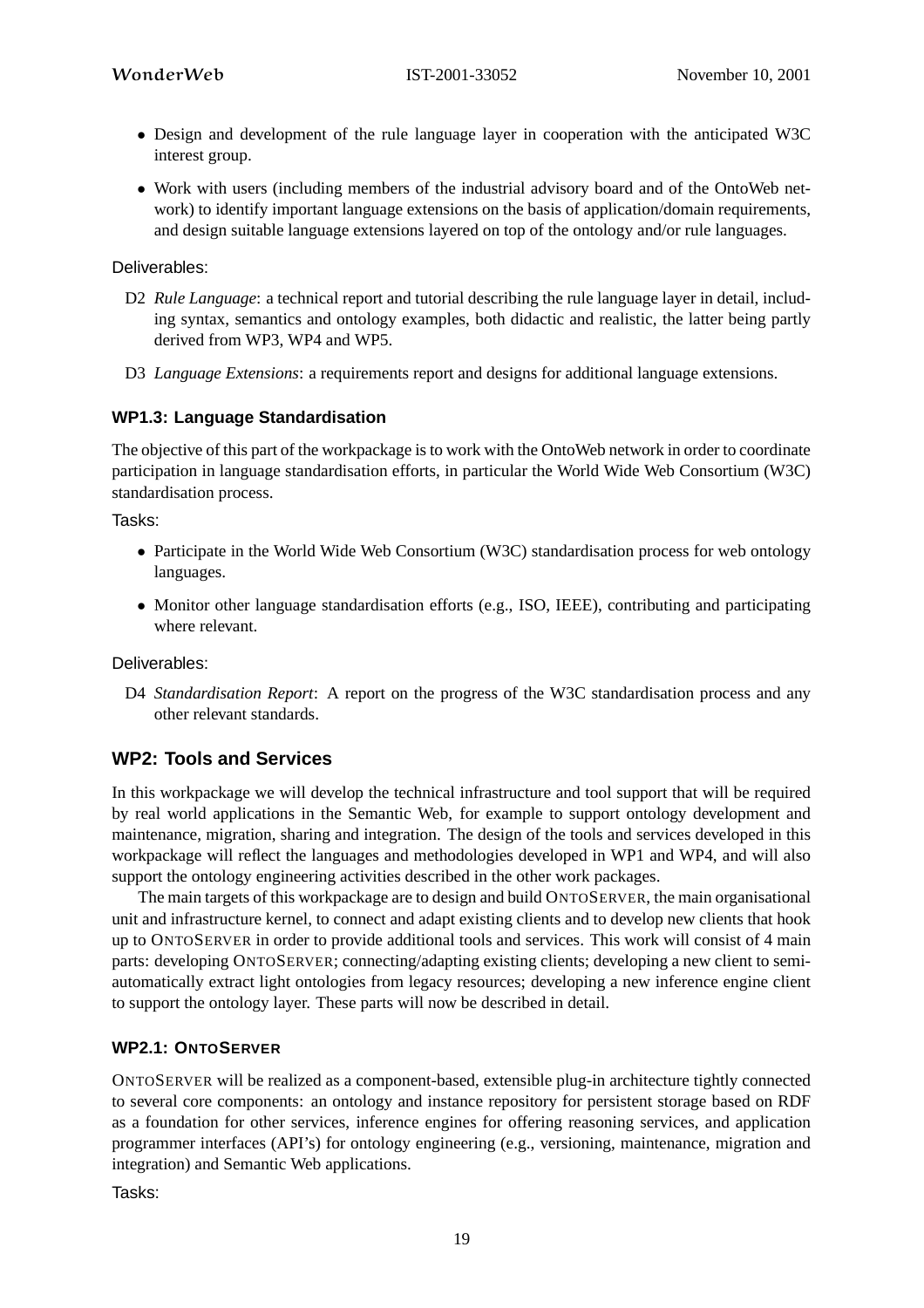- Develop a generic and extensible internal model based on the RDF data model.
- Design a generic API and a component-based architecture using this core model.
- Assess the capabilities and performance of ONTOSERVER, in particular when used with the clients developed in WP2.2, WP2.3 and WP2.4. These tests will be performed with respect to realistic applications, in particular those suggested by members of the industrial advisory board, and realistic ontologies, for example those derived from WP3, WP4 and WP5.

#### Deliverables:

- D5 ONTOSERVER *architecture*: A report describing the ONTOSERVER architecture and API.
- D6 ONTOSERVER *prototype*: A prototype of ONTOSERVER with sample plug-ins, in particular a prototype of the RDF triple engine being developed in WP2.2.
- D7 ONTOSERVER *demonstrator*: A fully functional demonstration version of ONTOSERVER, including an assessment of ONTOSERVER's capabilities and performance (e.g. throughput in terms of queries with regard to different ontologies and inference engines).

# **WP2.2: Connecting/Adapting Existing Clients**

As showcase for the suitability of the component-based architecture of ONTOSERVER, we will connect and adapt several existing client-based services. This will require adaptation and evolution of the tools following input from both WP1 and WP4, and their inclusion into the ONTOSERVER architecture.

Tasks:

- Connect an RDF triple engine to provide an ontology and instance repository as a foundation for other services.
- Connect an ontology engineering environment (e.g. OntoEdit).
- Connect the SiLRi inference engine.
- Connect the FaCT inference engine and OilEd editor.

#### Deliverables:

- D8 *Triple Client*: a demonstration of the RDF triple engine working as an ONTOSERVER client and providing storage for different ontology libraries (e.g. for foundational ontologies from WP3 and industrial ontologies from WP5).
- D9 *SiLRi and OntoEdit Clients*: a demonstration of the SiLRi inference engine and OntoEdit ontology engineering environment working as ONTOSERVER clients.
- D10 *FaCT and Oiled Clients*: a demonstration of the FaCT inference engine and OilEd editor working as ONTOSERVER clients.

The final project report (D28) will also include a section on the practical experiences gained when integrating plug-ins into the architecture.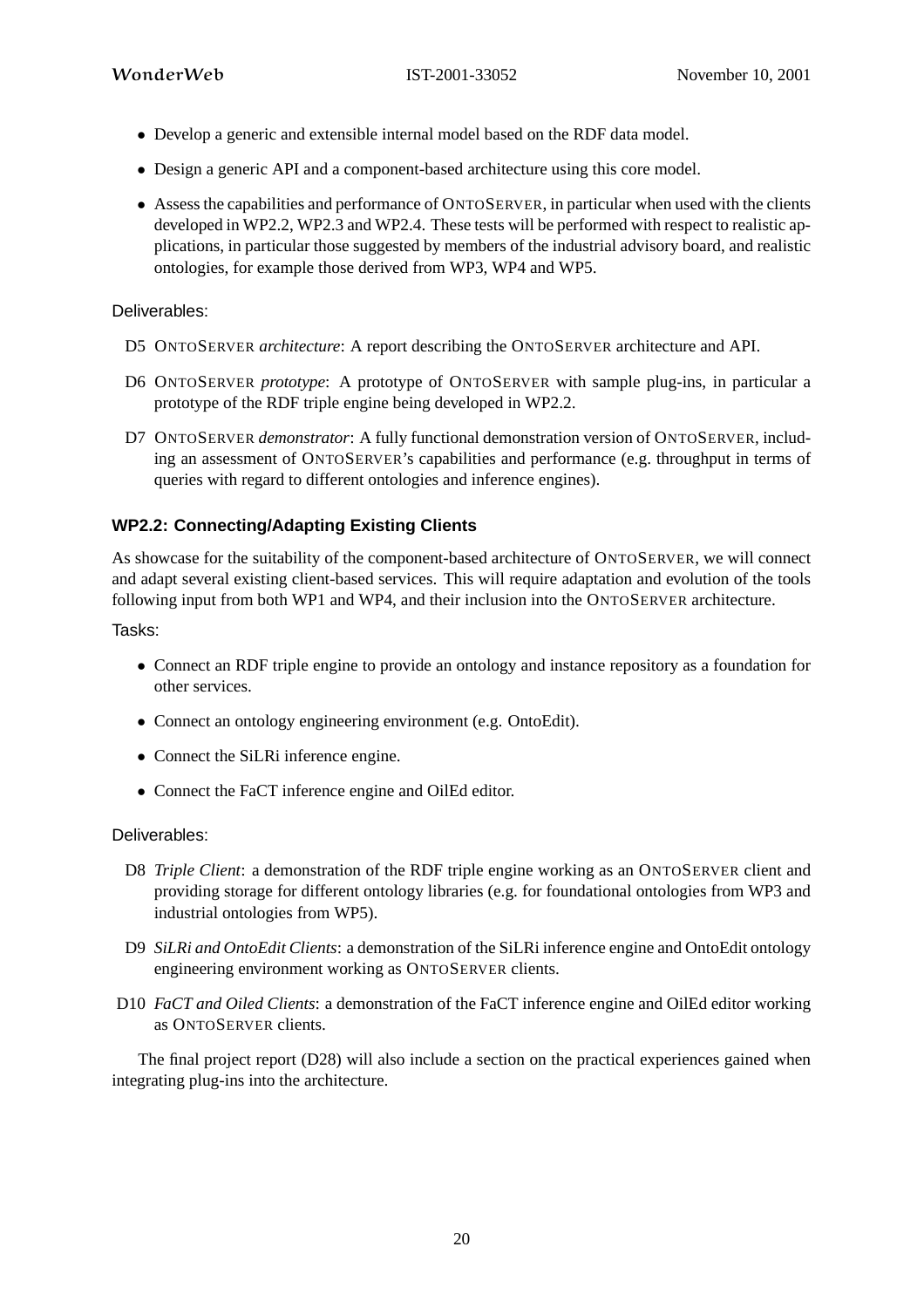# **WP2.3: LiFT Client for Legacy Schemas**

A huge effort has been invested in the development of schema structures, such as XML-DTD, XML-Schema, and relational database schemata. The LiFT tool will ease the transition from the current web to the Semantic Web by semi-automatically extracting light ontologies from such legacy resources.

Tasks:

- Develop prototype of LiFT that provides techniques for manual manipulation of legacy schema data.
- Integrate semi-automatic extraction techniques into prototype.
- Evaluate performance of LiFT with legacy resources. The evaluation will be performed in cooperation with members of the industrial advisory board and will exploit their legacy resources.

#### Deliverables:

- D11 *LiFT Prototype*: First prototype of LiFT, including techniques for manual manipulation of legacy schema data and full documentation.
- D12 *LiFT Demonstrator*: Demonstration version of LiFT incorporating semi-automatic extraction techniques, including an evaluation of semi-automatic techniques in comparison with human performance.

#### **WP2.4: New Reasoning Engine**

We will extend FaCT inference engine so that it supports reasoning with all of the language primitives in the ontology layer, in particular datatypes (e.g., integers, and strings) and extensionally defined classes (e.g., the class of primary colours defined as the set {red, orange, yellow, green, blue, indigo, violet}).

Tasks:

- Develop a datatype reasoner capable of deciding consistency problems for sets of datatype definitions and values.
- Integrate datatype reasoner with existing FaCT inference engine.
- Extend FaCT to deal with extensionally defined classes.

#### Deliverables:

- D13 *Reasoner Prototype*: A prototype of the new reasoner supporting reasoning with datatypes.
- D14 *Reasoner Demonstrator*: A fully functional demonstration version of the new reasoner, including an assessment of its performance with different ontologies, in particular those derived from WP3 and WP5.

# **WP3: Foundational Ontologies**

In this workpackage we will develop a library of "minimal foundational ontologies" (roughly of the size of a few hundred concepts) that will supplement the toolkit developed in WP2. These ontologies will provide a carefully crafted taxonomic backbone with a sound high level structure that can be used as the basis for the development of more detailed domain ontologies (e.g., in WP5.1) and for the semantic integration and harmonisation of existing ontologies and metadata standards. This will improve both the speed and accuracy of ontology development as well as providing a principled mechanism for the semantic integration task addressed in WP4.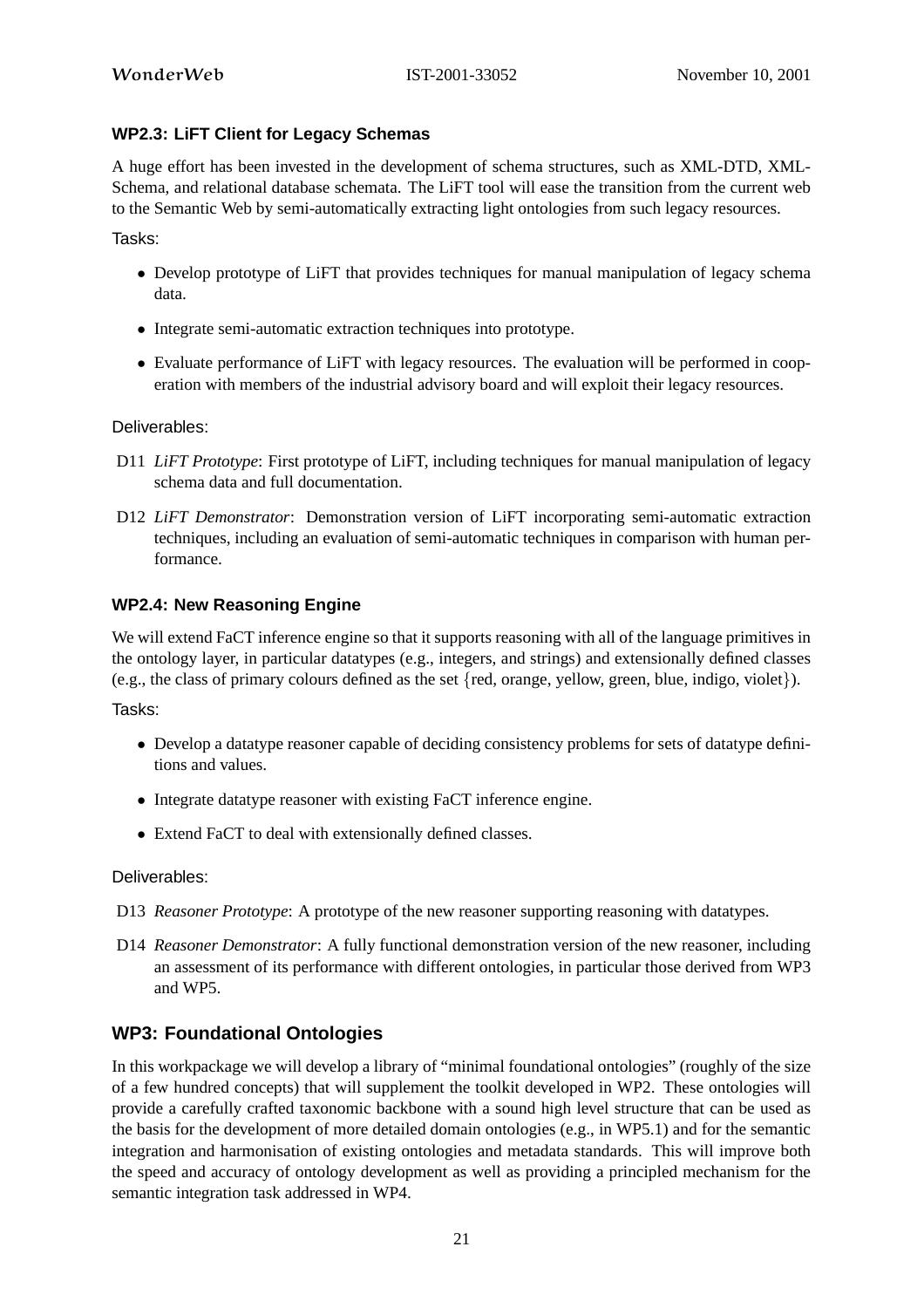The foundational ontologies will use the layered language architecture developed in WP1, possibly integrated with KIF comments. They will be designed using the tools and services developed in WP2.

A document addressing the methodological guidelines for the design of well-founded general ontologies will also be produced. This document will focus on the ontological choices to be made, independently of the representation language adopted. Together with the description of a selected set of foundational ontologies, such document will hopefully result in a publication on ontology design that would complement existing books on knowledge engineering methodology, such as CommonKads. The urgent need for such a publication is widely recognized by the ontology community.

The work will consist of 3 main parts: the development of ontology design methodologies that will contribute both to the engineering methodologies developed in WP4 and transitioning and development of ontologies in WP5.1; the development of the top-level foundational ontologies; participation in ontology standardisation efforts. These parts will now be described in detail.

#### **WP3.1: State of the Art, Roadmap and Methodology**

The objective of this part of the workpackage is to provide a review of the current state of the art, a roadmap and a methodology for ontology design.

Tasks:

- Review the state of the art of content-oriented ontology design methodologies.
- Develop a detailed roadmap of major ontological design choices.
- Develop a comprehensive set of methodological guidelines for designing well-founded ontologies, focusing on fundamental ontological choices that are independent of the representation language adopted.

#### Deliverables:

- D15 *Ontology Roadmap*: A report on the current state of the art in ontology design methodologies and a roadmap of major ontological design choices.
- D16 *Ontology Methodologies*: A report on methodological guidelines for designing well-founded ontologies.

# **WP3.2: Top-level Foundational Ontologies**

The objective of this part of the workpackage is the development of a library of foundational ontologies that will supplement the toolkit developed in WP2. Input from WP5.1 and from members of the industrial advisory board will be used to help determine the requirements for these ontologies.

#### Tasks:

- Requirements analysis (in cooperation with WP5.1 and members of the industrial advisory board)
- Development of minimal ontologies, e.g., of objects and events and of information and information processing.

#### Deliverables:

- D17 *Ontology Library (preliminary)*: A preliminary version of the ontology library including at least a minimal ontology of objects and events.
- D18 *Ontology Library (final)*: A final version of the ontology library, including ontologies of objects and events and of information and information processing.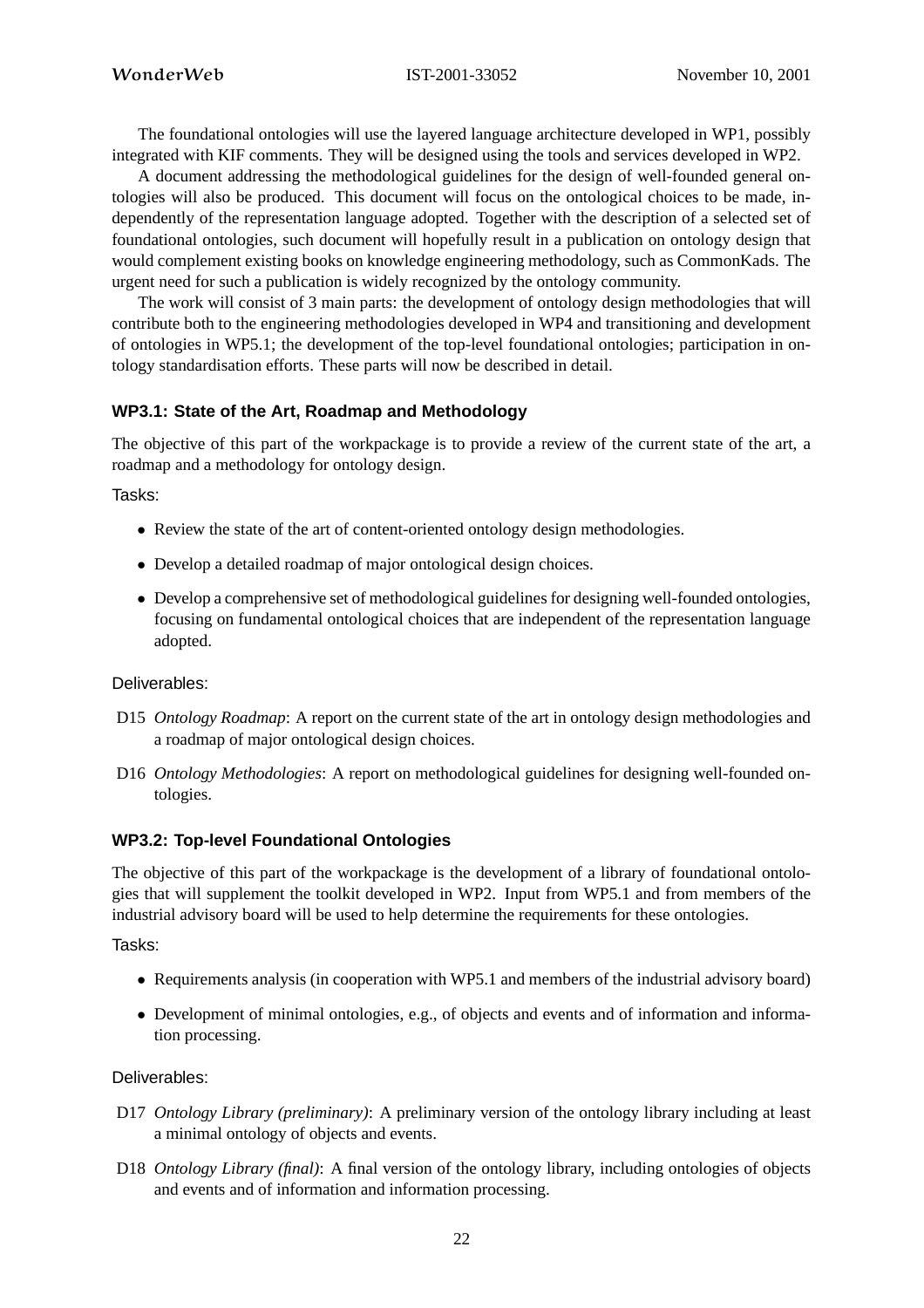#### **WP3.3: Participation in Content Standardization Process**

The objective of this part of the workpackage is to to work with the OntoWeb network in order to coordinate participation in content standardisation efforts, in particular the IEEE SUO and World Wide Web Consortium (W3C) activities.

Tasks:

- Participate in the IEEE SUO activities.
- Participate in W3C content standardization activities.

Deliverables:

D19 *Standardisation Report*: A report on the progress of the IEEE SUO and W3C standardisation activities.

# **WP4: Ontology Engineering**

Ontologies play a major role in supporting information exchange processes in various areas, and may help to overcome current bottlenecks of information access. However, by providing a solution for semantically enriched information access and exchange, ontologies may also become a new bottleneck for the further development of the Semantic Web. Developing ontologies is costly and time-consuming activity, and this may cause a major barrier for their use in intelligent information integration.

Experience in software engineering shows that large programs can only be produced based on versioning, modularization, and support for adaptation and reuse. WonderWeb will address the above issues by developing these methodologies for use in ontology development. Taken together with the other workpackages, this will constitute a complete methodology and toolkit supporting web based ontological engineering. The utility of the methodology and toolkit will be demonstrated/evaluated by applying it to the development of real-world ontologies (e.g., ontologies derived from WP5).

#### **WP4.1: Versioning and Cooperative Development**

Large ontologies are often developed by several persons and continue to evolve over time. The objective of this part of the workpackage is to support such development with advanced versioning methods and guidelines for cooperative development.

#### Tasks:

• Develop a versioning and development framework for ontologies that will be integrated into the design of ONTOSERVER (WP2).

#### Deliverables:

D20 *Versioning Framework*: A report that describes the versioning framework and evaluates its utility in ontology development (e.g., in WP3 and WP5).

#### **WP4.2: Modularization for ontologies**

Ontological modules provide a mechanism for packaging coherent sets of concepts, relations and axioms and a means for reusing them in new environments.

This objective of this part of the workpackage is to provide mechanisms to *define* and to *describe* ontology modules and to *construct* new ontologies from such modules. Criteria for effective modularisation will also be provided.

Tasks: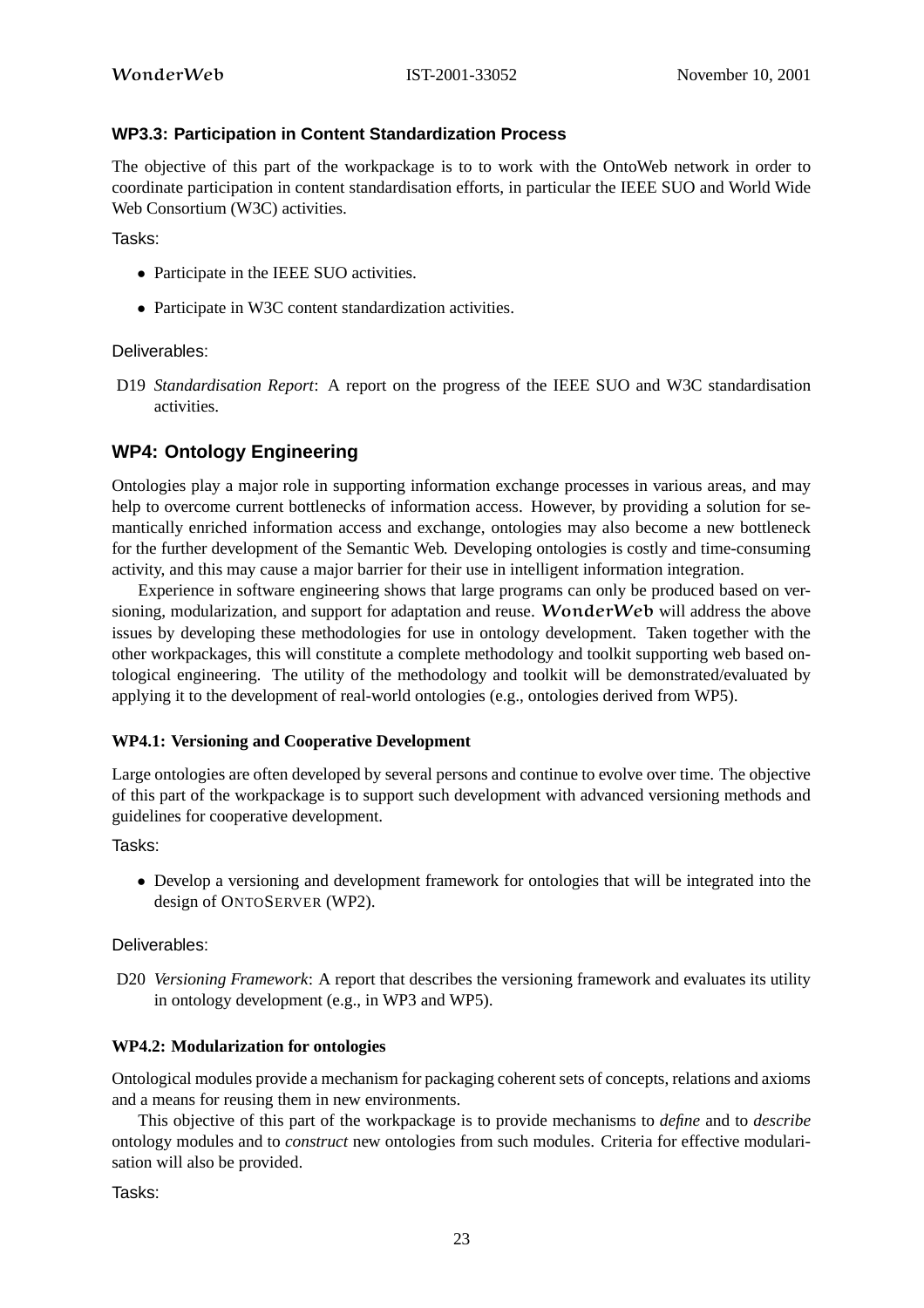- Develop a modularisation mechanism for ontologies.
- Develop construction mechanisms for ontology modules.
- Decompose and reconstruct a real-world ontology (e.g., derived from WP5), using the developed mechanisms.

Deliverables:

D21 *Modularisation Mechanisms*: A report that describes the modularisation and construction mechanisms and evaluates their utility in the decomposition and reconstruction of a real-world ontology (e.g., an ontology derived from WP5).

#### **WP4.3: Refinement, Modification and Integration Mechanisms**

Building large ontologies from scratch is ineffective and costly. The objective of this part of the workpackage is to provide means for reusing ontologies. This may involve both the derivation of new ontologies by refinement and modification (e.g., of generic ontologies such as those developed in WP3), and the restructuring of existing ontologies (e.g., of industrial ontologies derived from WP5). Integration mechanisms for ontologies that describe the same domain to a different level of detail will also be developed.

The work will start with a detailed requirements analysis for refinement and modification mechanisms undertaken in cooperation with members of the industrial advisory board.

Tasks:

- Analysis of the requirements for refinement, modification and integration mechanisms;
- Development of the appropriate mechanisms.
- Demonstrate the utility of these mechanisms by refining and integrating real-world ontologies (e.g., derived from WP5).

#### Deliverables:

D22 *Refinement Mechanisms*: A report describing the refinement, modification and integration mechanisms, and evaluates their utility in refining and integrating real-world ontologies.

# **WP5: Assessment, Dissemination and Evaluation**

The aim of the WonderWeb project is to develop the infrastructure required for the large-scale deployment of ontologies as the foundation for the Semantic Web. If this aim is to be realised, it is vital to maintain close links with companies involved in the development of real-life Semantic Web applications, both in order to inform the design and development process and to assess results. This will be achieved by close cooperation between members of the consortium and the industrial advisory board to provide both information about industrial requirements and assessments based on real-life applications. Regular meetings and workshops will be organised in order to facilitate this cooperation, and to keep the advisory board informed as to the progress of the project.

Participation in project workshops will normally be restricted to members of the consortium and the industrial advisory board. In order to ensure that the results of the project are disseminated as widely as possible, a major international conference on the Semantic Web will also be organised. The conference speakers and location will be carefully selected so as to appeal to both researchers and industrialists, providing an opportunity for the results of the project to be presented to both of these groups. Professionally published conference proceedings will provide an additional dissemination pathway.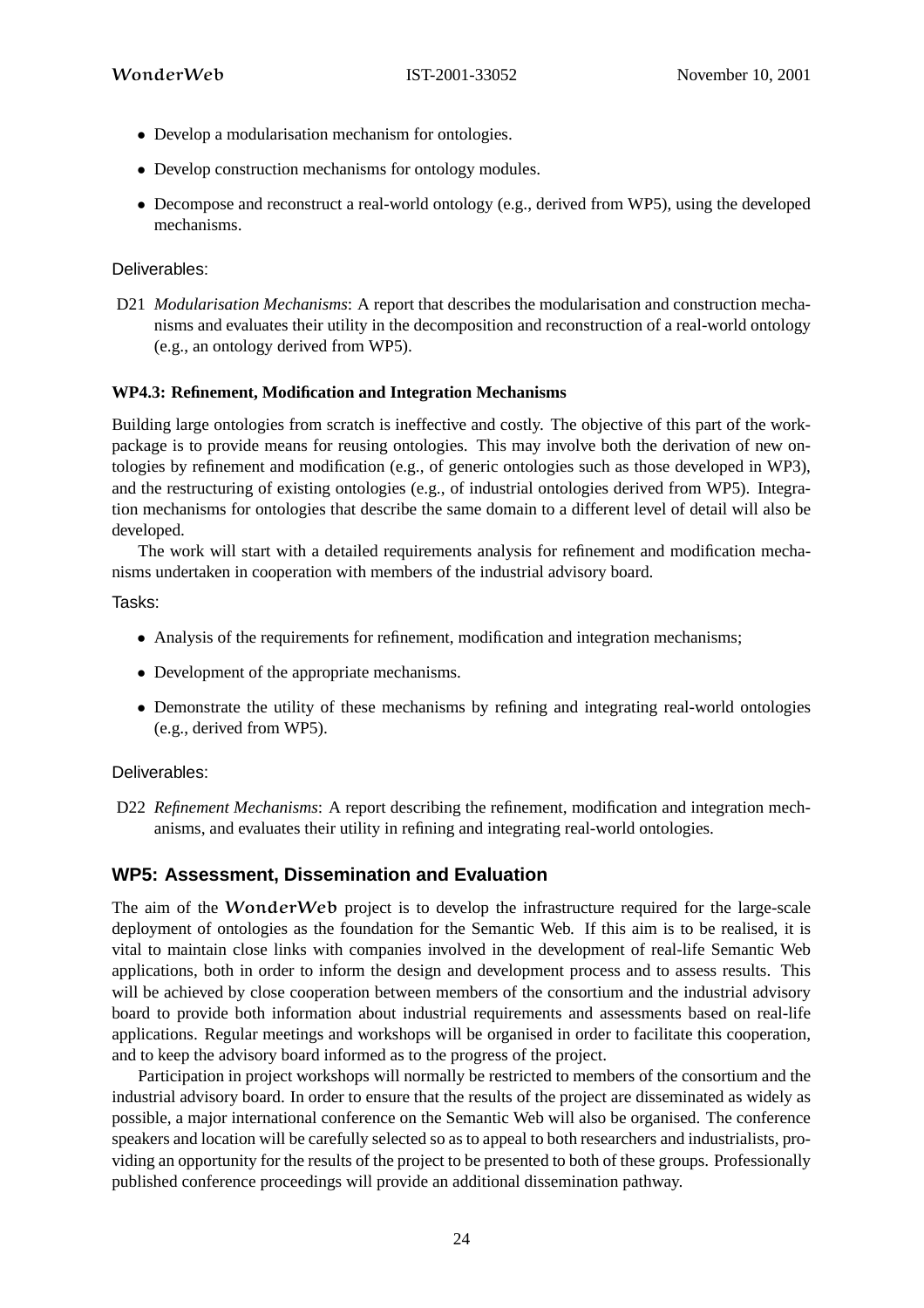As well as providing an important influence over the development of new Web standards and technologies, WonderWeb will also develop valuable infrastructure, tool support and related methodologies for the development of large-scale ontologies. The potential for the commercial exploitation of these technologies will become clearer as the project progresses. If deemed appropriate after the first year project review, and taking into account input from the reviewers and the EU project officer, a detailed evaluation and market report will be commissioned from industry experts with the necessary skills (such experts to be selected with the prior approval of the project officer). The project budget includes 4 person-months of subcontracting to cover such a commission.

# **WP5.1: Industrial Requirements and Assessment**

The objective of this part of the workpackage is to provide information about industrial requirements and assessments of the utility of WonderWeb technologies and methodologies in real life industrial applications. This will be achieved by close cooperation and coordination between members of the consortium and the industrial advisory board.

Tasks:

- Regular project meetings and workshops. Regular meetings and workshops will be organised in order to disseminate results to and receive feedback and assessment from the members of the industrial advisory board.
- Coordinating with members of the industrial advisory board on the development/acquisition of industrial ontologies for testing and assessment purposes.

# Deliverables:

D23 *Assessment Report* A report reviewing the results of assessments of WonderWeb technologies and methodologies in real life industrial applications.

# **WP5.2: International Conference**

The objective of this part of the workpackage is to organise a major international conference on the Semantic Web. The conference will take place towards the end of year 2 of the project so that mature results from WonderWeb can be presented. Several high profile speakers from both the industrial and research communities will be invited to the conference, and the timing and conference venue will also be carefully selected so as to appeal to both communities. The conference will also have published proceedings, both in order to attract high quality contributions from outside the WonderWeb consortium and to provide an additional dissemination pathway.

Tasks:

- Select international programme committee.
- Select attractive conference venue and appropriate timing.
- Invite high quality and high profile speakers from both industry and academia.
- Arrange for professional publication of proceedings.
- Organise and run conference.

#### Deliverables:

#### D24 *International Conference*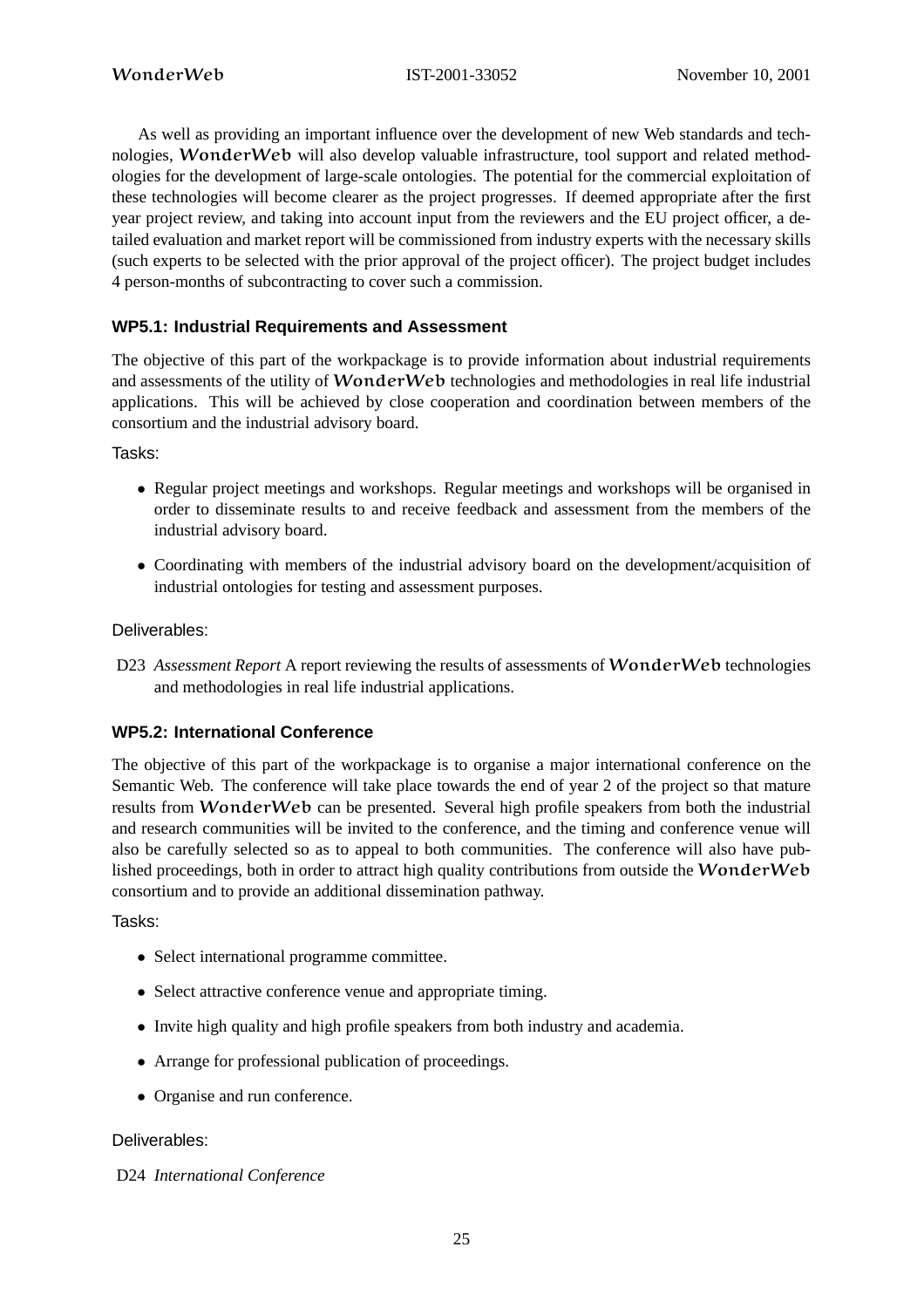#### **WP5.3: Evaluation and Market Report**

The objective of this part of the workpackage is to evaluate the utility of **WonderWeb** technologies and methodologies in relation to competitor technologies, and to produce a market assessment. The bulk of this work will be subcontracted to appropriate industry experts.

Tasks:

- Evaluating the utility of **WonderWeb** technologies and methodologies by comparing them with competitor technologies.
- Assess the market for **WonderWeb** technologies and provide guidance to their further development in response to evolving industrial requirements.

#### Deliverables:

D25 *Evaluation and Market Report*: A report on the evaluation of WonderWeb technologies and an assessment of the potential market, including guidance as to directions for further development in response to evolving industrial requirements.

# **WP6: Project Management**

The objectives of this workpackage are:

- To provide administrative management, coordination of activities, planning and control.
- To ensure that the project objectives are met and to represent the project to the Commission and the IST community.
- To produce project reports and organise project reviews.
- To coordinate the dissemination and exploitation of project results.
- The project management structures and activities are described in detail in Section C5.

Tasks:

- Project management and coordination. This will be carried out by the project coordinator in cooperation with the workpackage leaders and with members of the industrial advisory board. Workpackage leaders will be responsible for the content and timely availability of project deliverables.
- Project reports and reviews. Early in the project we will produce a project presentation as an important awareness action and to disseminate the vision of the project, and a dissemination and use plan that describes plans for the dissemination and exploitation of the knowledge gained during the work. Towards the end of the project we will produce a technical implementation plan. In addition, annual project reports and a final report will be produced.
- Dissemination and exploitation of project results. Cooperation with members of the industrial application board will facilitate this task.

#### Deliverables:

- D26 *Project Presentation* A presentation of the project to increase awareness and disseminate the vision of the project.
- D27 *Dissemination and Use Plan*
- D28 *Technical Implementation Plan*
- D29 *Final Report*

Annual project review reports will also be produced.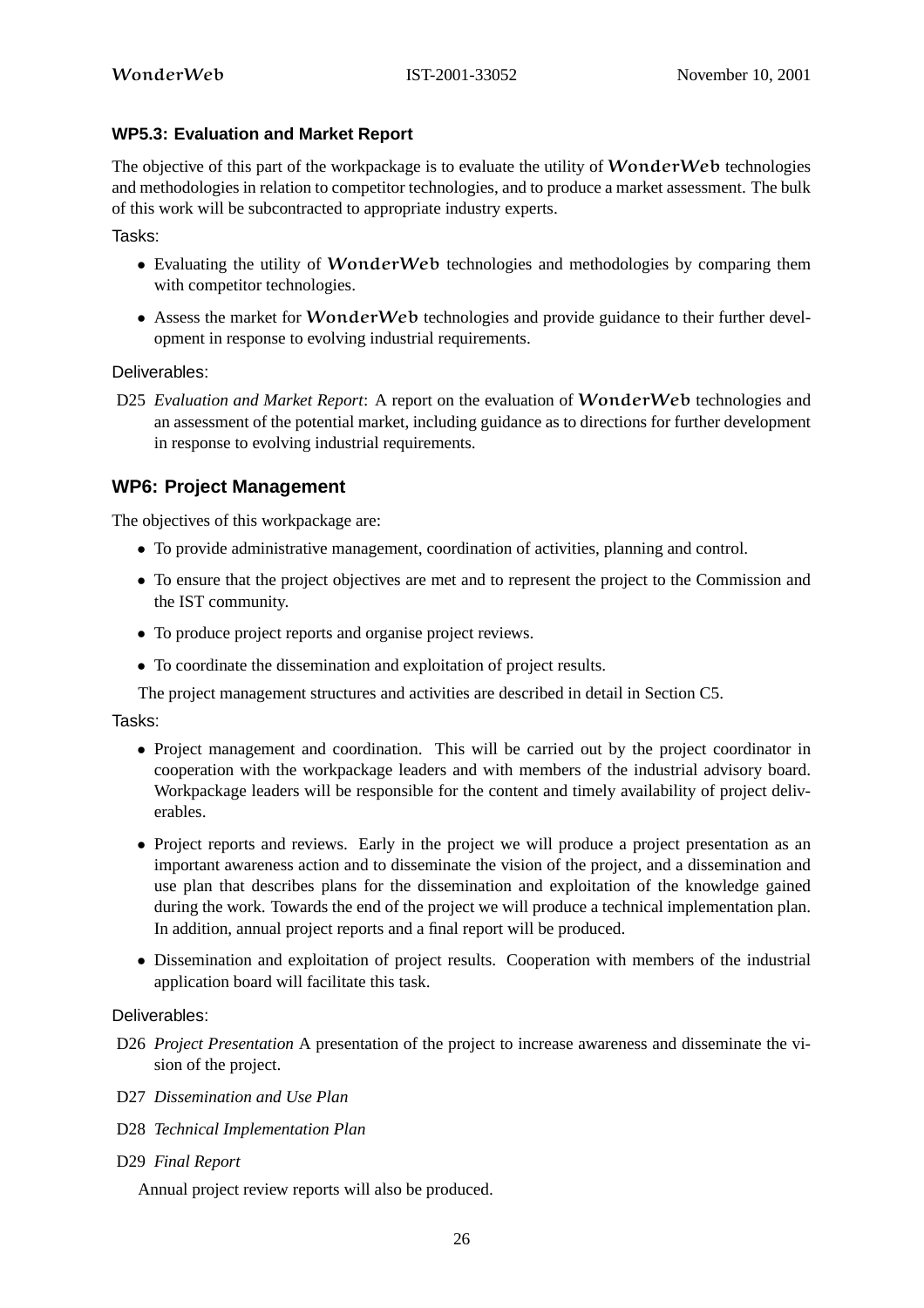$\overline{\Gamma}$ 

# **One-page description of each work package**

| <b>Language Architecture</b> |  |     |                                      |  |               |      |  |  |
|------------------------------|--|-----|--------------------------------------|--|---------------|------|--|--|
|                              |  |     |                                      |  |               |      |  |  |
| Workpackage number:          |  |     | <b>Start date or starting event:</b> |  |               |      |  |  |
| <b>Participant:</b>          |  | VUM | VUA                                  |  | <b>LADSEB</b> | AIFB |  |  |

**Person-months per participant:** 16 6 6

#### **Objectives**

The development of a family of ontology languages that extend existing Web standards while maintaining maximum backwards compatibility. The resulting layered architecture will provide the necessary flexibility (standardising on a single language is unrealistic in the Web environment) while maximising interoperability.

#### **Description of work**

In this workpackage we will develop a layered language architecture. This will involve continued close cooperation with the DAML programme (e.g., via the joint EU/US committee on agent markup languages) and with the W3C (e.g., via participation in the anticipated W3C standardisation process). The workpackage will consist of 3 main parts:

- Complete the design of the ontology language layer.
- Develop language extensions, in particular a rule layer.
- Participate in language standardisation efforts.

#### **Deliverables**

- D1 *Ontology Language*: a technical report and tutorial describing the ontology language layer.
- D2 *Rule Language*: a technical report and tutorial describing the rule language layer.
- D3 *Language Extensions*: a requirements report and designs for additional language extensions.
- D4 *Standardisation Report*: A report on the progress of the W3C standardisation process and any other relevant standards.

#### **Milestones and expected result**

The expected result of this workpackage is a family of ontology languages.

Milestones:

MS1 Ontology language (month 9). MS6 Rule language (month 18).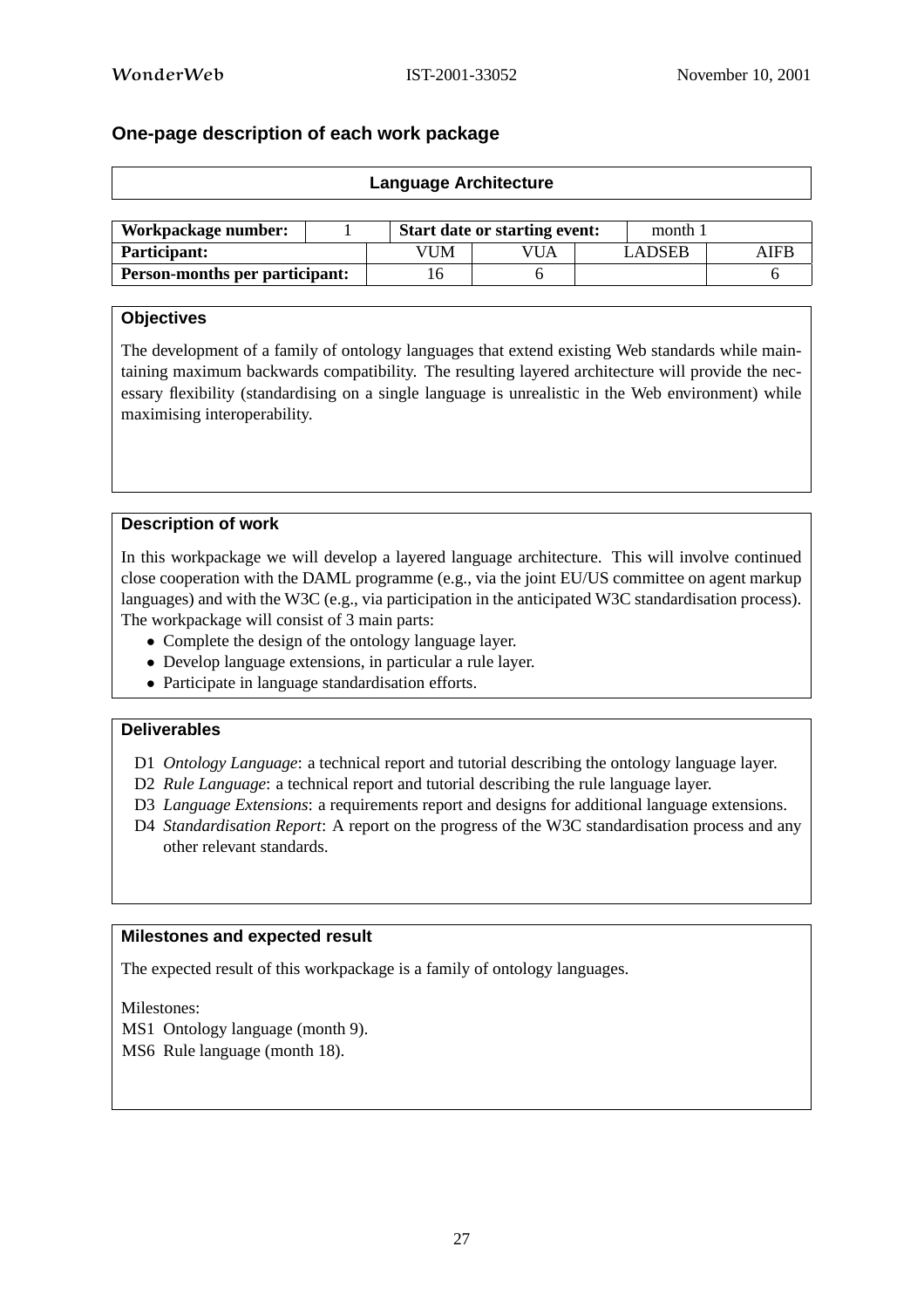# **Tools and Services**

| Workpackage number:                   |     | <b>Start date or starting event:</b> | month 0       |      |
|---------------------------------------|-----|--------------------------------------|---------------|------|
| <b>Participant:</b>                   | √UM | VUA                                  | <b>LADSEB</b> | AIFB |
| <b>Person-months per participant:</b> | 24  |                                      |               | 4.   |

#### **Objectives**

To develop the technical infrastructure and toolsupport that will be required by real world applications in the Semantic Web, for example to support ontology development and maintenance, migration, sharing and integration. The tools and services developed in this workpackage will also support the activities described in the other work packages.

#### **Description of work**

Design and build ONTOSERVER, the main organisational unit and infrastructure kernel, connect and adapt existing clients and develop new clients that hook up to ONTOSERVER in order to provide additional tools and services. This work will consist of 4 main parts:

- developing ONTOSERVER;
- connecting/adapting existing clients;
- developing a new client to semi-automatically extract light ontologies from legacy resources;
- developing a new inference engine client to support the ontology layer.

#### **Deliverables**

- D5 ONTOSERVER *architecture*: A report describing the ONTOSERVER architecture and API.
- D6 ONTOSERVER *prototype*: A prototype of ONTOSERVER.
- D7 ONTOSERVER *demonstrator*: A fully functional demonstration version of ONTOSERVER.
- D8 *Triple Client*: a demonstration of the RDF triple engine working as an ONTOSERVER client.
- D9 *SiLRi and OntoEdit Clients*: a demonstration of the SiLRi inference engine and OntoEdit ontology engineering environment.
- D10 *FaCT and OilEd Clients*: a demonstration of the FaCT inference engine and OilEd clients.
- D11 *LiFT Prototype*: First prototype of LiFT client, using manual extraction.
- D12 *LiFT Demonstrator*: Demonstration version of LiFT including semi-automatic extraction.
- D13 *Reasoner Prototype*: A prototype of the new reasoner supporting reasoning with datatypes.
- D14 *Reasoner Demonstrator*: A fully functional demonstration version of the new reasoner.

#### **Milestones and expected result**

The expected result of this workpackage is an integrated collection of tools and services supporting real-world applications in the Semantic Web.

Milestones:

- MS5 ONTOSERVER prototype (month 12).
- MS6 Triple client (month 18).
- MS7 Reasoner prototype (month 21).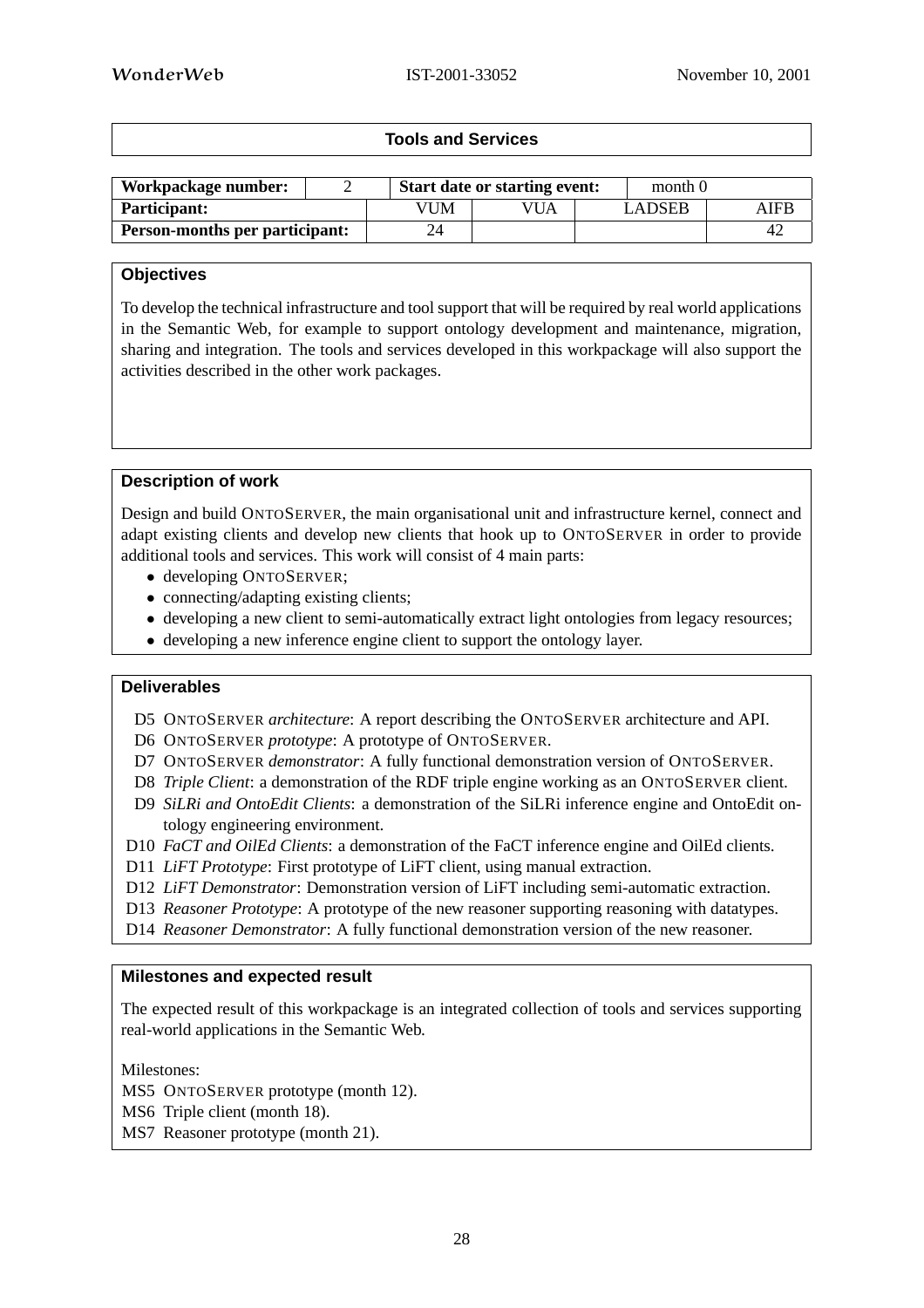# **Foundational Ontologies**

| Workpackage number:                   |  |     | <b>Start date or starting event:</b> |  | month 0 |      |
|---------------------------------------|--|-----|--------------------------------------|--|---------|------|
| Participant:                          |  | VUM | VUA                                  |  | LADSEB  | AIFB |
| <b>Person-months per participant:</b> |  |     |                                      |  |         |      |

# **Objectives**

To develop a library of "minimal foundational ontologies" (roughly of the size of a few hundred concepts) that will supplement the toolkit developed in WP2. These ontologies will provide a carefully crafted taxonomic backbone with a sound high level structure that can be used as the basis for the development of more detailed domain ontologies and for the semantic integration and harmonisation of existing ontologies and metadata standards. This will improve both the speed and accuracy of ontology development (e.g., in WP5.2) as well as providing a principled mechanism for the semantic integration task addressed in WP4.

#### **Description of work**

The work will consist of 3 main parts:

- A review of the current state of the art of ontology design methodologies.
- The development of a library of foundational ontologies that will supplement the toolkit developed in WP2. Input from WP5.2 and from members of the industrial advisory board will be used to help determine the requirements for and utility of these ontologies.
- Participation in ontology standardisation efforts, in particular the IEEE SUO and World Wide Web Consortium (W3C) activities.

#### **Deliverables**

- D15 *Ontology Roadmap*: A report on the current state of the art in ontology design methodologies and a roadmap of major ontological design choices.
- D16 *Ontology Methodologies*: A report on methodological guidelines for designing well-founded ontologies.
- D17 *Ontology Library (preliminary)*: A preliminary version of the ontology library including at least a minimal ontology of objects and events.
- D18 *Ontology Library (final)*: A final version of the ontology library, including ontologies of objects and events and of information and information processing.
- D19 *Standardisation Report*: A report on the progress of the IEEE SUO and W3C standardisation activities.

#### **Milestones and expected result**

The expected result of this workpackage is a library of "minimal foundational ontologies" that will supplement the toolkit developed in WP2.

Milestones:

MS2 Preliminary ontology library (month 6).

MS8 Final ontology library (month 24).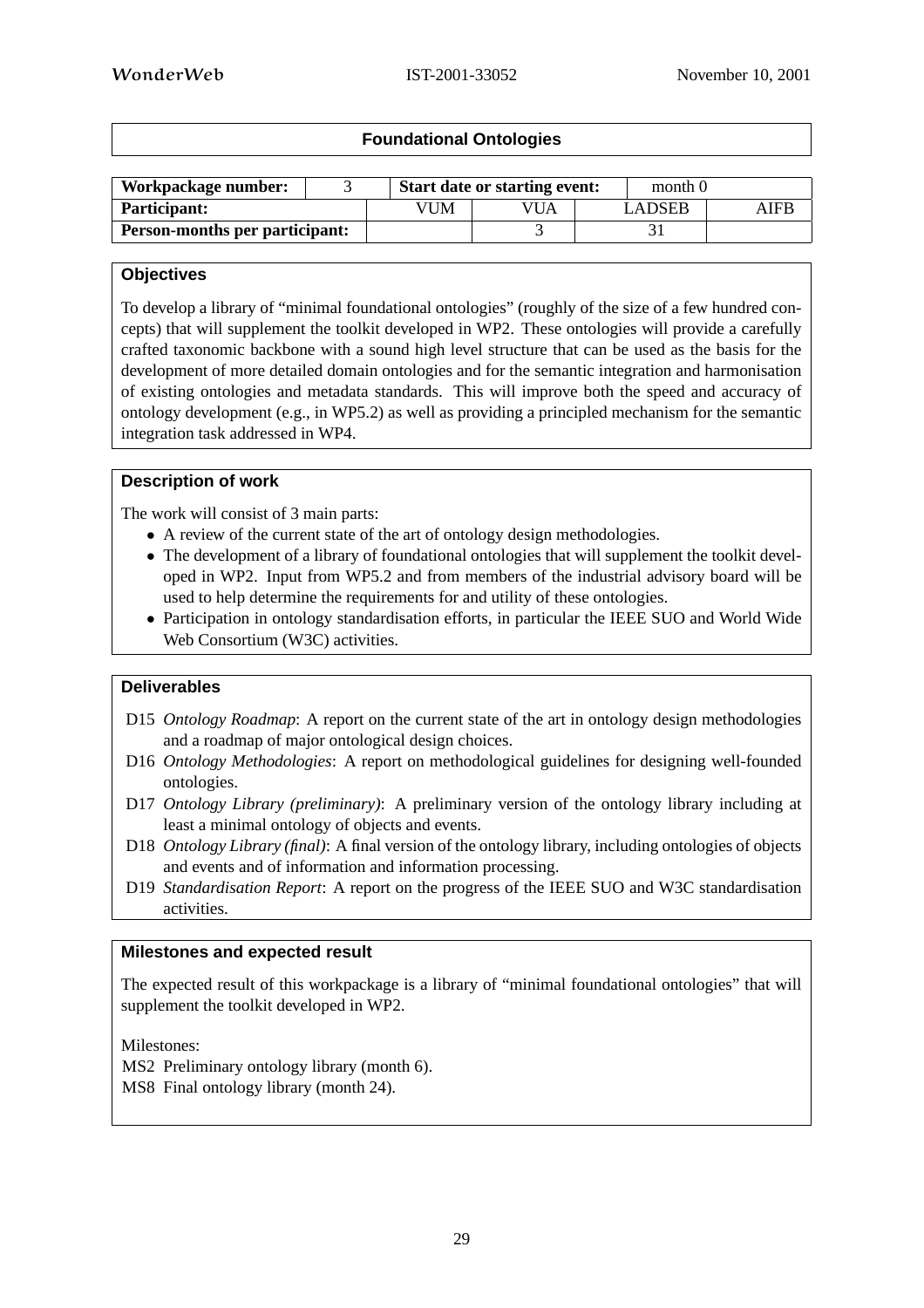# **Ontology Engineering**

| Workpackage number:                   |     | <b>Start date or starting event:</b> |  | month 0       |      |
|---------------------------------------|-----|--------------------------------------|--|---------------|------|
| <b>Participant:</b>                   | VUM | VUA                                  |  | <b>LADSEB</b> | AIFB |
| <b>Person-months per participant:</b> |     |                                      |  |               |      |

# **Objectives**

To develop methodologies for use in ontology development based on techniques from software engineering, in particular versioning, modularization, and support for adaptation and reuse. Taken together with the other workpackages, this will constitute a complete methodology and toolkit supporting web based ontological engineering.

# **Description of work**

The work will consist of 3 main parts:

- The development of advanced versioning methods and guidelines for cooperative development.
- The development and evaluation of modularisation techniques, including the provision of mechanisms to define and to describe ontology modules and to construct new ontologies from such modules.
- The development and evaluation of techniques for reusing ontologies, including the derivation of new ontologies by refinement and modification, as well as the restructuring of existing ontologies. Integration mechanisms for ontologies that describe the same domain to a different level of detail will also be developed.

# **Deliverables**

- D20 *Versioning Framework*: A report that describes and evaluates the versioning framework.
- D21 *Modularisation Mechanisms*: A report that describes the modularisation and construction mechanisms and evaluates their utility in the decomposition and reconstruction of a real-world ontology.
- D22 *Refinement Mechanisms*: A report describing the refinement, modification and integration mechanisms, and evaluates their utility in refining and integrating real-world ontologies.

# **Milestones and expected result**

The expected result of this workpackage is a set of methodologies for use in ontology development based on techniques from software engineering, and a demonstration of their utility in real-world applications.

Milestones: MS3 Versioning framework (month 8). MS6 Modularisation mechanisms (month 18).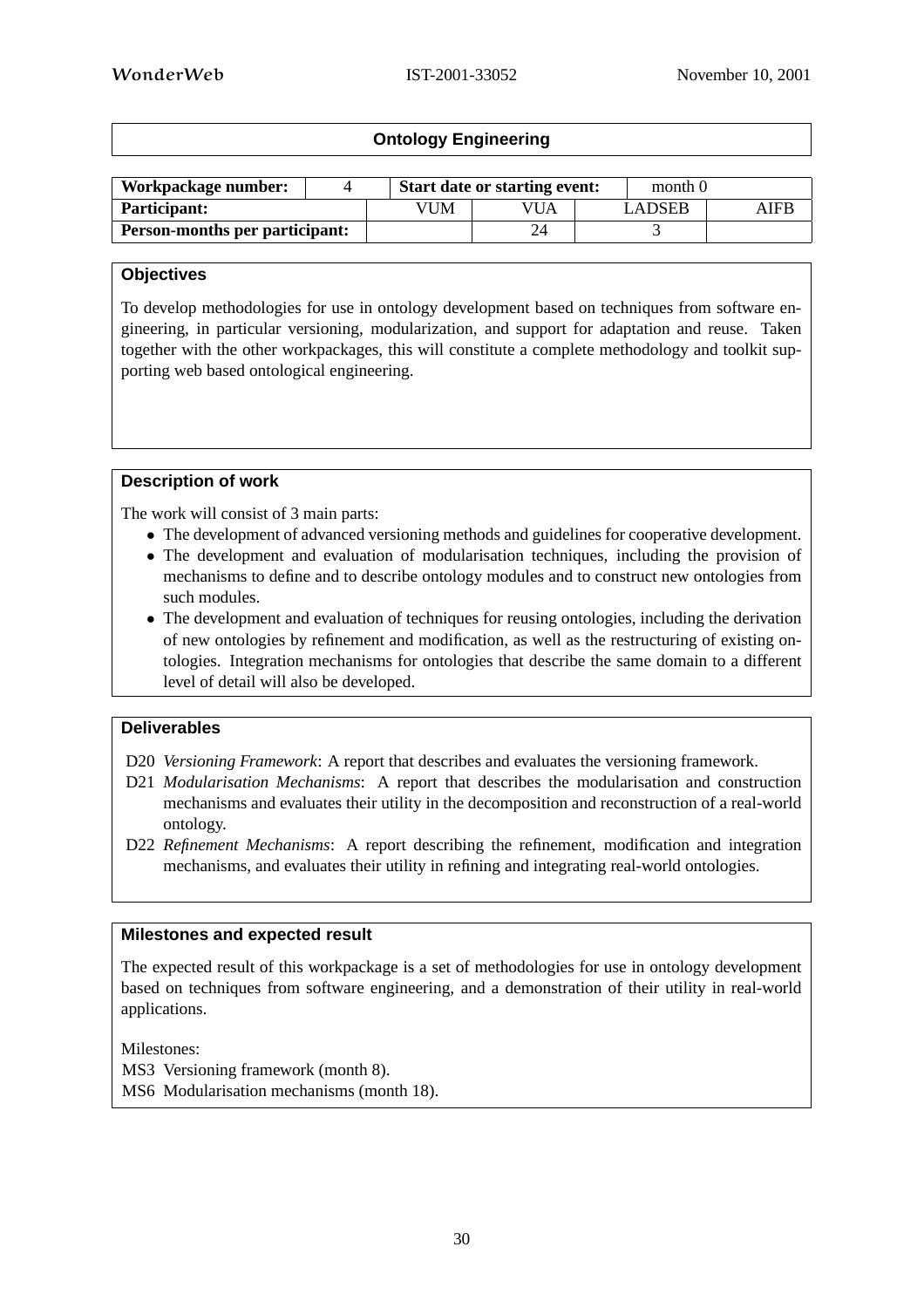| <b>Assessment, Dissemination and Evaluation</b> |
|-------------------------------------------------|
|-------------------------------------------------|

| Workpackage number:                   |     | <b>Start date or starting event:</b> | month 0       |      |
|---------------------------------------|-----|--------------------------------------|---------------|------|
| <b>Participant:</b>                   | VUM | VUA                                  | <b>LADSEB</b> | AIFB |
| <b>Person-months per participant:</b> |     |                                      |               |      |

#### **Objectives**

To maintain close links with companies involved in the development of real-life Semantic Web applications, both in order to inform the design and development process and to assess results; to ensure that the results of the project are disseminated as widely as possible by organising a major international conference on the Semantic Web; to evaluate the potential for the commercial exploitation of WonderWeb technologies

#### **Description of work**

Assessment, dissemination and evaluation of WonderWeb technologies and methodologies.

- The organisation of regular meetings and workshops in order to disseminate results to and receive feedback and assessment from the members of the industrial advisory board.
- Coordinating with members of the industrial advisory board on the development/acquisition of industrial ontologies for testing and assessment purposes.
- The organisation of a major international conference on the Semantic Web at which Wonder Web results can be presented to an international audience of researchers and industialists.
- The evaluation of WonderWeb technologies and methodologies in relation to competitor technologies, and an assessment of the market for WonderWeb technologies.

#### **Deliverables**

- D23 *Assessment Report*: A report reviewing the results of assessments of WonderWeb technologies and methodologies in real life industrial applications.
- D24 *International Conference*: A major international conference on the Semantic Web.
- D25 *Evaluation and Market Report*: A report on the evaluation of WonderWeb technologies and an assessment of the potential market, including guidance as to directions for further development in response to evolving industrial requirements.

#### **Milestones and expected result**

The expected results of this workpackage are regular project workshops and an assessment roport, the organisation of a major international conference on the Semantic Web, and an evaluation and market report.

Milestones: MS9 Evaluation and market report (month 30).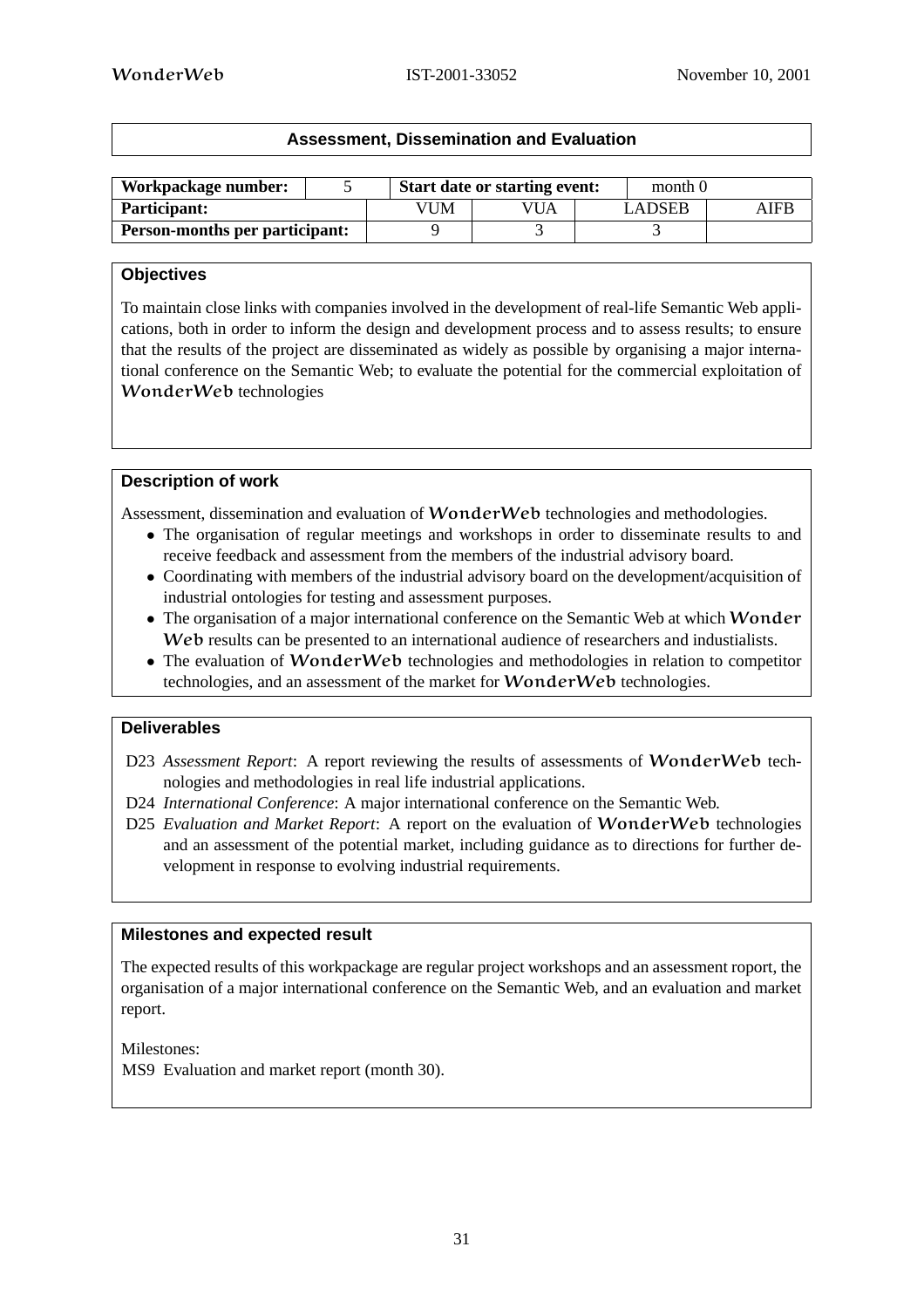# **Project Management**

| Workpackage number:                   |     | <b>Start date or starting event:</b> |  |        | month 0 |
|---------------------------------------|-----|--------------------------------------|--|--------|---------|
| <b>Participant:</b>                   | √UM | VUA                                  |  | LADSEB | AIFB    |
| <b>Person-months per participant:</b> |     |                                      |  |        |         |

#### **Objectives**

- To provide administrative management, coordination of activities, planning and control;
- To ensure that the project objectives are met and to represent the project to the Commission and the IST community.
- To produce project reports and organise project reviews.
- The dissemination and exploitation of project results.

#### **Description of work**

- Project management and coordination, carried out by the project coordinator in cooperation with the workpackage leaders and with members of the industrial advisory board.
- Project reports and reviews.

# **Deliverables**

Annual project review reports.

- D26 *Project presentation*.
- D27 *Dissemination and Use Plan*.
- D28 *Technical implementation plan*.
- D29 *Final report*.

#### **Milestones and expected result**

The expected results of this workpackage is the successful and timely completion of project.

Milestones:

MS1 Project presentation (month 3).

MS9 Successful and timely completion of project (month 30).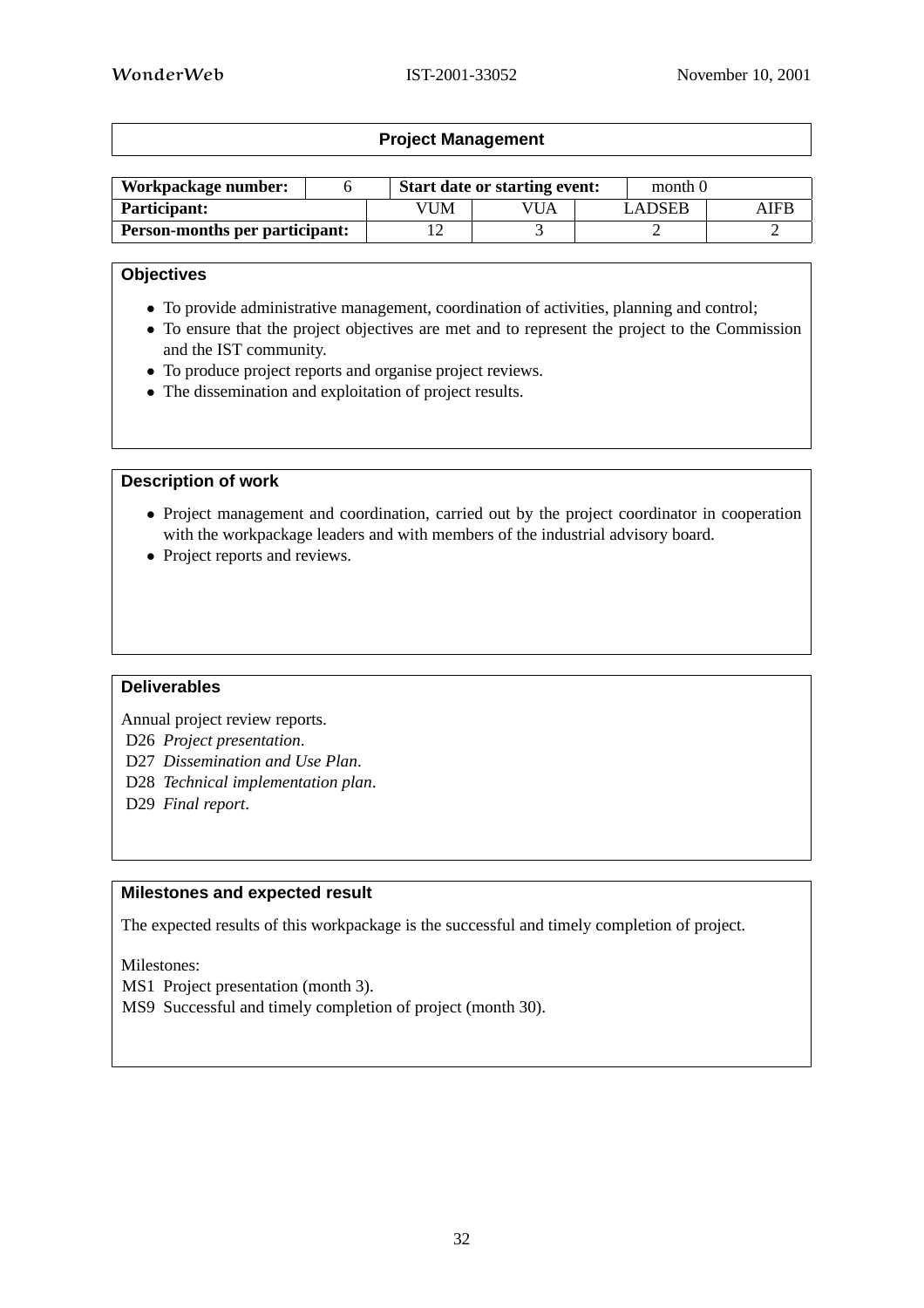# **9.4 Deliverables list**

|                |                                      |           | WonderWeb deliverables list |           |                       |           |          |  |  |  |  |  |  |
|----------------|--------------------------------------|-----------|-----------------------------|-----------|-----------------------|-----------|----------|--|--|--|--|--|--|
|                |                                      |           |                             |           |                       |           |          |  |  |  |  |  |  |
| Del.           | Deliverable name                     | <b>WP</b> | Lead                        | Estimated | Del.                  | Security* | Delivery |  |  |  |  |  |  |
| no.            |                                      | no.       | particip-                   | person-   | type                  |           | (proj.   |  |  |  |  |  |  |
|                |                                      |           | ant                         | months    |                       |           | month)   |  |  |  |  |  |  |
| $\mathbf{1}$   | <b>Ontology Language</b>             | 1.1       | <b>VUM</b>                  | 9.0       | $\mathbf R$           | Pub.      | 9        |  |  |  |  |  |  |
| $\overline{c}$ | Rule Language                        | 1.2       | <b>VUM</b>                  | 9.0       | $\overline{\text{R}}$ | Pub.      | 18       |  |  |  |  |  |  |
| $\overline{3}$ | <b>Language Extensions</b>           | 1.2       | <b>VUM</b>                  | 9.0       | $\mathbf R$           | Pub.      | 30       |  |  |  |  |  |  |
| $\overline{4}$ | <b>Standardisation Report</b>        | 1.3       | <b>VUM</b>                  | 1.0       | $\mathbf R$           | Int.      | 30       |  |  |  |  |  |  |
| 5              | <b>OntoServer Architecture</b>       | 2.1       | <b>AIFB</b>                 | 3.0       | $\mathbf R$           | Int.      | 6        |  |  |  |  |  |  |
| 6              | <b>OntoServer Prototype</b>          | 2.1       | <b>AIFB</b>                 | 3.0       | ${\bf P}$             | Pub.      | 12       |  |  |  |  |  |  |
| $\tau$         | <b>OntoServer Demonstrator</b>       | 2.1       | <b>AIFB</b>                 | 6.0       | D                     | Pub.      | 24       |  |  |  |  |  |  |
| 8              | <b>Triple Client</b>                 | 2.2       | <b>AIFB</b>                 | 10.0      | $\mathbf D$           | Pub.      | 18       |  |  |  |  |  |  |
| 9              | SiLRi and OntoEdit Clients           | 2.2       | <b>AIFB</b>                 | 13.0      | D                     | Pub.      | 20       |  |  |  |  |  |  |
| 10             | FaCT and OilEd Clients               | 2.2       | <b>VUM</b>                  | 6.0       | D                     | Pub.      | 20       |  |  |  |  |  |  |
| 11             | LiFT Prototype                       | 2.3       | <b>AIFB</b>                 | 3.0       | $\mathbf{P}$          | Int.      | 12       |  |  |  |  |  |  |
| 12             | <b>LiFT</b> Demonstrator             | 2.3       | <b>AIFB</b>                 | 4.0       | D                     | Pub.      | 30       |  |  |  |  |  |  |
| 13             | <b>Reasoner Prototype</b>            | 2.4       | <b>VUM</b>                  | 9.0       | ${\bf P}$             | Int.      | 21       |  |  |  |  |  |  |
| 14             | <b>Reasoner Demonstrator</b>         | 2.4       | <b>VUM</b>                  | 9.0       | D                     | Pub.      | 30       |  |  |  |  |  |  |
| 15             | <b>Ontology Roadmap</b>              | 3.1       | <b>LADSEB</b>               | 6.0       | $\mathbf R$           | Pub.      | 12       |  |  |  |  |  |  |
| 16             | <b>Ontology Methodologies</b>        | 3.1       | <b>LADSEB</b>               | 7.0       | $\mathbf R$           | Pub.      | 27       |  |  |  |  |  |  |
| 17             | Ontology Library (prelim.)           | 3.2       | <b>LADSEB</b>               | 6.0       | $\overline{P}$        | Int.      | 6        |  |  |  |  |  |  |
| 18             | Ontology Library (final)             | 3.2       | <b>LADSEB</b>               | 14.0      | $\mathbf D$           | Pub.      | 24       |  |  |  |  |  |  |
| 19             | <b>Standardisation Report</b>        | 3.3       | <b>LADSEB</b>               | 1.0       | $\mathbf R$           | Int.      | 30       |  |  |  |  |  |  |
| 20             | Versioning Framework                 | 4.1       | <b>VUA</b>                  | 7.0       | $\mathbf R$           | Pub.      | 8        |  |  |  |  |  |  |
| 21             | <b>Modularisation Mechanisms</b>     | 4.2       | <b>VUA</b>                  | 10.0      | $\mathbf R$           | Pub.      | 18       |  |  |  |  |  |  |
| 22             | <b>Refinement Mechanisms</b>         | 4.3       | <b>VUA</b>                  | 10.0      | $\mathbf R$           | Pub.      | 30       |  |  |  |  |  |  |
| 23             | <b>Assessment Report</b>             | 5.1       | <b>VUM</b>                  | 7.0       | $\mathbf R$           | Int.      | 30       |  |  |  |  |  |  |
| 24             | <b>International Conference</b>      | 5.2       | <b>VUM</b>                  | 4.0       | $\mathbf{O}$          | Pub.      | 24       |  |  |  |  |  |  |
| 25             | <b>Evaluation and Market Report</b>  | 5.3       | <b>VUM</b>                  | 4.0       | $\mathbf R$           | Int.      | 30       |  |  |  |  |  |  |
| 26             | Project Presentation                 | 6.1       | <b>VUM</b>                  | 2.0       | $\mathbf R$           | Pub.      | 3        |  |  |  |  |  |  |
| 27             | Dissemination and Use plan           | 6.1       | <b>VUM</b>                  | 2.0       | $\mathbb{R}$          | Int.      | 6        |  |  |  |  |  |  |
| 28             | <b>Technical Implementation Plan</b> | 6.1       | <b>VUM</b>                  | 3.0       | $\mathbb{R}$          | Int.      | 30       |  |  |  |  |  |  |
| 29             | <b>Final Report</b>                  | 6.1       | <b>VUM</b>                  | 3.0       | $\mathbf R$           | Int.      | 30       |  |  |  |  |  |  |

∗ *Internal circulation within project* (and *Commission Project Officer if requested*) *Pub. Public document*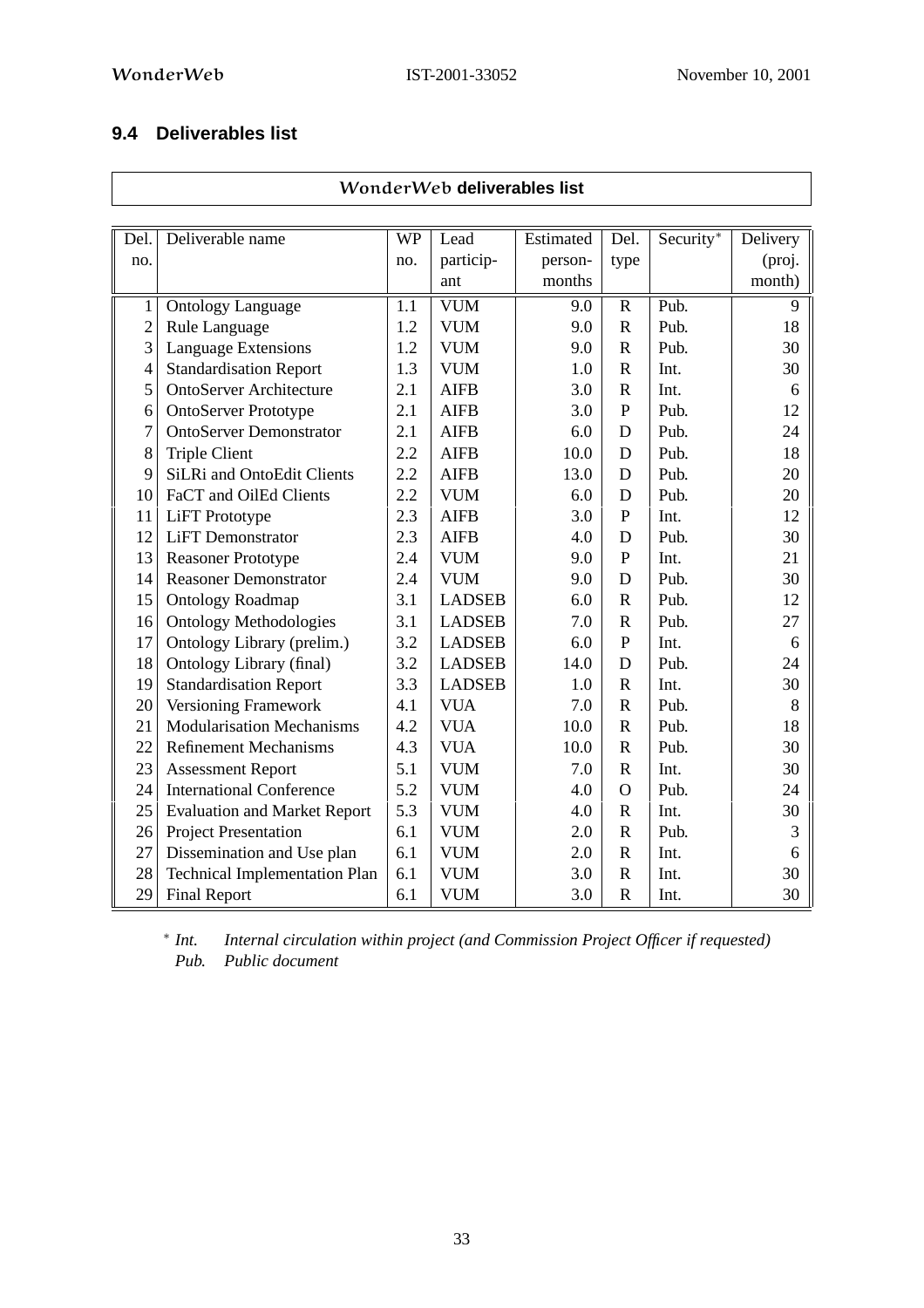$\mathbf{r}$ 

|                 |              |     |                      |                      |            |            | <b>Gantt Chart</b>                                                    |                |            |              |                |       |                                             |  |                |   |         |         |  |       |   |
|-----------------|--------------|-----|----------------------|----------------------|------------|------------|-----------------------------------------------------------------------|----------------|------------|--------------|----------------|-------|---------------------------------------------|--|----------------|---|---------|---------|--|-------|---|
|                 |              |     |                      |                      |            |            |                                                                       |                |            |              |                |       |                                             |  |                |   |         |         |  |       |   |
| Year            | $\mathbf{1}$ | 1 1 |                      | $\mathbf{1}$<br>1    |            | $1 \mid 1$ | $1\vert$                                                              | $\mathbf{1}$   | $1\vert 1$ | $\mathbf{1}$ | $\overline{c}$ | 2 2 2 | 2 2 2 2                                     |  | 2              | 2 | 2 2 3 3 |         |  | 3 3 3 | 3 |
| Month           | $\mathbf{1}$ | 2 3 |                      | 5<br>$\vert 4 \vert$ |            | 6 7        | 8   9  10 11 12 13 14 15 16 17 18 19 20 21 22 23 24 25 26 27 28 29 30 |                |            |              |                |       |                                             |  |                |   |         |         |  |       |   |
| Milestones      |              |     | $\mathbf{1}$         |                      | $\sqrt{2}$ |            | 3                                                                     | $\overline{4}$ |            | 5            |                |       | 6                                           |  | $\overline{7}$ |   |         | $\,8\,$ |  |       | 9 |
| WP1.1           |              |     |                      |                      |            |            |                                                                       |                |            |              |                |       |                                             |  |                |   |         |         |  |       |   |
| WP1.2           |              |     |                      |                      |            |            |                                                                       |                |            |              |                |       |                                             |  |                |   |         |         |  |       |   |
| WP1.3           |              |     | <b>SESSESSESSES</b>  |                      |            |            |                                                                       |                |            |              |                |       | XXXXXXXXXXXXXXXXX<br><u>XXXXXXXXXXXX</u> XX |  |                |   |         |         |  |       |   |
| WP2.1           |              |     |                      |                      |            |            |                                                                       |                |            |              |                |       |                                             |  |                |   |         |         |  |       |   |
| WP2.2           |              |     |                      |                      |            |            |                                                                       |                |            |              |                |       |                                             |  |                |   |         |         |  |       |   |
| WP2.3           |              |     |                      |                      |            |            |                                                                       |                |            |              |                |       |                                             |  |                |   |         |         |  |       |   |
| WP2.4           |              |     |                      |                      |            |            |                                                                       |                |            |              |                |       |                                             |  |                |   |         |         |  |       |   |
| WP3.1           |              |     |                      |                      |            |            |                                                                       |                |            |              |                |       |                                             |  |                |   |         |         |  |       |   |
| WP3.2           |              |     |                      |                      |            |            |                                                                       |                |            |              |                |       |                                             |  |                |   |         |         |  |       |   |
| WP3.3           |              |     | <b>SERIES SERIES</b> |                      |            |            |                                                                       |                |            |              |                |       |                                             |  |                |   |         |         |  |       |   |
| WP4.1           |              |     |                      |                      |            |            |                                                                       |                |            |              |                |       |                                             |  |                |   |         |         |  |       |   |
| WP4.2           |              |     |                      |                      |            |            |                                                                       |                |            |              |                |       |                                             |  |                |   |         |         |  |       |   |
| WP4.3           |              |     |                      |                      |            |            |                                                                       |                |            |              |                |       |                                             |  |                |   |         |         |  |       |   |
| WP5.1           |              |     |                      |                      |            |            |                                                                       |                |            |              |                |       |                                             |  |                |   |         |         |  |       |   |
| WP5.2           |              |     |                      |                      |            |            |                                                                       |                |            |              |                |       |                                             |  |                |   |         |         |  |       |   |
| WP5.3           |              |     |                      |                      |            |            |                                                                       |                |            |              |                |       |                                             |  |                |   |         |         |  |       |   |
| WP <sub>6</sub> |              | ▩   |                      |                      |            |            |                                                                       |                |            |              |                |       |                                             |  |                |   |         |         |  |       |   |

# **9.5 Project planning and timetable**

 $Key:$   $\Box$  = Normal activities

 $\mathbb{R}$  = Ongoing/periodic activities  $\mathbb{R}$  = Ongoing/periodic activities

The above gantt chart illustrates the project plan, showing the timing of the different WPs and their components.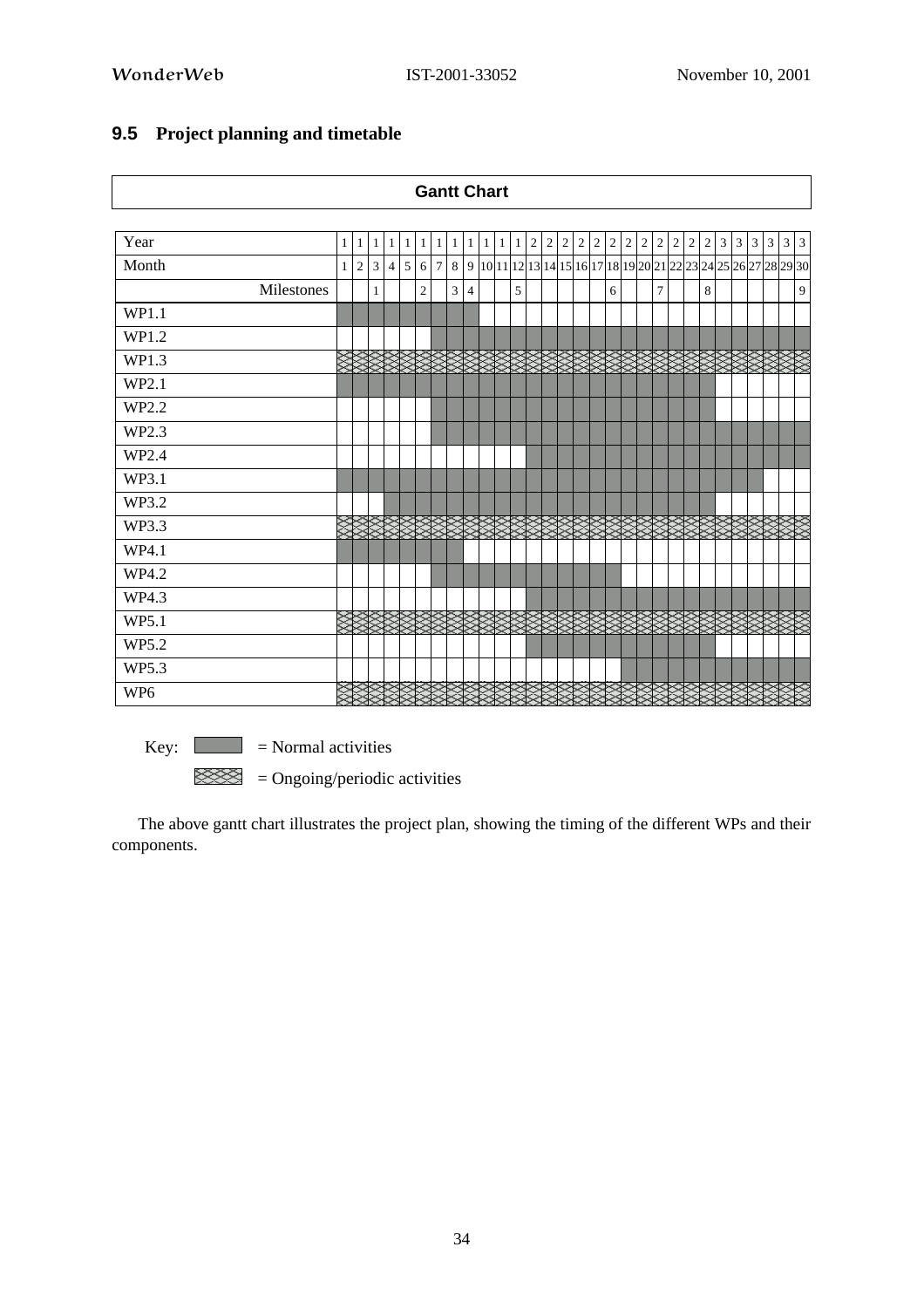

# **9.6 Graphical representation of project components**

The above pert diagram illustrates the dependencies between the various tasks of the work package list. A downward line indicates results from the top-box are a necessary prerequisite for the bottom box.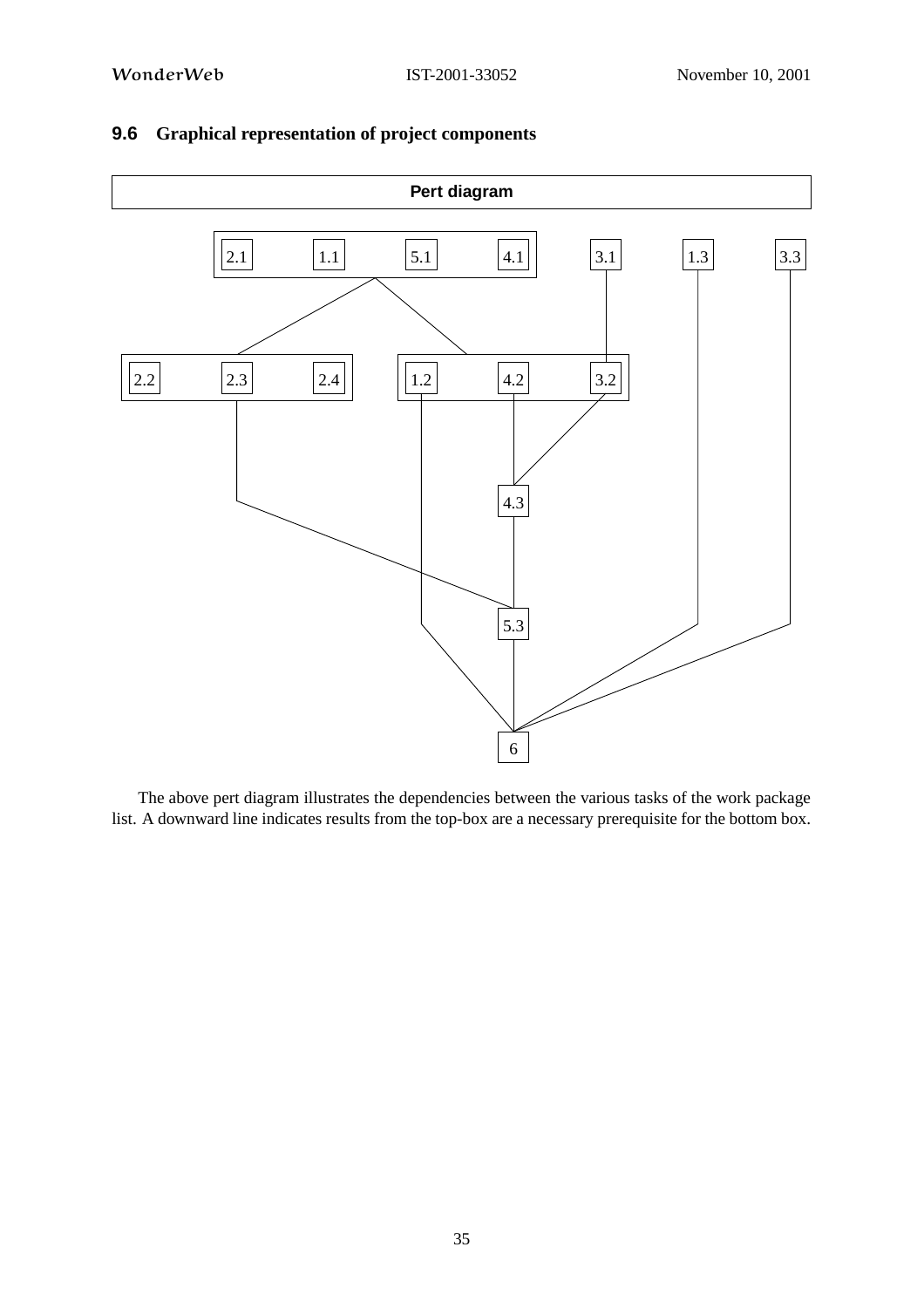# **9.7 Project management**

The WonderWeb project will be lead by a Project Coordinator and a Project Management Board made up of the Project Coordinator, the workpackage leaders and members of the industrial advisory board.

# **Project Coordinator**

The Project Coordinator will organise the timely production of deliverables and act as liaison with IST and other EU bodies as necessary. The Victoria University of Manchester (VUM) will take the role of Coordinating Partner, and the Project Coordinator will be Dr. Ian Horrocks. The Computer Science Department of VUM has the experience and resources necessary for successful project coordination. It has a long and distinguished research record and considerable experience in both national and European projects (e.g., the EC AIM programme "GALEN" and "GALEN-IN-USE" projects, the Esprit "Foundations of Data Warehouse Quality" project and the IST Thematic Network "OntoWeb"). The staff of the Computer Science Department have experience with the management of EU projects, having coordinated both the GALEN and GALEN-IN-USE projects.

In addition, Dr. Dieter Fensel of the Vrije Universiteit Amsterdam will assist the project coordinator in an advisory capacity, and will be a member of the project management board. He will bring to bear his considerable experience of EU projects (e.g. IBROW, On-to-knowledge, AgentLink, OntoWeb) and project management (e.g., On-to-knowledge, OntoWeb).

# **Work package Leaders**

Each work package will have a designated leader from the organisation managing the task. The work package leaders will be responsible for the content and timely availability of project deliverables. Their responsibilities will consist of:

- Leading the technical development of the work-packages.
- Coordinating activities for tasks within the work packages.
- Ensuring work package timings, resources, and costs are maintained.
- Preparing presentations and demonstrations for technical reviews of milestones.

# **Project Management Board**

The Project Management Board (PMB) is responsible for the overall success of the project. The PMB will comprise the project coordinator, the work package leaders, and selected members of the industrial advisory board. It will meet at least two times a year and will be responsible for running the project, formulating and revising its strategic objectives, and for conflict resolution. The PMB has two main functions: administrative and executive.

The PMB's administrative function will consist of:

- Preparing and distributing non-technical reports (Management Reports, Progress Reports).
- Maintaining accurate consolidated records of costs, resources, and time-scales.
- Preparing and submitting to the Commission the cost statements of all participants.
- Maintaining close contacts with the Commission and the Project Officer.
- Communicating with other projects and coordinating presentations.

The PMB's executive function will consist of: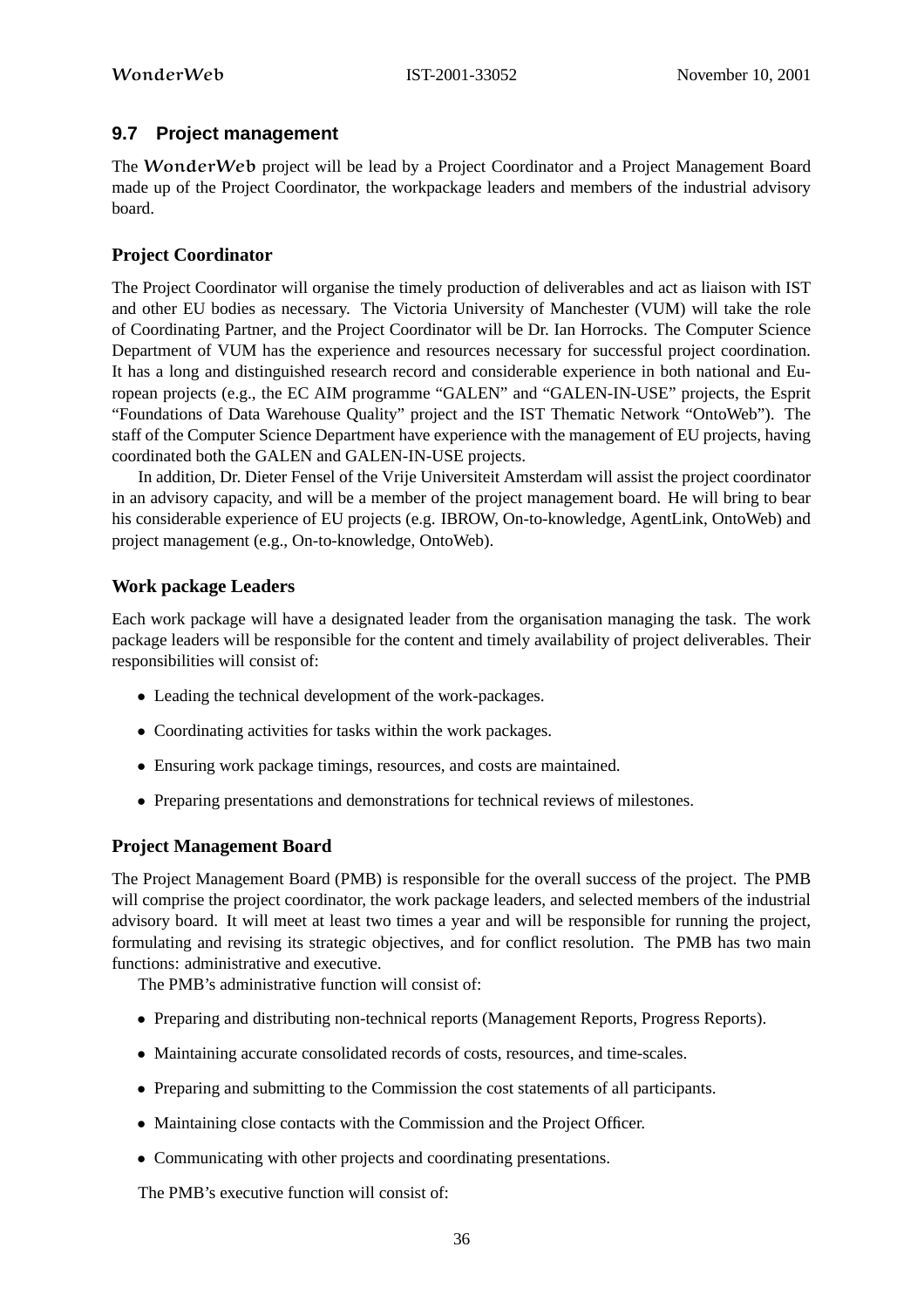- Coordinating the integration of results from the various workpackages in accordance with the workplan.
- Coordinating the preparation and distribution of all major technical deliverables.
- Ensuring technical consistency and maximising synergy between the workpackages.
- Reviewing project progress.
- Ensuring that the project maintains its objectives and relevance within the IST programme.
- Coordinating the exploitation of project results.
- Resolving any technical, administrative or contractual issues.

The boards will meet regularly and will be responsible for the progress of the project. The Project Management Board will select a small Executive Project Management Board (lead by the Project Coordinator) that will run daily business between overall meetings.

# **Exploitation**

The main responsibility for exploitation will be assumed by the Coordinating Partner who, with assistance from subcontracted industry experts, will assist the other partners in identifying relevant market segments and potential customers. This is in addition to the exploitation pathways offered by members of the industrial advisory board and the academic partner's existing outward links to applied/industrial projects in the domain. Moreover, the members of the consortium are also partners in the OntoWeb network, and this will provide further exploitation pathways.

#### **Resolution of Conflicts**

The Consortium will follow a "collaborative" approach for avoiding conflicts. The consortium has already successfully used this approach during the preparation of the short proposal and in earlier cooperations. In the unlikely case that a conflict should arise, it will be dealt with by the Project Management Board, and if necessary, input from the EC Project Officer will be sought.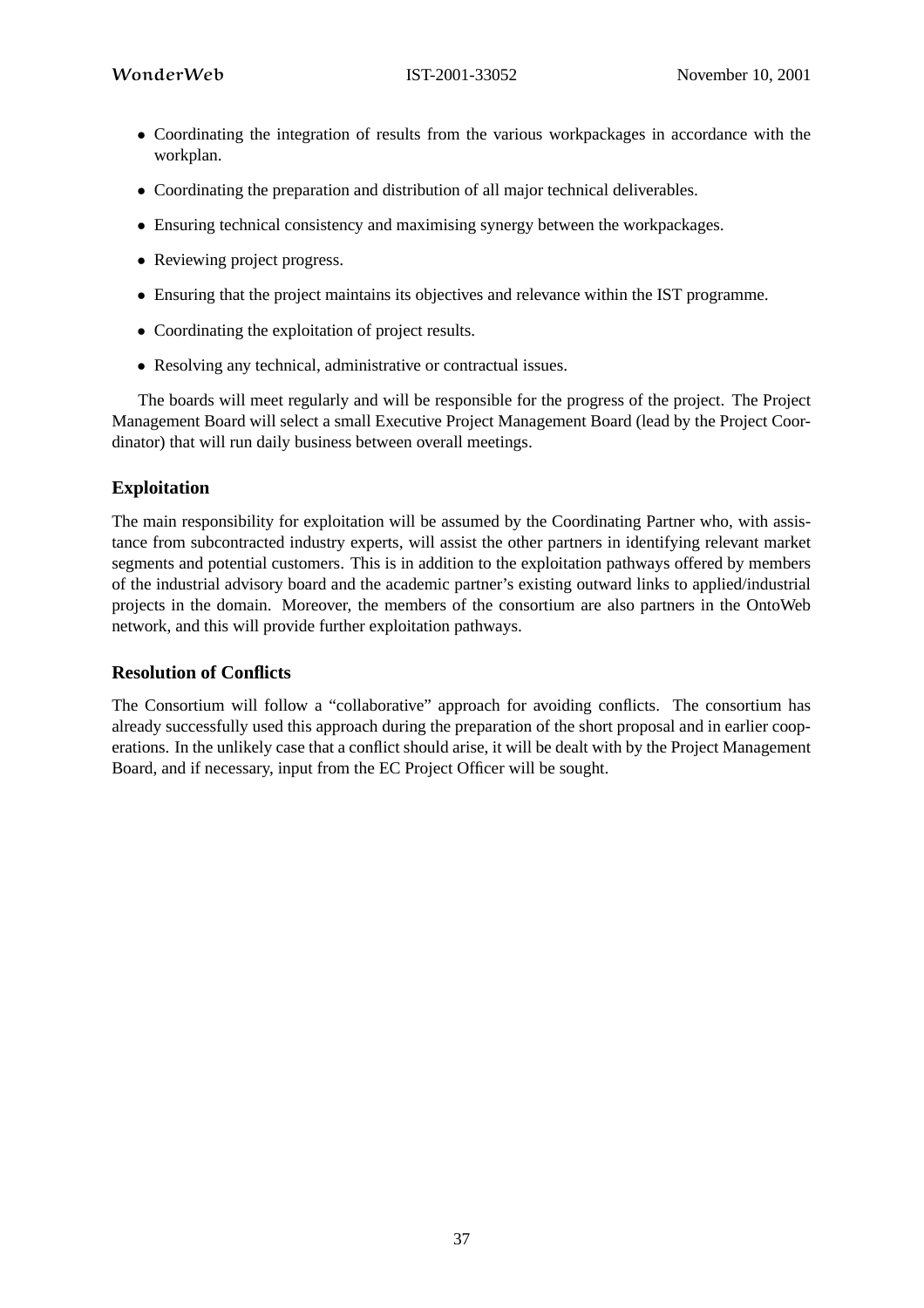# **10 Clustering**

Members of the consortium will attend workshops and conferences organised by the European Commission.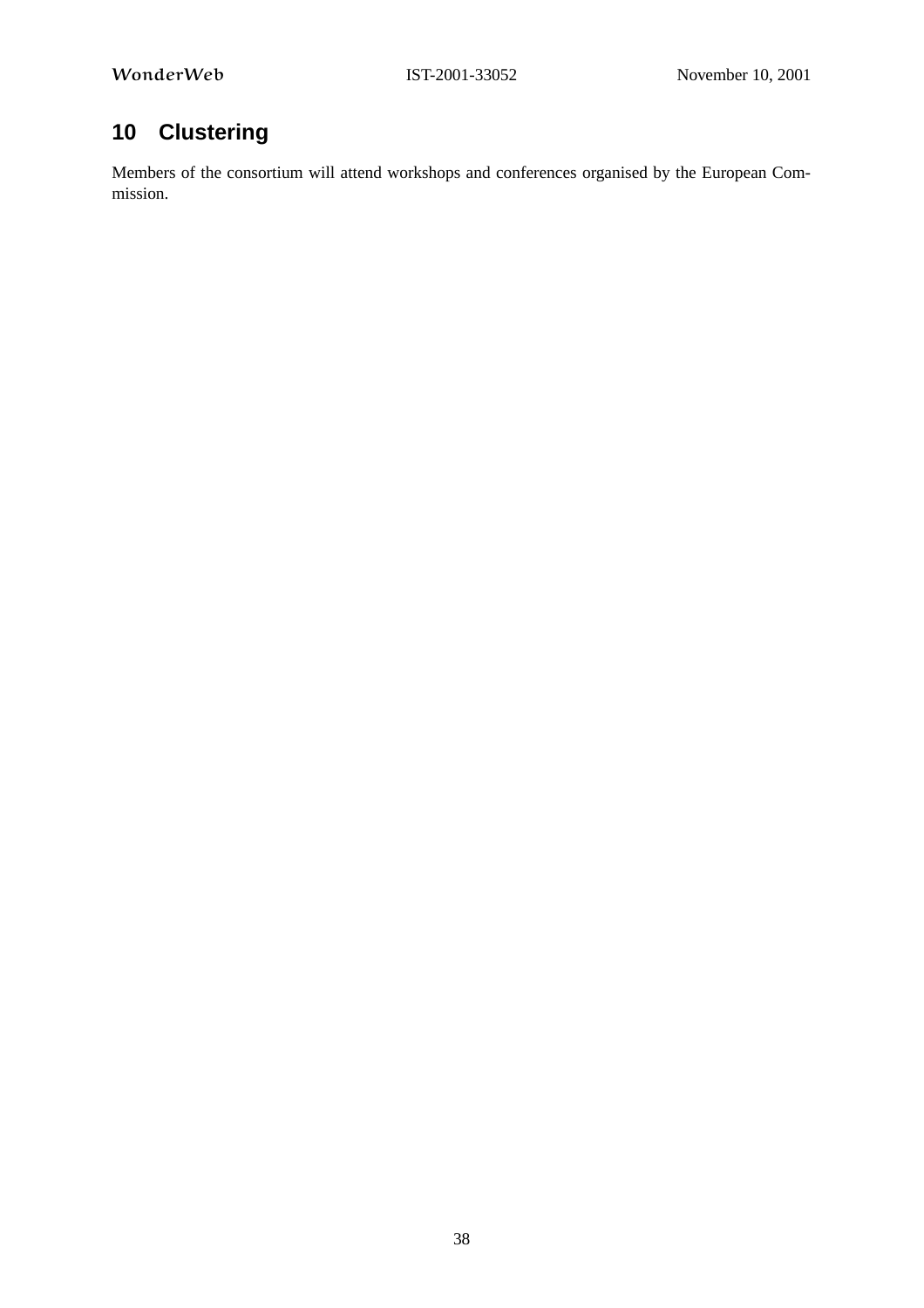# **11 Other contractual conditions**

- The potential for the commercial exploitation of WonderWeb technologies will become clearer as the project progresses. If deemed appropriate after the first year project review, and taking into account input from the reviewers and the EU project officer, a detailed evaluation and market report will be commissioned from industry experts with the necessary skills. Such experts will be selected with the prior approval of the project officer. The project budget includes a figure to cover an estimated 4 person-months of subcontracting at typical industry rates for this level of person.
- The "other specific project costs" in the budget relate solely to the provision of audit certificates as required by the commission.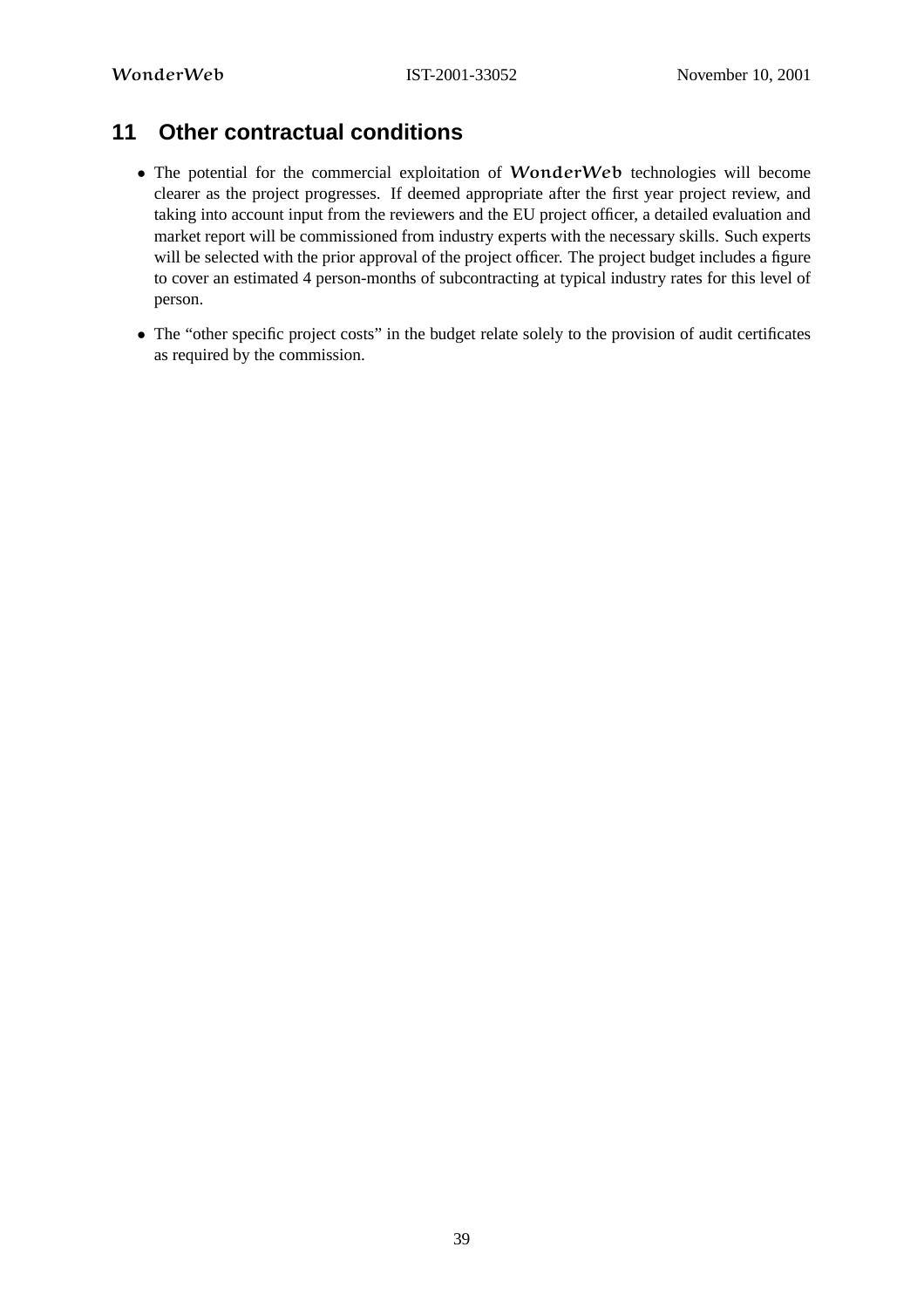# **Appendix A: Consortium description**

The project consortium is made up of leading research groups from four European countries (the *full partners*). In addition, there will be an industrial advisory board that includes some of the World's leading providers and users of Web technology.

**Full Partners** The research and development work described in the work plan will be carried out by the full partners. Each of the partners is an acknowledged world leader in their field, and the complementary areas of expertise within the group cover all relevant areas of Web technology:

- **[P1] University of Manchester, UK (VUM)** automated reasoning, ontology languages and applications (*project coordinator*).
- **[P2] Vrije Universiteit Amsterdam, Netherlands (VUA)** web applications and ontologies.
- **[P3] Consiglio Nazionale delle Ricerche, Instituto di Sistemistica e Bioingegneria, Italy (LADSEB)** formal ontologies, knowledge engineering and conceptual modelling.
- **[P4] Institute AIFB, University of Karlsruhe, Germany (AIFB)** ontology engineering, web tools, systems and applications.

As well as generating a critical mass for research in a new and highly interdisciplinary area, the consortium has the necessary international standing to exert a significant influence over the development of the Semantic Web. In particular, they have direct links into the DAML programme (VUM and AIFB are DAML sub-contractors and are invited to attend DAML PI workshops) and the W3C (VUA are members of W3C, VUM's Ian Horrocks is a W3C "invited expert", and both VUM and VUA will be participating in the W3C Web Ontology Language working group which has recently been chartered).

Important cooperations have already been established between the partners (for example in the ON-TO-KNOWLEDGE project, in the OntoWeb network, in the development of the OIL language and in the DAML project). These links will be further extended in the project workpackages and will facilitate the development of larger clusters, for example with projects in the IST Key Action III programme.

Extensive exploitation pathways will be offered by members of the industrial advisory board and the academic partner's existing outward links to applied/industrial projects in the domain. Further advice and assistance in exploiting the results of the project will be provided by experts from industry working as subcontractors to the coordinating partner (should this be deemed appropriate by the EU project officer).

**Industrial advisory board** Members of the board will attend regular workshops and meetings during the course of the project, the purpose of which will be:

- to keep the consortium informed about current industrial practice and requirements;
- to review the progress of the project and to guide the research in directions that will be of maximum relevance to industry;
- to keep the industrial advisory partners informed about new Web technologies and standards, and to disseminate other results of the research and development work undertaken in the project;
- to provide case studies, evaluation, and exploitation pathways for the new tools and technologies developed in the project.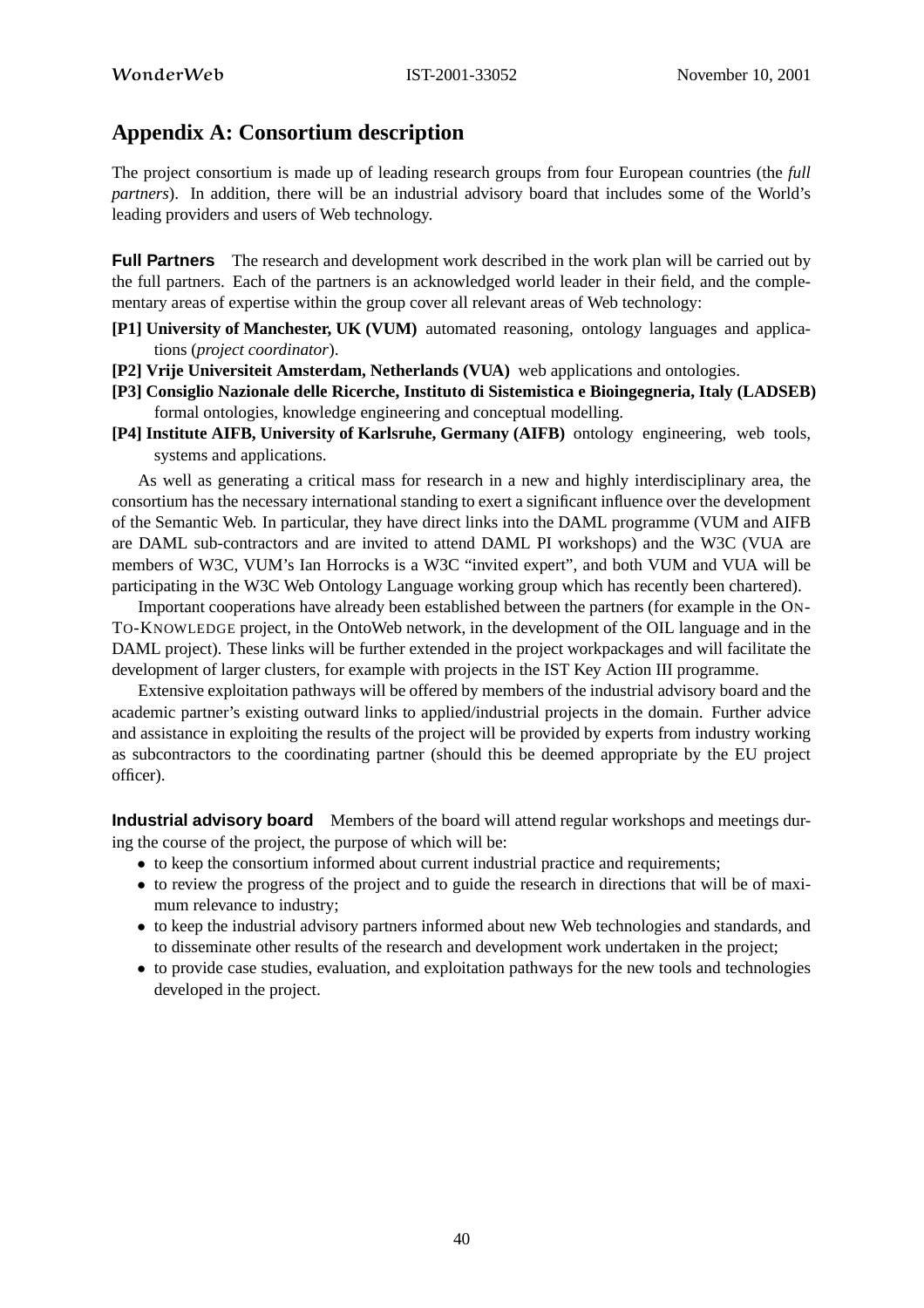# **P1 University of Manchester (VUM)**

The University of Manchester Department of Computer Science has a long and distinguished research record dating back as far as 1948 when they developed the worlds first stored-program digital computer. Currently, the department has a strong reputation for research across a wide area of Computer Science and in particular in the area of information management.

The Information Management Group (IMG) carries out research in different aspects of data intensive application development. Current research seeks to extend the functionality of database systems, to exploit Description Logics (DLs) in advanced applications, and to make advanced information management systems easier to use. IMG is one of the leading international centres for research in the theory and practical application of DLs, having been responsible both for the implementation of THE state of the art DL reasoner (FaCT) and its use in a range of innovative applications including the OilEd ontology editor.

Members of IMG have wide experience in national and international projects in areas such as Managing Semi-Structured Information (DWQ, CAMELOT, STARCH, COHSE), Object Data bases (ODESSA, DOQL, POLAR) and User Interfaces to Data Intensive Systems (TEALLACH, KALEIDO-QUERY, INFOLENS). IMG maintains close links at Manchester University with the Bioinformatics Group and also has a range of projects in this area (TAMBIS, GIMS, RASH, IRBANE). IMG also benefits from close links with the Formal Methods Group, the Medical Informatics Group and the Advanced Interfaces Group.

**Carole Goble** is a Professor in Computer Science, and co-leads the Information Management Group. She has been on the faculty since 1985, and has worked in the Multimedia and Medical Informatics groups. She was/is an investigator on a number of projects using DLs as modelling and retrieval languages for: medical information systems (PEN&PAD, GALEN), semantic hypermedia systems (COHSE), picture archives (STARCH), mediating disparate bioinformatic information sources (TAM-BIS, TAMBIS-II), and improved protein function prediction using ontologies (Irbane). She is coinvestigator in a basic research project on DL-based ontology servers (CAMELOT). She has over 40 publications in the area and has served on many conference committees on databases and multimedia. Her current interests lie in conceptual modelling, the use of ontologies and thesauri in a range of metadata and data-intensive applications, including multimedia, hypermedia, medical informatics and bioinformatics.

**Ian Horrocks** is a Lecturer in Computer Science. He graduated in Computer Science from Manchester in 1982, winning the prize for most outstanding graduate. After working in industry he returned to Manchester to complete a PhD in 1997. His FaCT system revolutionised the design of DL systems, redefining the notion of tractability and establishing a new standard for implementations. He designed the OIL language, is an editor of the DAML+OIL language and is a member of the Joint EU/US Committee on Agent Markup Languages. He is the lead researcher on several EPSRC projects and was a leading researcher on the DWQ project (Esprit 22469). He has published widely in major journals and conferences, winning the best paper prize at KR'98. He is a member of the programme/editorial committees of several international conferences, workshops and journals. His current research interests include knowledge representation, automated reasoning, ontological engineering and the Semantic Web.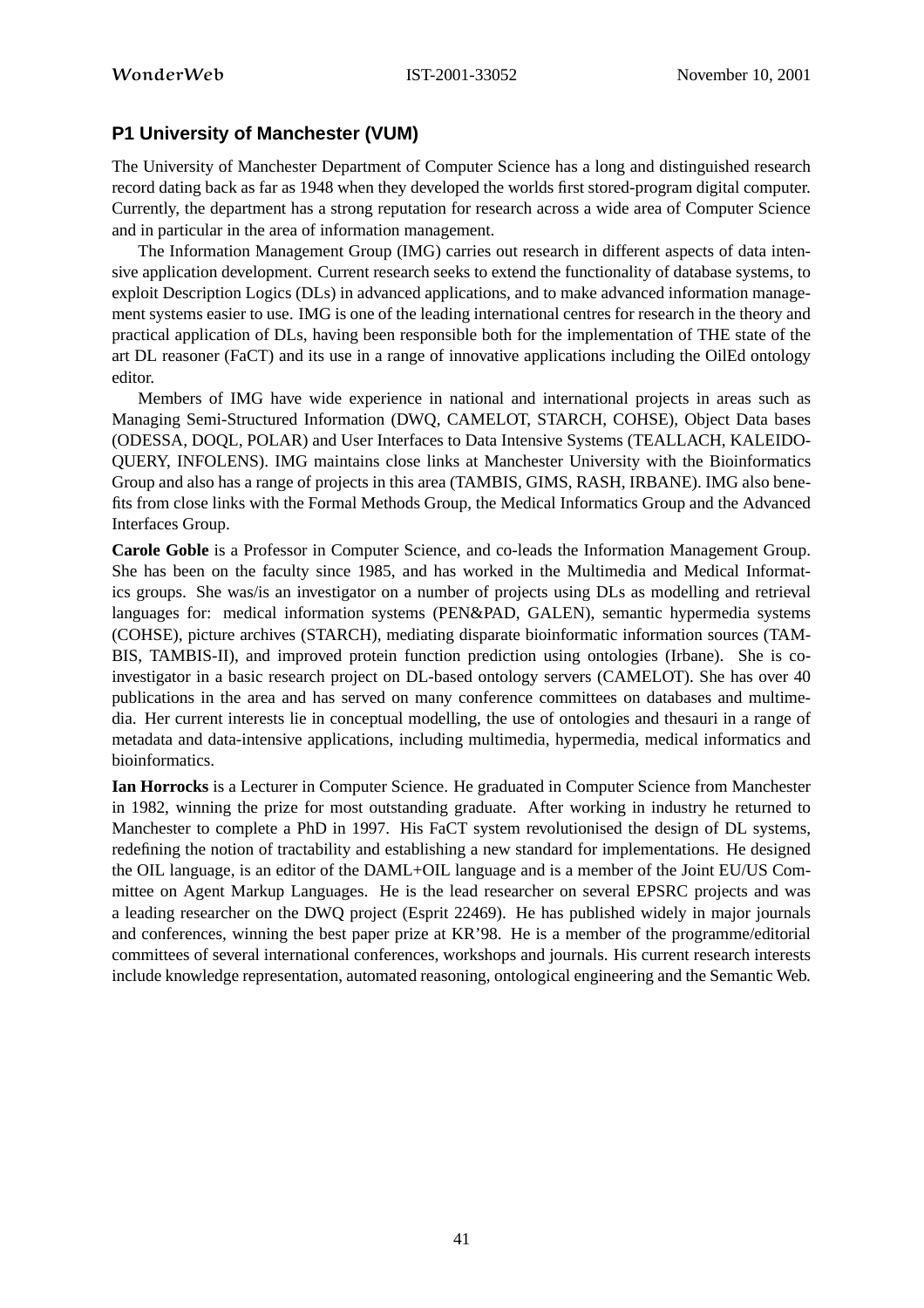# **P2 Vrije Universiteit Amsterdam (VUA)**

The VU Division W&I, the Division of Mathematics and Computer Science of the Free University Amsterdam, brings to the project its extensive experience in the areas of knowledge management, ontological engineering, and distributed systems and intelligent agents analysis and design. For example, VU Division W&I researchers have delivered key contributions to internationally renowned methodologies, frameworks and languages for knowledge engineering and management such as CommonKADS, DE-SIRE, and (ML)2 . Related to this, the VU is well known for its recent work in ontology development (e.g. (KA)2 , PhysSys) and intelligent and multi-agent systems (e.g. HomeBots).

The VU Division W&I represents a long-standing international experience in direct as well as consortium-based industry-university collaborations, in addition to the fact that it is rated as the best academic research site in computer science in The Netherlands. Apart from direct joint work with industry, VU researchers have been active over the years in a wide range of European efforts, ranging from EU Esprit basic research (e.g. REFLECT, DRUMS, IBROW), large RTD projects (e.g. KADS-II, OLMECO, On-to-knowledge), networks of excellence (e.g. AgentLink), to industry take-up and user leveraging projects (e.g. TRACKS).

**Dr. Dieter Fensel** studied Social Science at the Free University of Berlin and Computer Science at the Technical University of Berlin. In 1993 he was awarded a Doctor's degree in economic science (Dr. rer. pol.) at the University of Karlsruhe and in 1998 he received his Habilitation in Applied Computer Science. From 1996 to 1999 he worked as a senior scientist at the institute AIFB, University of Karlsruhe, and since October 1999, he has worked as a Associate Professor at the Vrije Universiteit Amsterdam. He is involved in several national and internal research projects including IBROW (IST-1999-19005) and On-to-Knowledge (IST-1999-10132), where he is project coordinator. He is also coordinating the thematic network proposal OntoWeb (www.ontoweb.org). He has published over 150 papers and several books, he has organised numerous workshops and conferences and he edits a number of international journals including *IEEE Intelligent Systems*. His current research interests include knowledge engineering, knowledge management, intelligent information integration and electronic commerce.

**Frank van Harmelen** (1960) studied mathematics and computer science in Amsterdam. In 1989, he was awarded a PhD from the Department of AI in Edinburgh for his research on meta-level reasoning. After his PhD research, he moved back to Amsterdam where he was involved in various ESPRIT projects (REFLECT, KADS), and where he lead the development of the  $(ML)^2$  language for formally specifying Knowledge-Based Systems. In 1995 he joined the AI research group at the Vrije Universiteit Amsterdam, where he holds a senior lectureship. He is currently involved in a number of Fifth Framework projects that are concerned with applying Knowledge Representation Techniques the the Web (IBROW, On-To-Knowledge). He is author of a book on meta-level inference, editor of a book on knowledge-based systems, has published over 60 research papers, and is one of the most-cited Dutch AI scientists.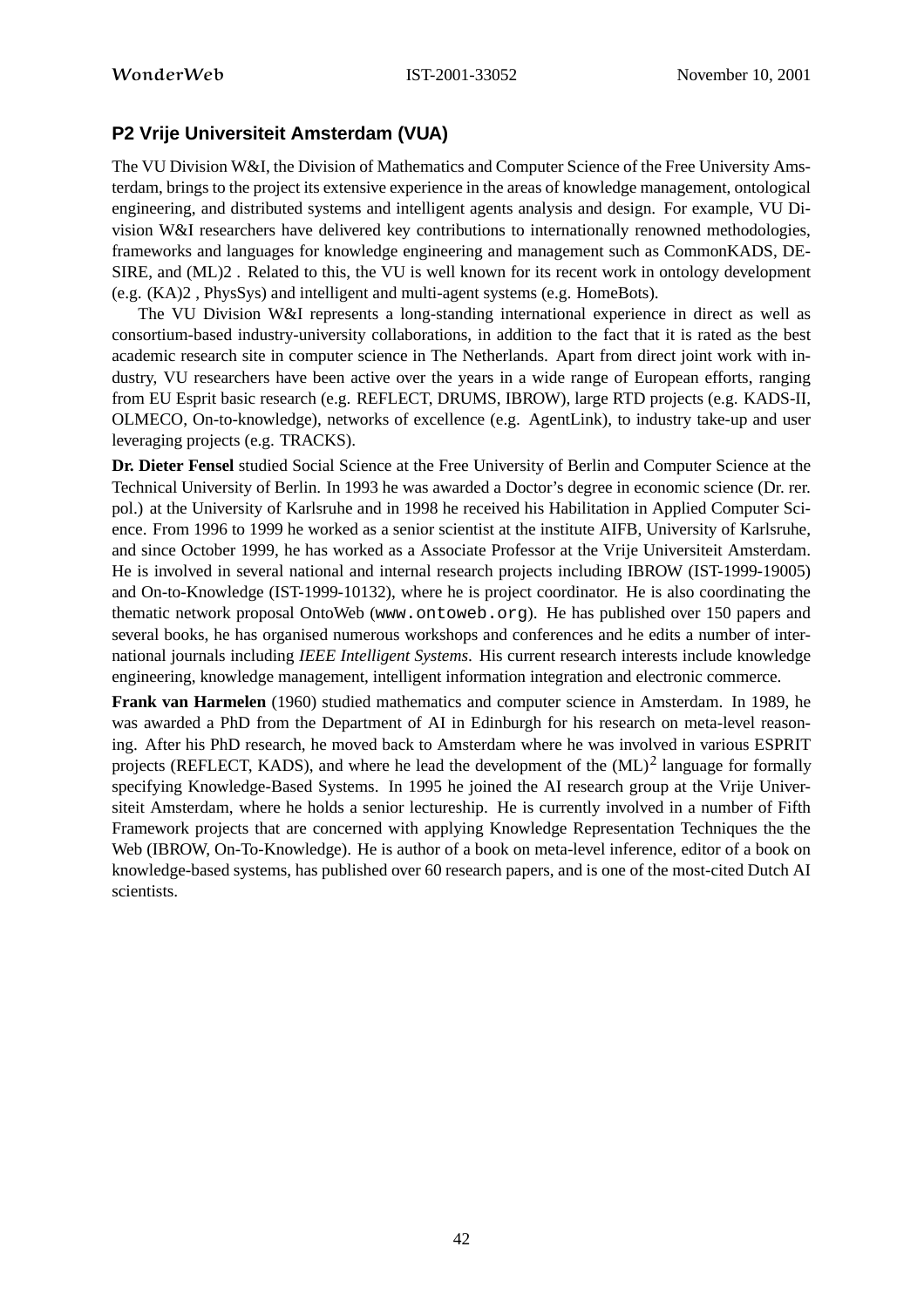# **P3 Consiglio Nazionale delle Ricerche, Instituto di Sistemistica e Bioingegneria (LAD-SEB)**

CNR-LADSEB is an Institute of the Italian National Research Council, depending on the Italian Ministry of University and Scientific and Technological Research. The Institute has a staff of about 20 people and a similar number of external collaborators, mainly from the University of Padova. The research group on Conceptual Modelling and Knowledge Engineering (http://www.ladseb.pd. cnr.it/infor/ontology/ontology.html) has been active since 1991, in close cooperation with the Department of Philosophy of the University of Padova. The group performs basic and applied research on the ontological foundations of knowledge engineering and conceptual modelling, exploring the role of ontologies in knowledge representation, database design, information retrieval, naturallanguage processing, multi-agent systems, software engineering, and information systems in general. It is characterised by a strong interdisciplinary approach that combines together Computer Science, Philosophy, and Linguistics, and relies on Logic as a unifying paradigm. On the application side, the main emphasis is on the use of ontologies for electronic commerce, enterprise integration, knowledge management, and information access to the Web. Since the organisation of the *First International Workshop on Formal Ontology in Conceptual Analysis and Knowledge Representation* in 1993, the group has played a leading role in promoting a well-founded ontological approach within the Computer Science community: we may mention for instance the special issue of *Data and Knowledge Engineering* on modelling parts and wholes, the special issue of the *International Journal of Human-Computer Studies* on formal ontology in the information technology, the organisation of the first workshop on *Product Knowledge Sharing for Integrated Enterprises*, and the organisation of a series of conferences on *Formal Ontology in Information Systems* (FOIS'98 and FOIS2001).

CNR-LADSEB has been the coordinator of two CNR national projects on formal ontology, conceptual modelling and information integration (SOLMC and ONTOINT) and participated in a project funded by Italian Space Agency on ontology-based database integration and access. It is currently involved in a large EUREKA project on ontology-driven Intelligent Knowledge Fusion (IKF) and is leader of a workpackage on ontology-based harmonisation of metadata standards in the OntoWeb thematic network.

CNR-LADSEB has been a member of the Italian STEP promotion centre, CeSTEP, has been an active participant in the ANSI-X3T2 Ad Hoc Group on Ontology Standard, and is now involved in the IEEE "Standard Upper Ontology" initiative. The institute has also contributed to pre-standardisation activities of the Foundation for Intelligent Physical Agents (FIPA) concerning ontology services.

**Nicola Guarino** (1954) is a senior research scientist at CNR-LADSEB. He graduated in Electrical Engineering at the University of Padova in 1978. In 1979–1984 he was responsible of the data acquisition and monitoring system of a large nuclear fusion experiment. He then joined CNR-LADSEB to work on knowledge representation issues. He has been active in the ontology field since 1991, and has played a leading role in the AI community in promoting the study of ontological foundations of knowledge engineering and conceptual modelling. His current research activities regard ontology design, ontologydriven information integration and retrieval, and conceptual modelling. He will be conference chair of FOIS2001, is associate editor of the Semantic Web area of the *Electronic Transactions on Artificial Intelligence* and of the *International Journal of Human-Computer Studies*, has published about 60 research papers, and has been guest editor of several journal special issues related to formal ontology and information systems.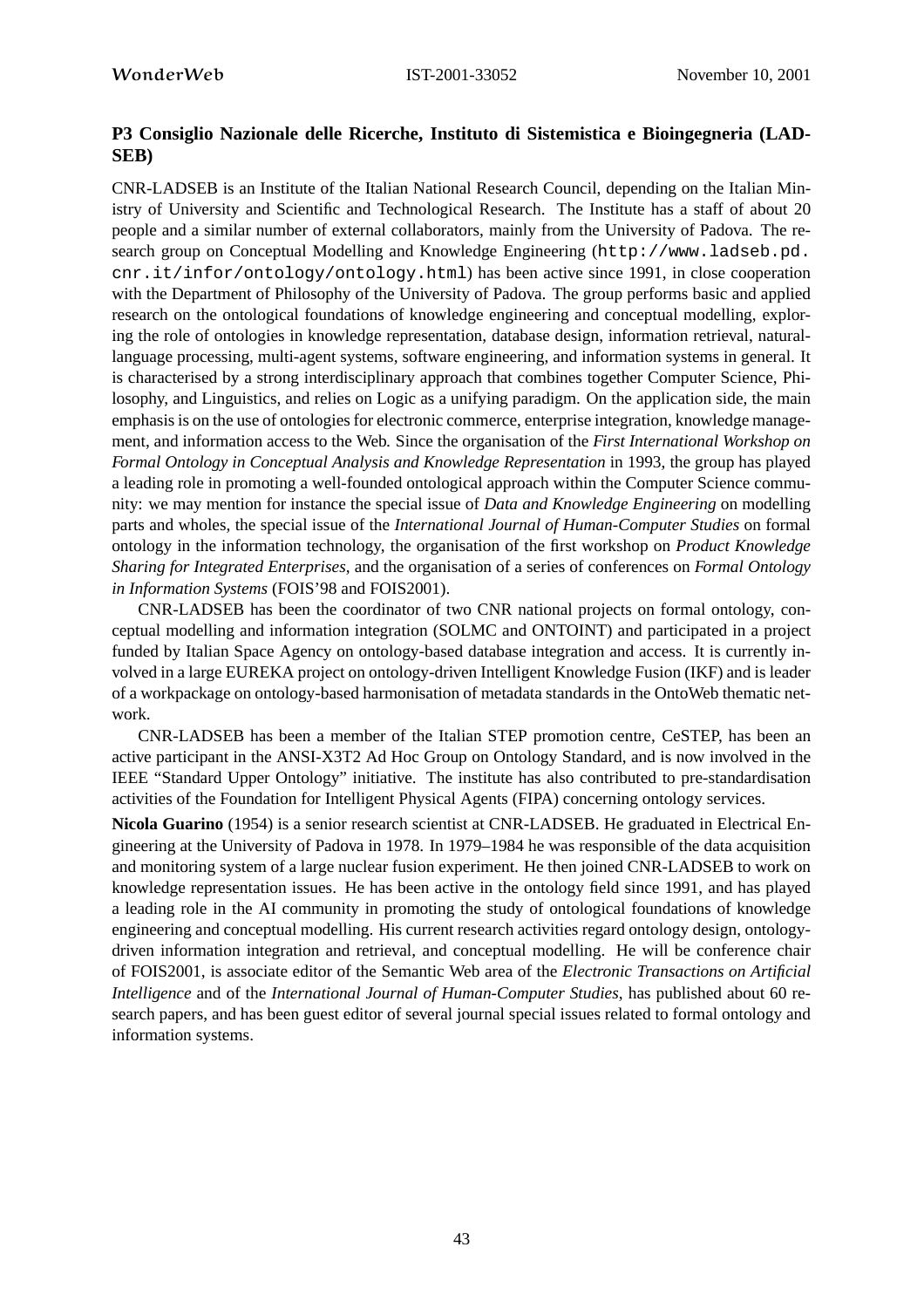# **P4 Institute AIFB, University of Karlsruhe (AIFB)**

The Institute AIFB, University of Karlsruhe has grounded experience<sup>27</sup> in the fields of knowledge management, intelligent information integration, web-based broker architectures, knowledge engineering and knowledge discovery.

The Ontobroker and GETESS projects (funded by the German Ministry of Research and Technology) provide advanced information access to information sources at the web. Ontologies are used to define semantic access to semistructured information and free texts. As part of these projects environments offering sophisticated means for ontology engineering and learning from natural language are developed.

The institute is involved in many industry-university cooperations, both on a European and a national level, including a number of intelligent web systems case studies. Currently, the institute AIFB is participating in the EU basic research project IBROW and the IST project On-to-Knowledge. The Institute AIFB is subcontractor in the OnToAgents project<sup>28</sup> (part of the DARPA DAML initiative), where the goal is to establish an agent infrastructure on the WWW or WWW-like networks.

**Prof. Dr. Rudi Studer** is the head of the knowledge management research group, and obtained a Diploma in Computer Science at the University of Stuttgart in 1975. In 1982 he was awarded a Doctor's degree in Mathematics and Computer Science (Dr. rer. nat.) at the University of Stuttgart and 1985 he obtained his Habilitation in Computer Science. From July 1985 to October 1989 he was project leader and manager at IBM Germany, Institute of Knowledge Based Systems. Since November 1989 he has been a full professor in "Applied Computer Science", University of Karlsruhe. Since 1993, he has been the speaker of the Special Interest Group "Knowledge Management" of the Gesellschaft fuer Informatik (GI) in Germany. His current research interests include knowledge management, knowledge engineering, intelligent web brokers, and knowledge discovery.

**Dr. Steffen Staab** is Assistant Professor for Applied Computer Science at Karlsruhe University. He studied Computer at Erlangen University, Germany. In 1993 and 1994 he was a Fulbright scholar at the University of Pennsylvania, Philadelphia, PA, where he earned a M.S.E. in Computer and Information Science. He received a scholarship from the German National Science Foundation for joining a graduate program in Cognitive Science (Computational Linguistics) that led up to his PhD in Computer Science from Freiburg University, Germany, in 1998. Steffen Staab is project manager in the German government-funded GETESS project on ontology-based information extraction. He has organised several international workshops on ontologies and ontology-based applications. He has published in the fields of information extraction, knowledge representation and reasoning, knowledge management, knowledge discovery, and intelligent systems for the web.

 $27$ Further information at http://www.aifb.uni-karlsruhe.de/WBS

<sup>28</sup>Further information available at http://WWW-DB.Stanford.EDU/OntoAgents/